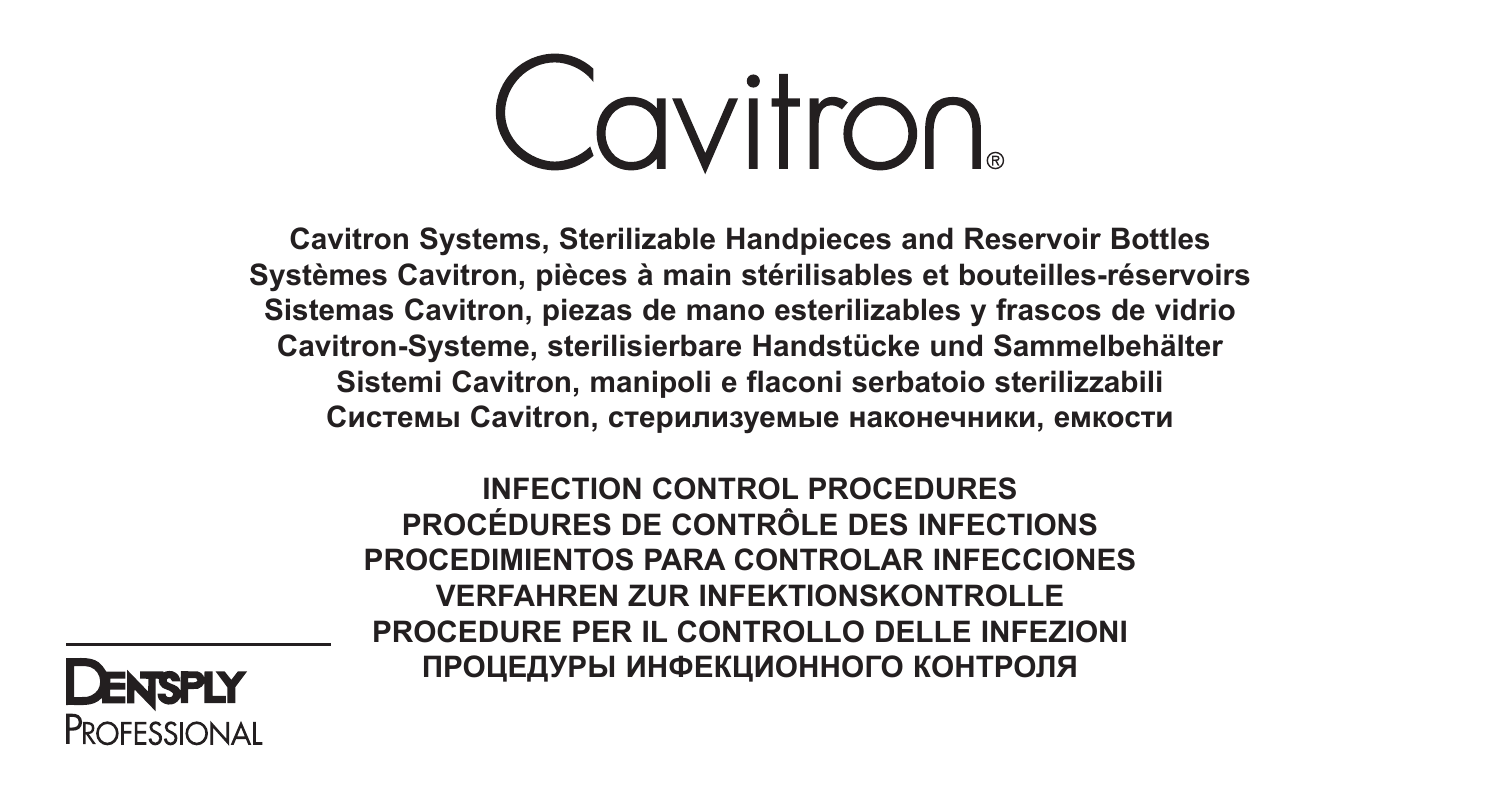The objective of the information provided in this booklet is to supplement published general guidelines for reducing the potential for cross contamination when using a Cavitron® Ultrasonic Scaling and/or Air Polishing Systems, Dispensing System, Cavitron sterilizable handpieces or reservoir bottles during routine dental care. In the event any regulatory agency disagrees with this information, the agency requirements take precedence.

For Infection Control Procedures relating to Cavitron ultrasonic inserts or air-polishing nozzles and inserts, refer to the procedures provided with each instrument.

## **INFECTION CONTROL PROCEDURES Cavitron Systems**

### **WARNINGS:**

- Cavitron system cabinets, power cords, non-sterilizable handpieces, handpiece cables, foot controls, foot control cables, and Sterile Lavage Kit infuser bag are not sterilizable but can be disinfected following the procedures and recommendations listed below.
- Use water based non-immersion type disinfectant solutions. Alcohol based disinfectant solutions may be harmful and may discolor plastic material.

### **LIMITATIONS ON PROCESSING:**

- Do not spray disinfectant solutions directly on system surfaces.
- Do not use disinfectant solution on sterilizable handpieces. Refer to sterilization procedures for sterilizable handpieces.

## **INSTRUCTIONS:**

### *Point of Use:*

 $\mathcal{D}$ Remove excess soil with disposable cloth or paper. Discard cloth after use.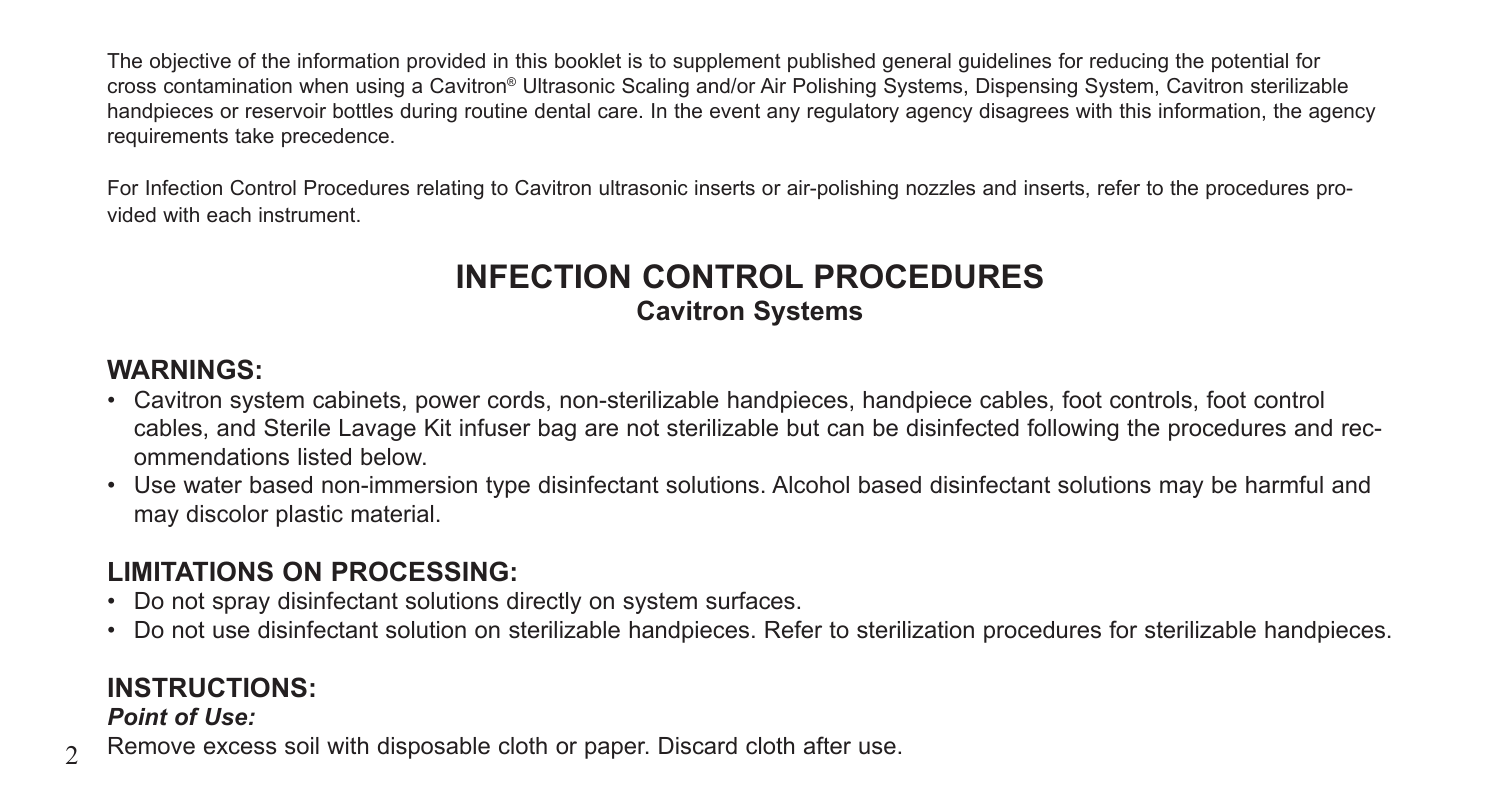### **INFECTION CONTROL PROCEDURES Cavitron Systems**

#### *Containment and Transportation:*

Handle with care.

### *Cleaning: manual*

Generously spray disinfectant solution on a clean cloth. Wipe the outer surfaces of the cabinet, power cords, non-sterilizable handpieces, handpiece cables, air and water lines, foot control, foot control cables, and infuser bag. Discard used cloth. Wipe dry with a clean cloth.

#### *Disinfection:*

Generously spray disinfectant solution on a clean cloth. Wipe the outer surfaces of the cabinet, power cords, non-sterilizable handpieces, handpiece cables, air and water lines, foot control, foot control cables, and infuser bag. Discard used cloth. Allow disinfectant to air dry.

### *Drying:*

When cleaning, wipe surfaces dry with a clean cloth. To achieve disinfection, allow surfaces to air dry.

### *Maintenance, inspection and testing:*

- Visually inspect to ensure all contamination is removed.
- Visually inspect all cables and power cord for tears.
- Visually inspect handpiece cable o-rings for wear. Replace worn o-rings (refer to applicable Directions for Use of system). Lubricate o-rings with water before use.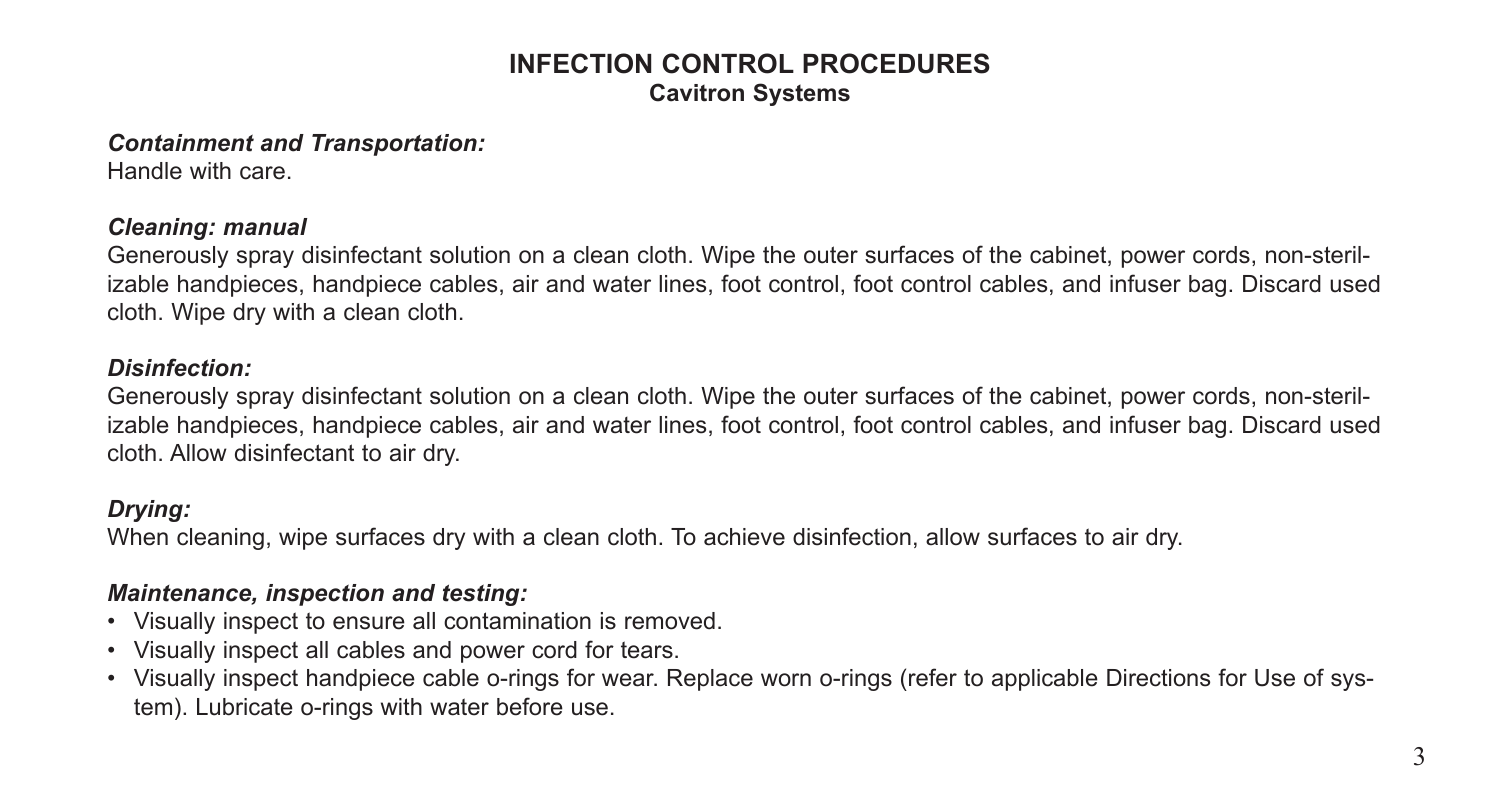### **INFECTION CONTROL PROCEDURES Cavitron Systems**

*Storage:*

Do not place on or next to a radiator or other heat source. System is portable but must be handled with care.

## **INFECTION CONTROL PROCEDURES**

### **Steri-Mate, Steri-Mate 360 & Jet-Mate Handpieces, Handpiece Adapters, and Reservoir Bottles**

## **WARNINGS:**

- Instruments are not sterile upon receipt and must be sterilized prior to use in accordance with the following instructions.
- The colorant used in the Steri-Mate Handpiece Soft Grips may bleed during autoclaving. This will not affect performance.
- Do not disinfect or autoclave the Steri-Mate Handpiece or Steri-Mate Handpiece Adapter while assembled.

## **LIMITATIONS ON PROCESSING:**

- Repeated cleaning and sterilization cycles have minimum effect on these instruments. End of life in normally determined by wear and damage due to use.
- Do not use chemical disinfectants prior to sterilization or rapid deterioration of the material may occur.
- Reservoir bottle storage caps are not steam autoclave sterilizable.
- Automated washer-disinfectors, Cold liquid disinfection/sterilization, chemical vapor sterilization, and dry heat sterilization methods have not been tested or validated for efficacy and are not recommended for use.
- Do not immerse handpieces in ultrasonic bath.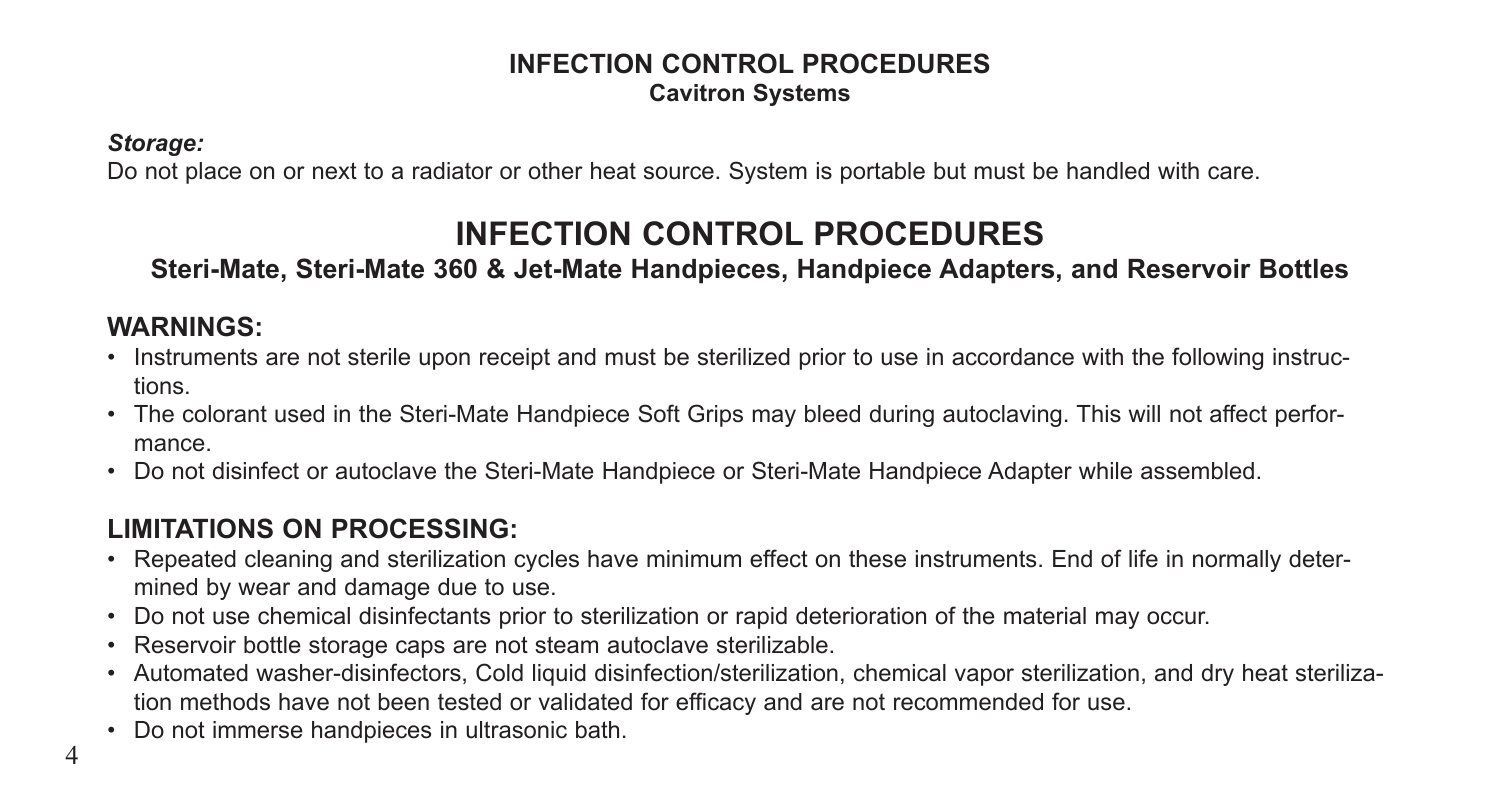### **Steri-Mate, Steri-Mate 360 & Jet-Mate Handpieces, Handpiece Adapters, and Reservoir Bottles**

### **INSTRUCTIONS:**

### *Point of Use:*

Before processing, remove Ultrasonic insert from the handpiece and disconnect handpiece from the scaler cable.

Remove any moist debris/residue on the handpiece using a lint free wipe (disposable cloth or paper towel) moistened with water. Then dry handpiece with a fresh dry paper towel or disposable cloth. Alternatively, use a disposable disinfectant cleaning wipe (such as VoloWipes™) to remove moist debris/residue. Do not allow residue or any form of contamination to dry on device.

#### *Containment and Transportation:*

Protect instruments from damage. Instruments should be reprocessed as soon as is reasonably practical following use. Instruments left standing wet may stain or corrode.

### *Cleaning: manual*

Follow manufacturer instructions for cleaning detergent observing concentration rates and contact times.To remove contamination thoroughly wipe the handpiece using soap and water or a cleaning solution (such as ReSURGE® solution); pay special attention to holes/cannulas – these can be cleaned using a disposable syringe filled with soap and water or cleaning solution (such as ReSURGE®).

### *Rinsing:*

Rinse the handpiece under tepid (potable) running water for 30 seconds to remove cleaning agent; a disposable syringe may be used to rinse the holes/cannulas.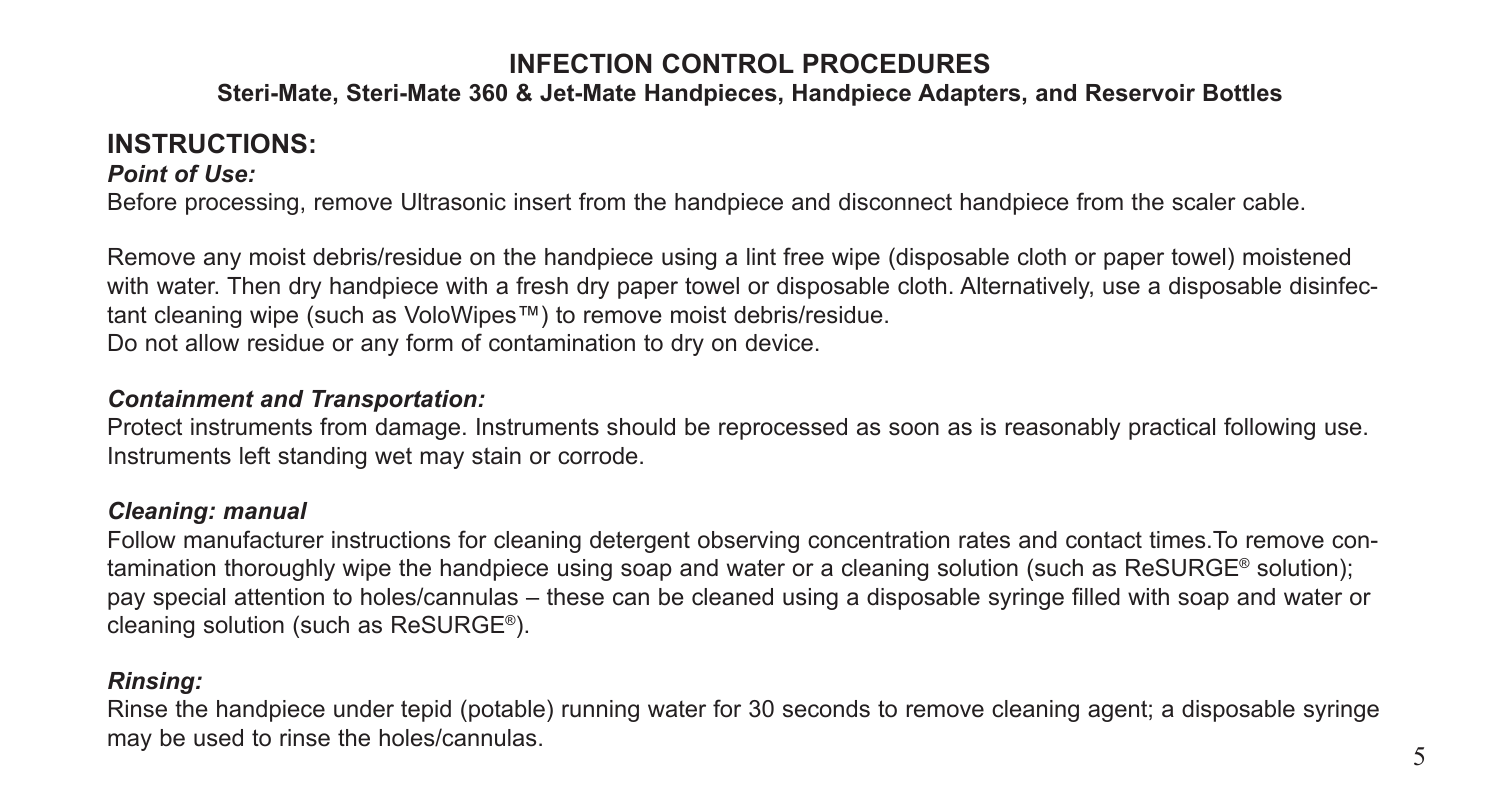### **Steri-Mate, Steri-Mate 360 & Jet-Mate Handpieces, Handpiece Adapters, and Reservoir Bottles**

### *Drying:*

Dry the handpiece using a dry, lint-free wipe (disposable cloth or paper towel). Check that all debris has been removed. If not, repeat the cleaning process.

### *Disinfection:*

To disinfect the storage caps, generously spray disinfectant solution on a clean cloth and wipe the caps thoroughly. Discard used cloth. Allow disinfectant to air dry. Storage caps are not steam autoclave sterilizable. Disinfection of the sterilizable handpieces, handpiece adapters, reservoir bottles, blue interface caps and sip tubes is not necessary prior to steam autoclave sterilization.

### *Packaging:*

Place instrument in a paper or paper/plastic steam sterilization pouch. Instruments may be loaded into dedicated instrument trays.

### *Sterilization:*

(Steri-Mate/Steri-Mate 360/Jet-Mate Handpieces, handpiece adapters, Reservoir bottles, and blue interface caps with sip tubes). Use only validated steam vacuum autoclaves. Place bagged handpiece into the steam autoclave, paper side up when using a paper/plastic pouch. After warm-up is completed, operate at the sterilizing temperature and cycle time listed in the chart below: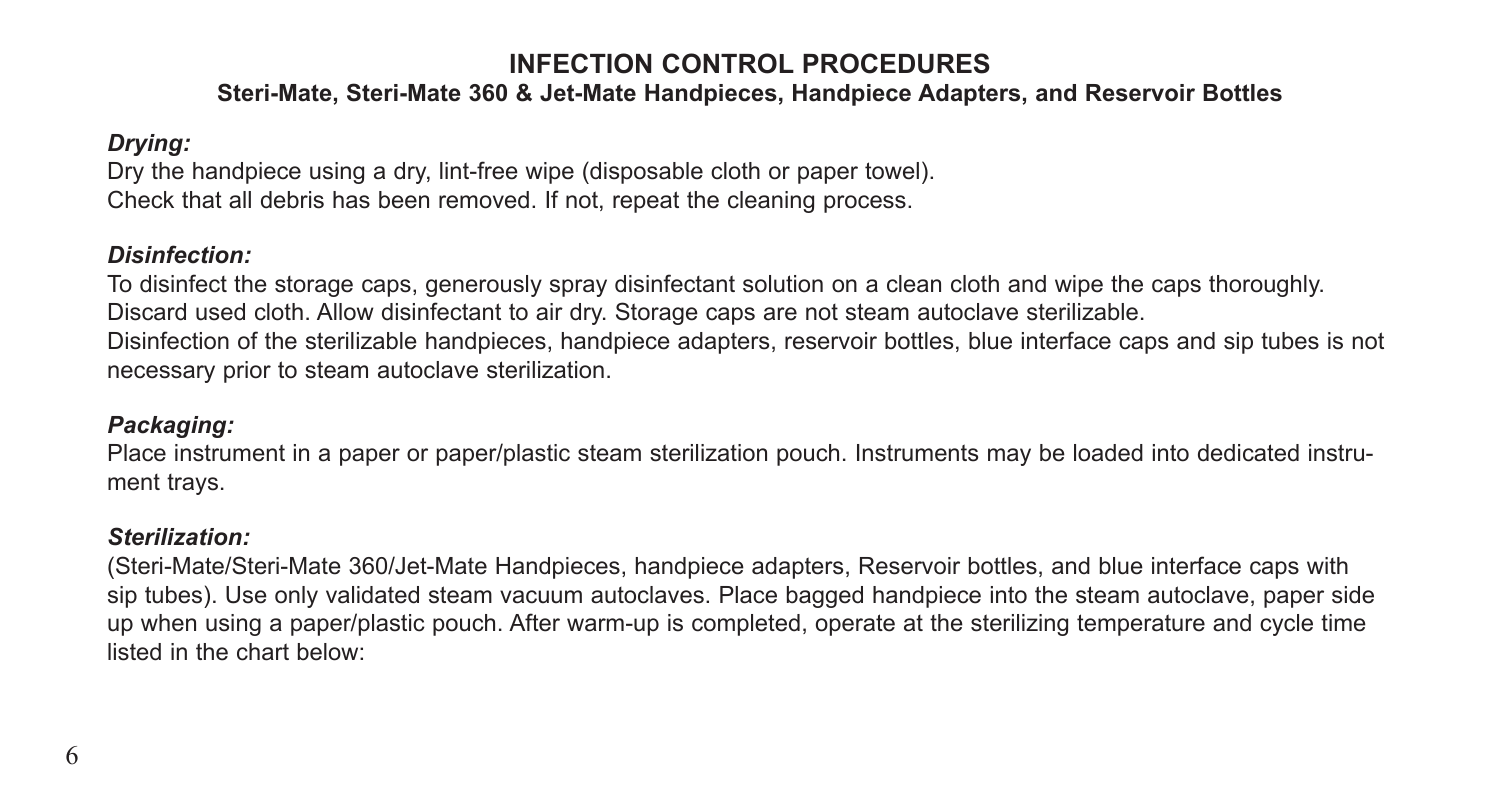**Steri-Mate, Steri-Mate 360 & Jet-Mate Handpieces, Handpiece Adapters, and Reservoir Bottles**

| <b>ITEMS</b>                                                                                                                                | <b>STERILIZING TEMPERATURE</b> | <b>STERILIZING CYCLE TIME</b> |
|---------------------------------------------------------------------------------------------------------------------------------------------|--------------------------------|-------------------------------|
| • Jet-Mate Handpiece<br>• Black Steri-Mate Handpiece<br>• Handpiece Adapters<br>• Reservoir Bottles<br>• Blue Interface Caps with Sip Tubes | 270°F / 132°C                  | 3 minutes                     |
| Gray Steri-Mate Handpiece                                                                                                                   | 273°F / 134°C                  | 4 minutes                     |
| Steri-Mate 360° Handpiece                                                                                                                   | 270°F / 132°C                  | 10 minutes                    |

Alternate method: Place non-bagged instruments into the steam autoclave. After warm-up is completed, operate at the sterilizing temperature and cycle time listed in the chart above. Instruments should be used immediately.

### *Drying:*

To dry, use the drying cycle of the autoclave. Set cycle for 20-30 minutes.

### *Maintenance, inspection and testing:*

- Visually inspect to ensure all contamination is removed.
- Check for distortion, damage and wear. Discard damaged, worn or corroded instruments.
- Inspect o-rings on the handpiece, handpiece adapter and handpiece cable for damage or wear. Replace if necessary.
- Ensure all o-rings are in place.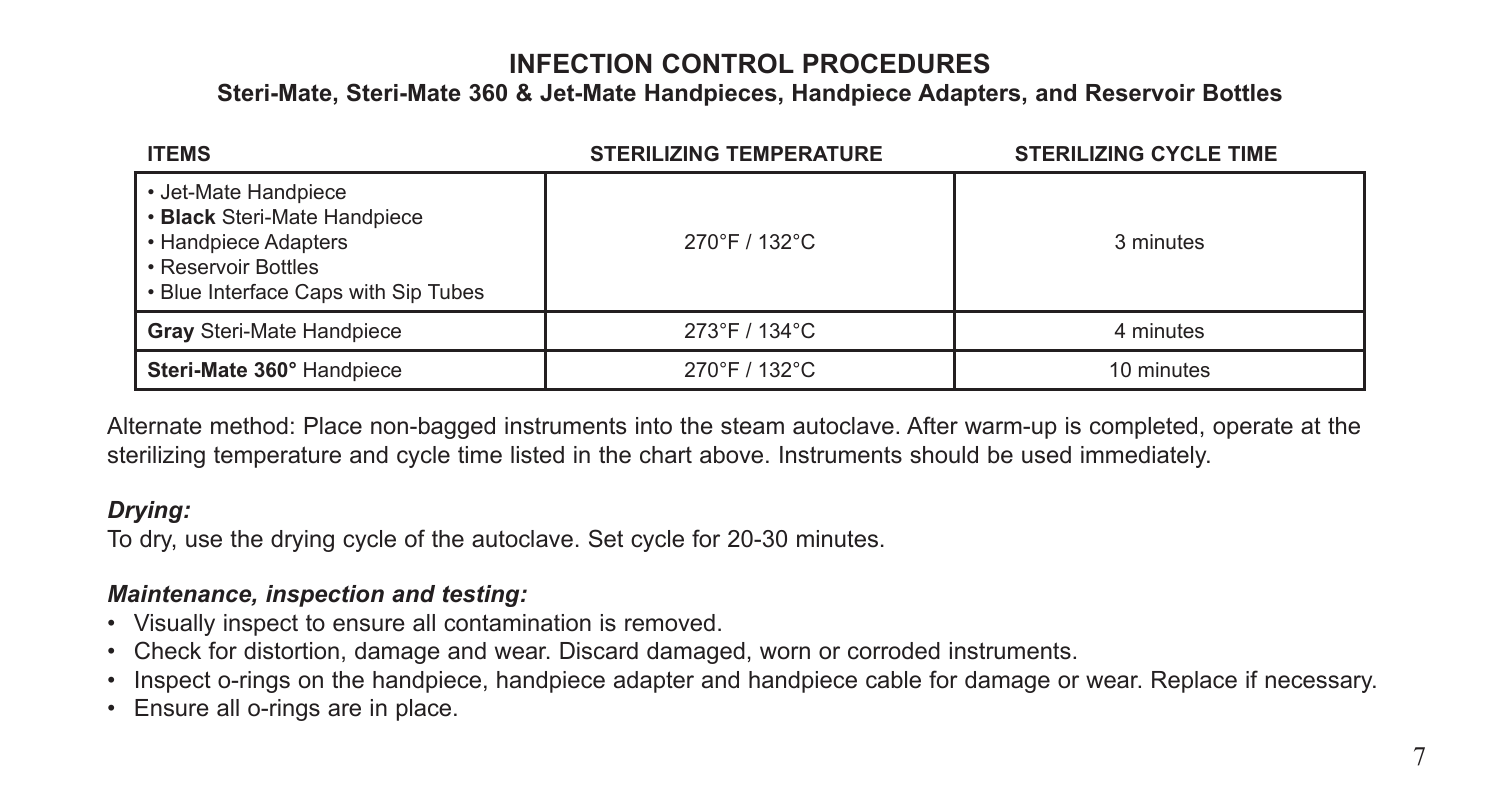### **Steri-Mate, Steri-Mate 360 & Jet-Mate Handpieces, Handpiece Adapters, and Reservoir Bottles**

#### *Storage:*

To maintain sterility, instruments should remain bagged until ready for use and stored in a dry, clean environment.

### **MANUFACTURER CONTACT:**

In the United States, contact DENTSPLY Customer Service Technical Support at 800-989-8826. For areas outside the United States, contact your local DENTSPLY Representative.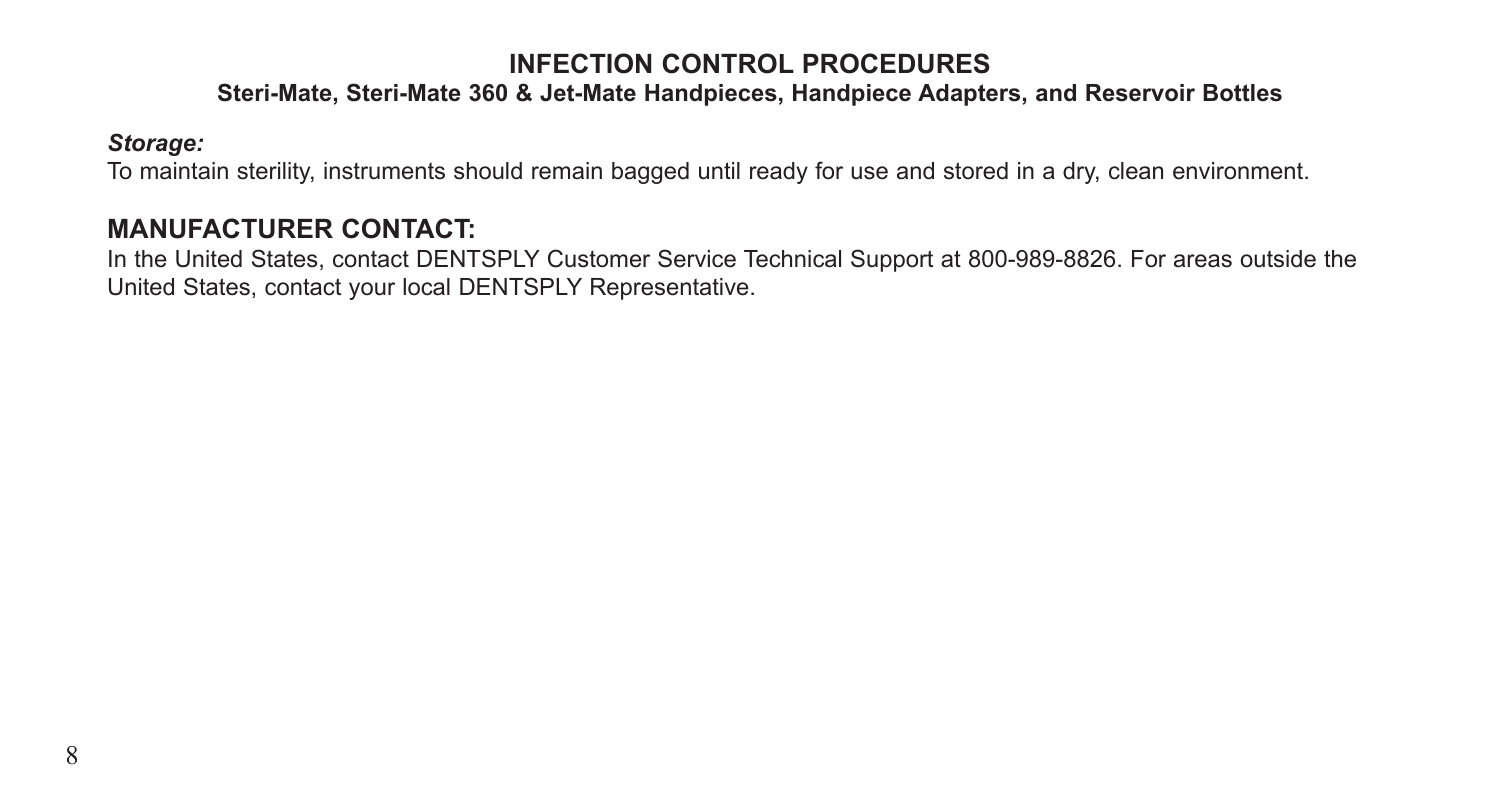L'objectif des renseignements fournis dans ce livret est de compléter les lignes directrices générales publiées afin de réduire la possibilité de contamination croisée lors de l'utilisation du détartreur à ultra-sons Cavitron® et des appareils de polissage pneumatique, du système de distribution, des pièces à main stérilisables ou des bouteilles-réservoirs dans le cadre de soins dentaires réguliers. Si une agence réglementaire n'est pas d'accord avec ces renseignements, les exigences de ladite agence prévaudront.

En ce qui a trait aux procédures de contrôle des infections reliées aux inserts à ultra-sons ou aux buses et inserts de polissage pneumatique de Cavitron, reportez-vous aux procédures fournies avec chaque instrument.

## **PROCÉDURES DE CONTRÔLE DES INFECTIONS Systèmes Cavitron**

### **AVERTISSEMENTS :**

- Les boîtiers du système Cavitron, les cordons d'alimentation, les pièces à main non stérilisables, les câbles pour pièce à main, les commandes au pied, les câbles de pédale et le sac infuseur de la trousse de lavage stérile ne sont pas stérilisables. Ils peuvent cependant être désinfectés en suivant les procédures et recommandations ci-dessous.
- Utiliser des solutions désinfectantes de surface à base d'eau. Les solutions désinfectantes à base d'alcool peuvent être nuisibles et décolorer le plastique.

## **LIMITATIONS CONCERNANT LE TRAITEMENT :**

- Ne pas vaporiser des solutions désinfectantes directement sur les surfaces du système.
- Ne pas utiliser une solution désinfectante sur les pièces à main stérilisables. Se reporter aux procédures de stérilisation concernant les pièces à main stérilisables.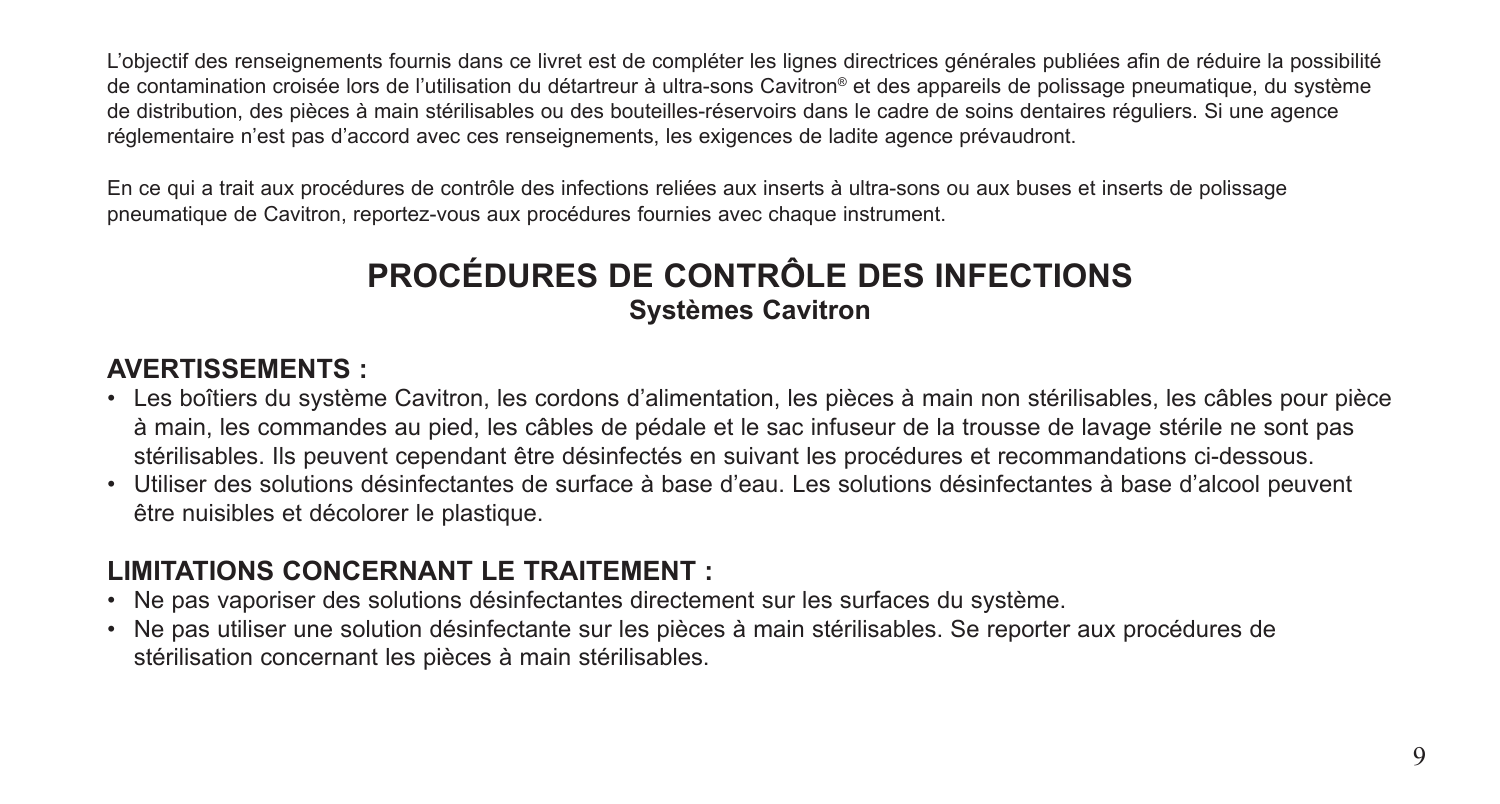## **PROCÉDURES DE CONTRÔLE DES INFECTIONS Systèmes Cavitron**

## **INSTRUCTIONS :**

### *Point d'utilisation :*

Enlevez l'excès de saleté à l'aide d'un chiffon jetable ou d'un papier essuie-tout. Jetez ensuite le chiffon.

### *Confinement et transport :*

Manipuler avec précaution.

#### *Nettoyage : manuel*

Vaporisez amplement de solution désinfectante sur un chiffon propre. Essuyez les surfaces extérieures du boîtier, les cordons d'alimentation, les pièces à main non stérilisables, les câbles pour pièce à main, les conduites d'air et d'eau, la pédale, les câbles de pédale et le sac infuseur. Jetez le chiffon utilisé. Séchez le tout en essuyant avec un chiffon propre.

### *Désinfection :*

Vaporisez amplement de solution désinfectante sur un chiffon propre. Essuyez les surfaces extérieures du boîtier, les cordons d'alimentation, les pièces à main non stérilisables, les câbles pour pièce à main, les conduites d'air et d'eau, la pédale, les câbles de pédale et le sac infuseur. Jetez le chiffon utilisé. Permettez au désinfectant de sécher à l'air.

### *Séchage :*

Pendant le nettoyage, séchez les surfaces en les essuyant avec un chiffon propre. Pour terminer la désinfection, laissez les surfaces sécher à l'air.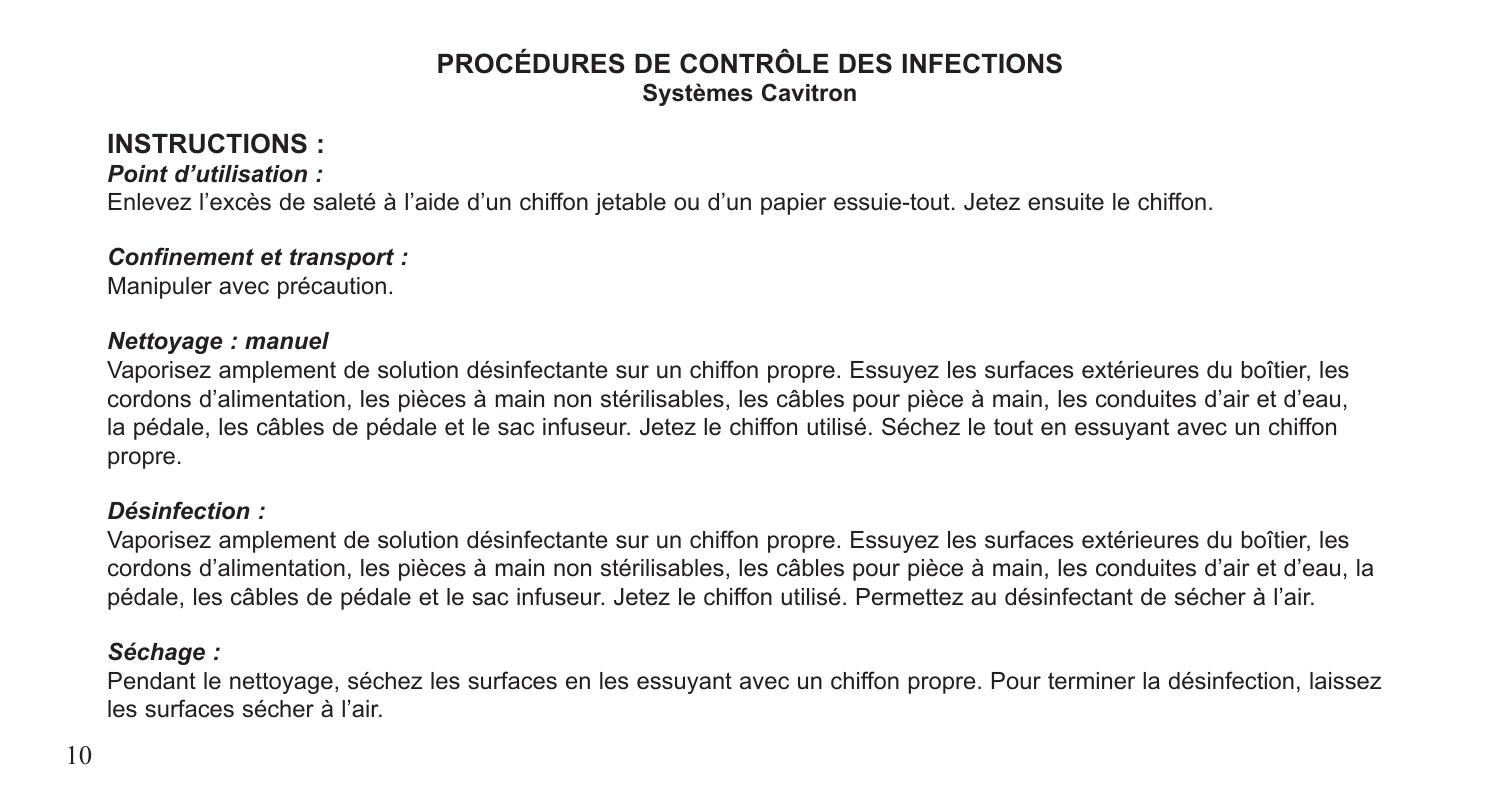## **PROCÉDURES DE CONTRÔLE DES INFECTIONS Systèmes Cavitron**

#### *Entretien, inspection et tests :*

- Inspectez visuellement pour vous assurer que toute contamination a été éliminée.
- Inspectez visuellement tous les câbles et tous les cordons d'alimentation pour vous assurer de l'absence de détérioration.
- Inspectez visuellement les joints toriques du câble de la pièce à main pour détecter tout signe d'usure. Remplacez les joints toriques (reportez-vous au Mode d'emploi du système applicable). Lubrifiez les joints toriques avec de l'eau avant utilisation.

### *Stockage :*

Ne placez pas sur ou à proximité d'un radiateur ou de toute autre source de chaleur. Le système est portatif, mais doit être manipulé avec soins.

# **PROCÉDURES DE CONTRÔLE DES INFECTIONS**

### **Pièces à main Steri-Mate, Steri-Mate 360 et Jet-Mate, adaptateurs de pièce à main et bouteilles-réservoirs**

## **AVERTISSEMENTS :**

- Les instruments ne sont pas stériles à leur réception et doivent donc être stérilisés avant leur utilisation, conformément aux instructions suivantes.
- Le colorant utilisé dans les prises souples de la pièce à main Steri-Mate peut migrer pendant l'autoclavage. Cela n'affectera pas la performance.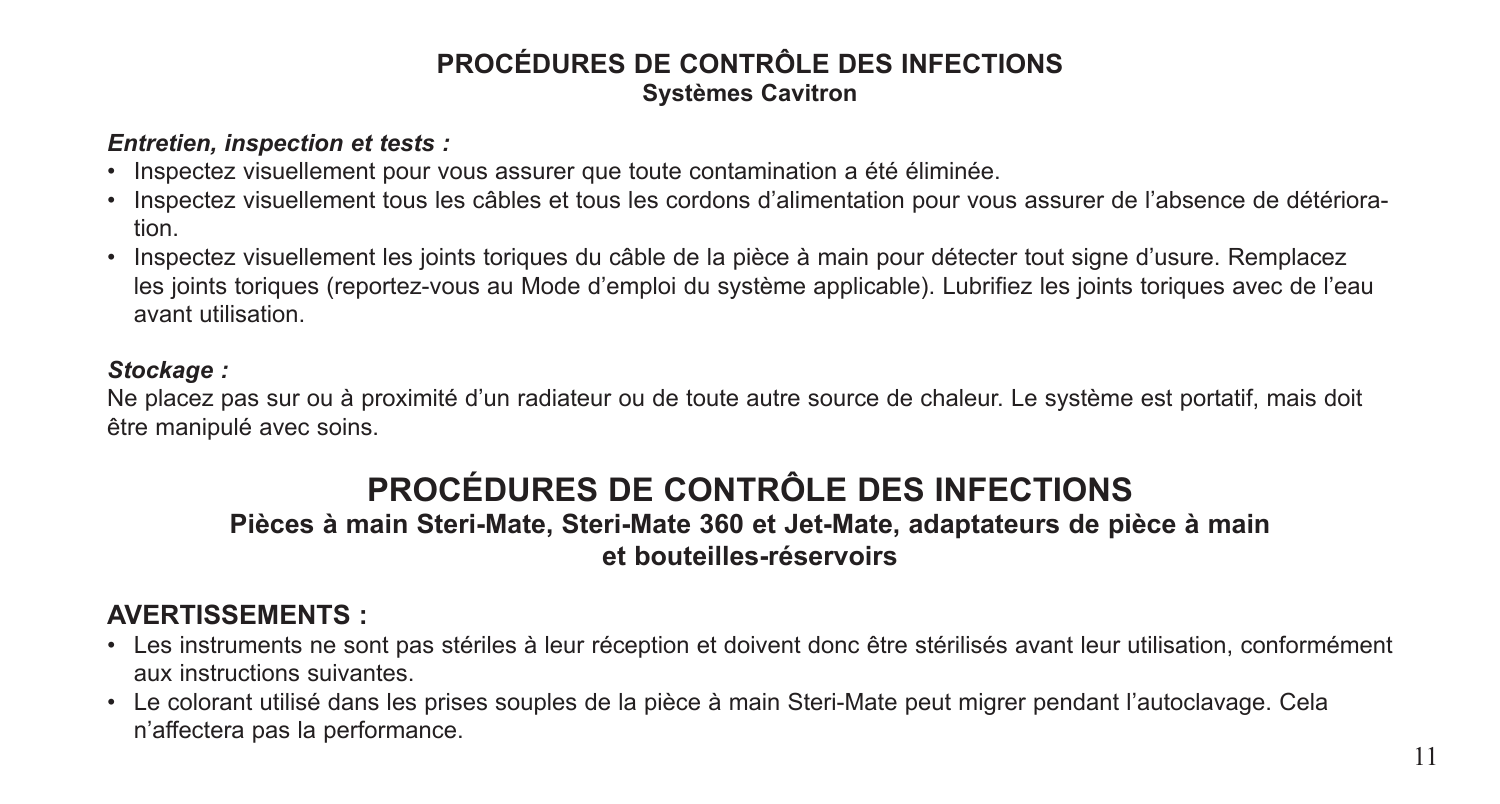### **Pièces à main Steri-Mate, Steri-Mate 360 et Jet-Mate, adaptateurs de pièce à main et bouteilles-réservoirs**

• Ne pas désinfecter ou passer à l'autoclave la pièce à main Steri-Mate ou l'adaptateur de pièce à main Steri-Mate lorsqu'ils sont montés.

## **LIMITATIONS CONCERNANT LE TRAITEMENT :**

- Des cycles de nettoyage et de stérilisation répétés ont un effet minimal sur ces instruments. La fin de vie est déterminée généralement par l'apparition d'usure et de dommage avec l'utilisation.
- N'utilisez pas des désinfectants chimiques avant la stérilisation; cela pourrait entraîner la détérioration rapide du matériel.
- Les capuchons de stockage de la bouteille-réservoir ne sont pas stérilisables par autoclave à vapeur.
- L'efficacité de la désinfection à la machine automatique et des méthodes de désinfection/stérilisation par liquide froid, de désinfection par vapeur chimique ou de stérilisation par chaleur sèche n'a pas été testée ou validée et leur utilisation n'est pas recommandée.
- N'immergez pas les pièces à main dans un bac à ultra-sons.

# **INSTRUCTIONS :**

### *Point d'utilisation :*

Avant le traitement, retirez l'insert à ultra-sons de la pièce à main et débranchez la pièce à main du câble du détartreur.

Enlevez tous les débris et résidus d'humidité de la pièce à main en utilisant un chiffon non pelucheux (chiffon jetable ou papier essuie-tout) humecté avec de l'eau. Séchez ensuite la pièce à main avec un papier essuie-tout ou un chiffon jetable sec. Vous pouvez aussi utiliser une lingette nettoyante désinfectante jetable (comme les VoloWipes™) pour enlever les débris/résidus d'humidité.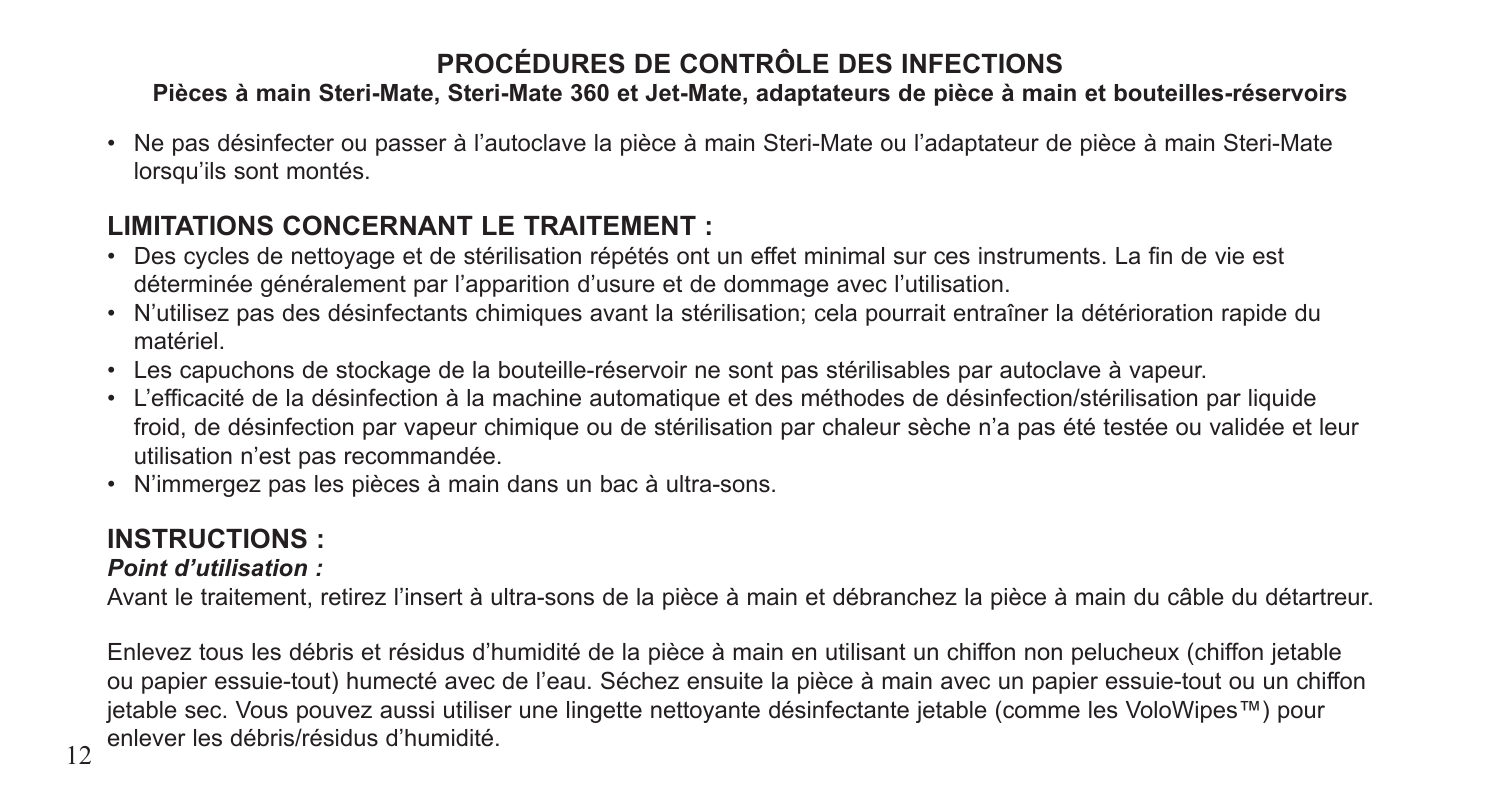### **Pièces à main Steri-Mate, Steri-Mate 360 et Jet-Mate, adaptateurs de pièce à main et bouteilles-réservoirs**

Ne laissez aucun résidu ou aucune forme de contamination sécher sur le dispositif.

#### *Confinement et transport :*

Protégez les instruments contre les dommages. Les instruments doivent être retraités aussitôt que raisonnablement possible suivant leur utilisation. Les instruments qui sont laissés humides peuvent rouiller ou se corroder.

#### *Nettoyage : manuel*

Suivez les instructions du fabricant concernant la concentration et le temps de contact des détergents de nettoyage. Pour bien éliminer toute contamination, essuyez la pièce à main en utilisant du savon et de l'eau ou une solution de nettoyage (telle que la solution ReSURGE®); portez une attention particulière aux trous/canules – ceux-ci peuvent être nettoyés à l'aide d'une seringue jetable remplie de savon et d'eau ou d'une solution de nettoyage (telle que ReSURGE®).

### *Rinçage :*

Rincez la pièce à main sous de l'eau courante (potable) tiède pendant 30 secondes pour éliminer tout agent nettoyant; une seringue jetable peut être utilisée pour rincer les trous/canules.

### *Séchage :*

Essuyez la pièce à main avec un chiffon non pelucheux sec (un chiffon jetable ou un papier essuie-tout). Assurez-vous que les débris ont été enlevés. Si ce n'est pas le cas, répétez le processus.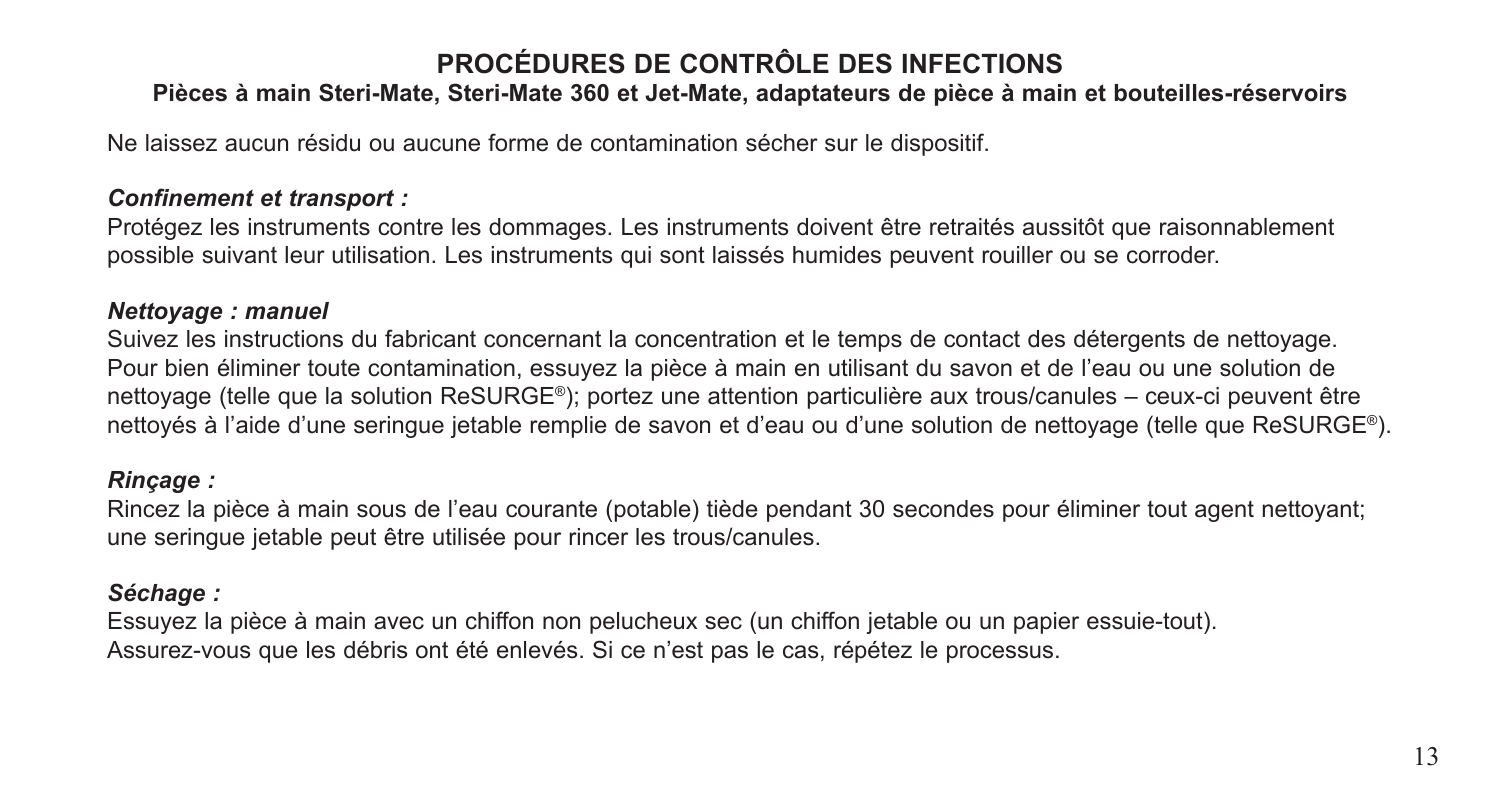### **Pièces à main Steri-Mate, Steri-Mate 360 et Jet-Mate, adaptateurs de pièce à main et bouteilles-réservoirs**

#### *Désinfection :*

Pour désinfecter les capuchons de stockage, vaporisez une quantité suffisante de solution désinfectante sur un chiffon propre et servez-vous en pour essuyer les capuchons. Jetez le chiffon utilisé. Permettez au désinfectant de sécher à l'air. Les capuchons de stockage ne sont pas stérilisables par autoclave à vapeur.

La désinfection des pièces à main stérilisables, des adaptateurs de pièce à main, des bouteilles-réservoirs, des capuchons d'interface bleus et des tubes à gorgée n'est pas nécessaire avant la stérilisation par autoclave à vapeur.

#### *Emballage :*

Placez l'instrument dans un papier ou dans un sac de stérilisation à vapeur en papier/plastique. Les instruments peuvent être chargés dans des plateaux d'instruments spécialisés.

#### *Stérilisation :*

(pièces à main Steri-Mate/Steri-Mate 360/Jet-Mate, adaptateurs de pièce à main, bouteilles-réservoirs et capuchons d'interface bleus avec tubes à gorgée) Utilisez des autoclaves à vapeur-vide validés seulement. Placez la pièce à main ensachée dans l'autoclave à vapeur, le papier vers le haut, lors de l'utilisation d'un sac en papier/plastique. Une fois le réchauffement terminé, faites fonctionner à une température de stérilisation et pendant la durée de cycle indiquées dans le tableau ci-dessous :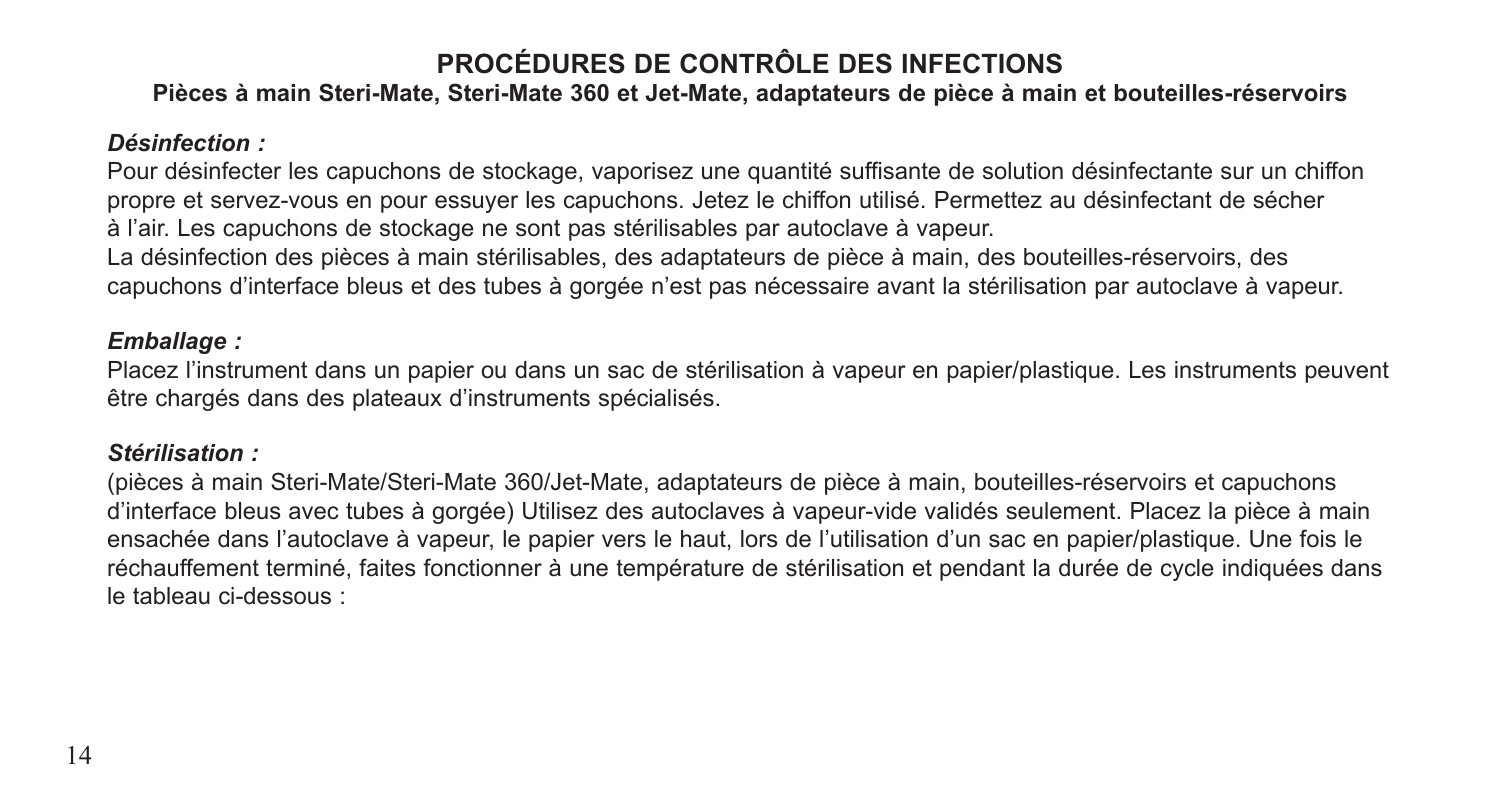**Pièces à main Steri-Mate, Steri-Mate 360 et Jet-Mate, adaptateurs de pièce à main et bouteilles-réservoirs**

| <b>ÉLÉMENTS</b>                                                                                                                                                                | <b>TEMPÉRATURE DE</b><br><b>STÉRILISATION</b> | DURÉE DE CYCLE DE<br><b>STÉRILISATION</b> |
|--------------------------------------------------------------------------------------------------------------------------------------------------------------------------------|-----------------------------------------------|-------------------------------------------|
| • Pièce à main Jet-Mate<br>• Pièce à main Steri-Mate noire<br>• Adaptateurs de pièce à main<br>· Bouteilles-réservoirs<br>• Capuchons d'interface bleus avec tubes à<br>gorgée | 132 °C/270 °F                                 | 3 minutes                                 |
| Pièce à main Steri-Mate grise                                                                                                                                                  | 134 °C/273 °F                                 | 4 minutes                                 |
| Pièce à main Steri-Mate 360°                                                                                                                                                   | 132 °C/270 °F                                 | 10 minutes                                |

Autre méthode : Placez les instruments non ensachés dans l'autoclave à vapeur. Une fois le réchauffement terminé, faites fonctionner à une température de stérilisation et pendant la durée de cycle indiquée dans le tableau ci-dessus. Les instruments doivent être utilisés immédiatement.

### *Séchage :*

Pour sécher, utilisez le cycle de séchage de l'autoclave. Réglez le cycle à 20 ou 30 minutes.

### *Entretien, inspection et tests :*

- Inspectez visuellement pour vous assurer que toute contamination a été éliminée.
- Vérifiez s'il y a des signes de déformation, de dommages et d'usure. Jetez les instruments endommagés, usés ou corrodés.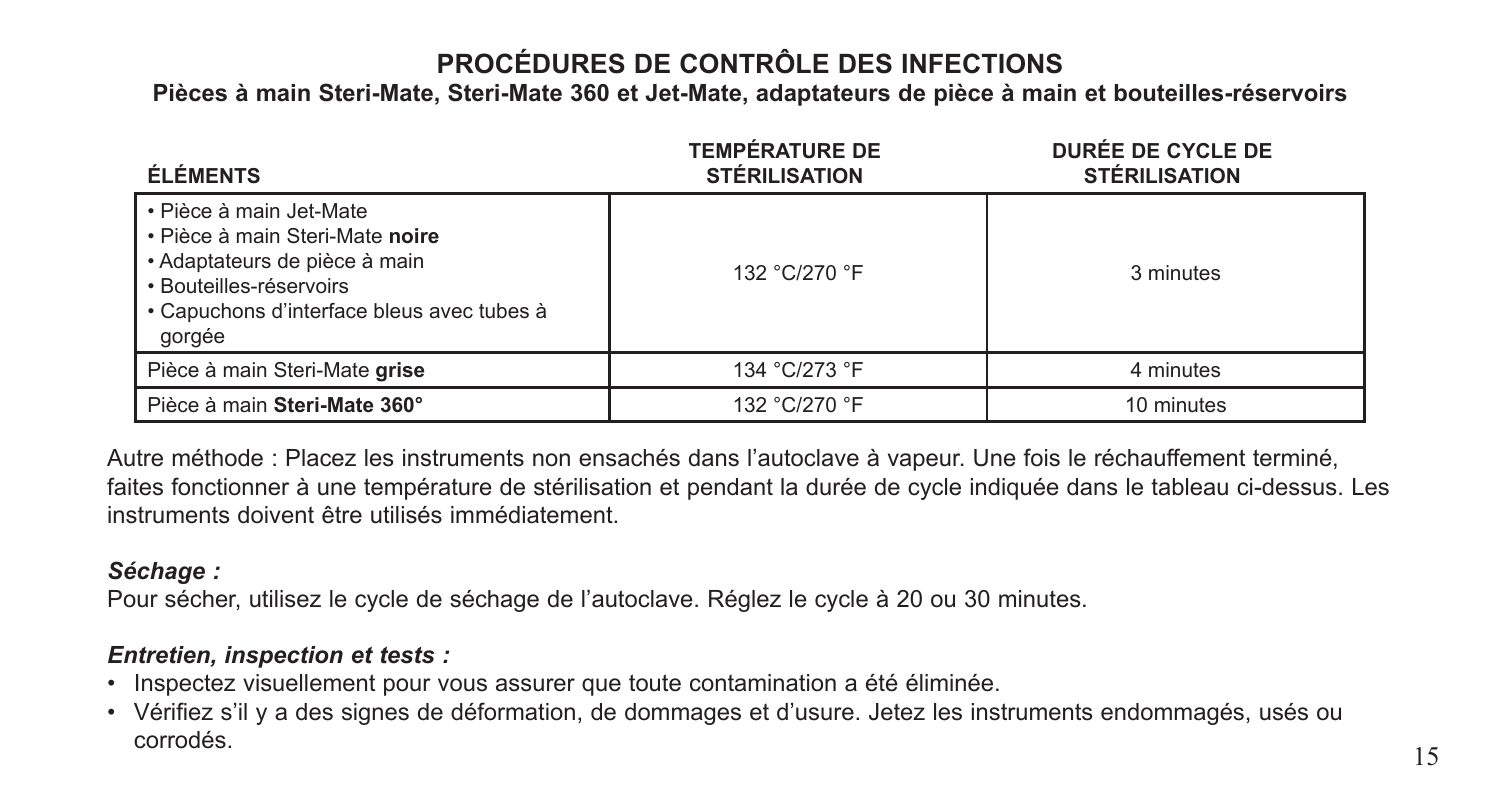### **Pièces à main Steri-Mate, Steri-Mate 360 et Jet-Mate, adaptateurs de pièce à main et bouteilles-réservoirs**

- Inspectez les joints toriques de la pièce à main, l'adaptateur de la pièce à main et le câble de la pièce à main pour détecter tout signe de dommage ou d'usure. Remplacez-les le cas échéant.
- Assurez-vous que tous les joints toriques sont en place.

### *Stockage :*

Afin de maintenir la stérilisation, les instruments doivent rester ensachés jusqu'à ce qu'ils soient prêts pour l'utilisation et stockés dans un environnement sec et propre.

### **COORDONNÉES DU FABRICANT :**

Aux États-Unis, communiquez avec le Soutien technique du service à la clientèle de DENTSPLY au 1-800-989-8826. Pour les zones à l'extérieur des États-Unis, communiquez avec votre représentant DENTSPLY local.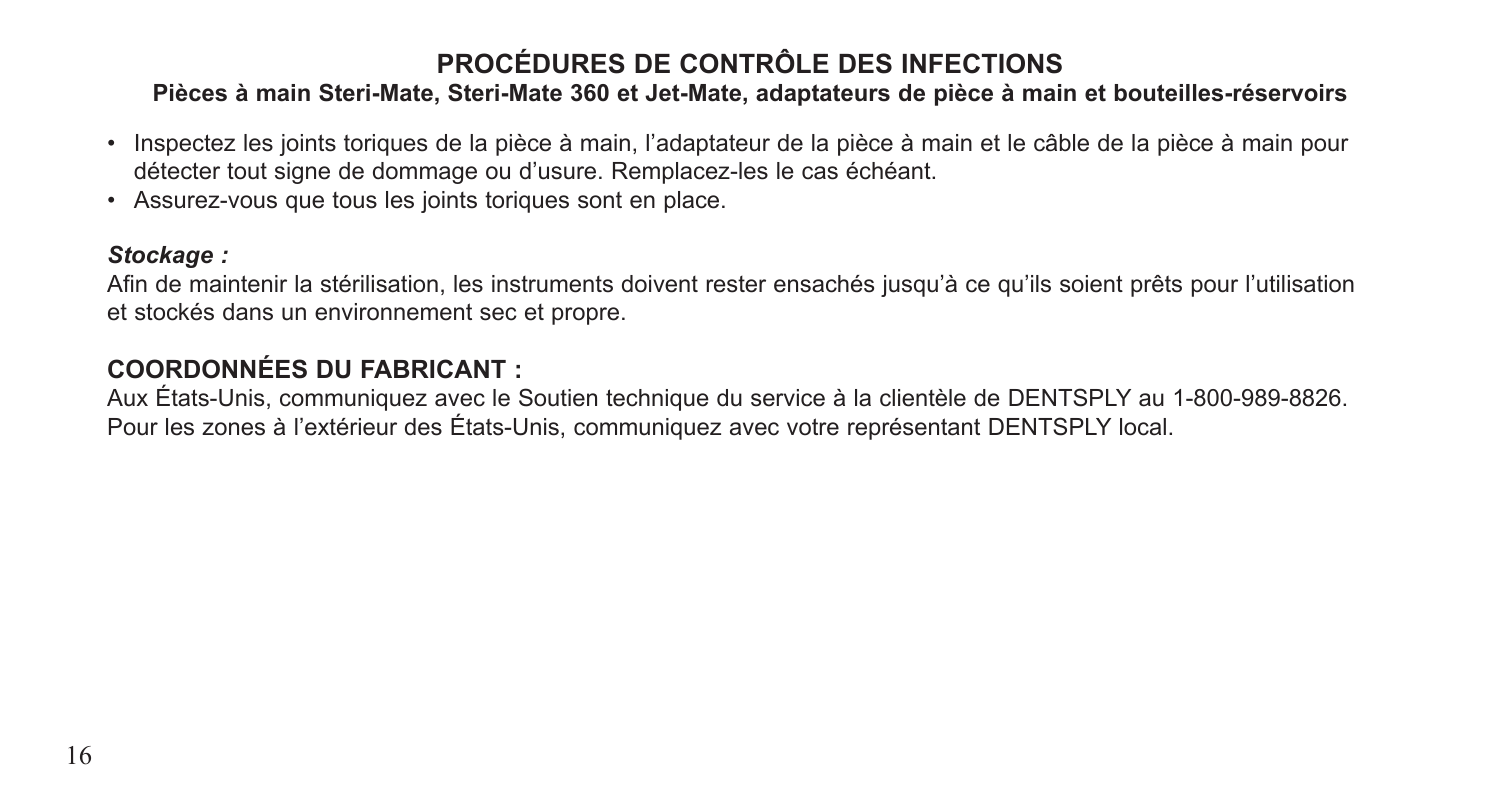El objetivo de la información suministrada en el presente manual es complementar las directrices generales publicadas a fin de reducir la posibilidad de contaminación cruzada al usar un escarificador ultrasónico Cavitron® y/o sistemas de pulido aéreo, sistemas de dispensación, piezas de mano esterilizables o frascos de vidrio durante el cuidado dental habitual. En caso de que los requisitos establecidos por alguna agencia reguladora entren en conflicto con esta información, los requisitos establecidos por dicha agencia tienen prevalencia.

Para procedimientos para controlar infecciones relacionadas con las boquillas ultrasónicas Cavitron o boquillas o manguetas de aspiración de pulido aéreo, consulte los procedimientos suministrados con cada instrumento.

## **PROCEDIMIENTOS PARA CONTROLAR INFECCIONES Sistemas Cavitron**

## **ADVERTENCIAS:**

- Las cajas del sistema Cavitron, los cables de alimentación, las piezas de mano no esterilizables, los cables de la pieza de mano, los pedales de control, los cables de los pedales de control y la bolsa del infusor del kit de lavado estéril no son esterilizables, pero pueden desinfectarse siguiendo los procedimientos y las recomendaciones que se enumeran a continuación.
- Utilice soluciones desinfectantes de tipo no sumergible con base de agua. Las soluciones desinfectantes con base alcohólica podrían ser perjudiciales y además decolorar el material plástico.

## **LIMITACIONES EN EL PROCESAMIENTO:**

- No rocíe directamente las superficies del sistema con soluciones desinfectantes.
- No utilice solución desinfectante en las piezas de mano esterilizables. Consulte los procedimientos de esterilización de las piezas de mano esterilizables.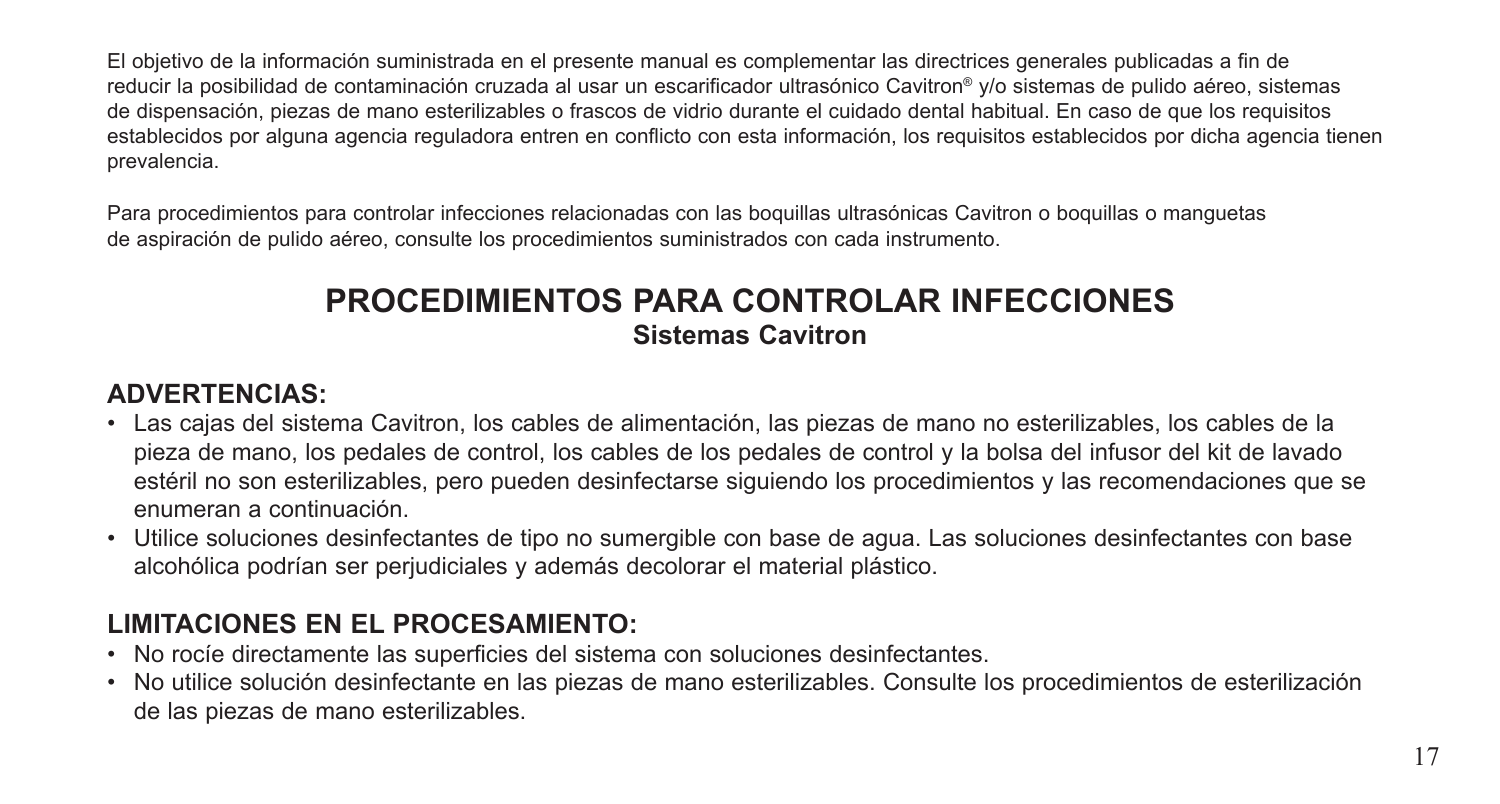### **PROCEDIMIENTOS PARA CONTROLAR INFECCIONES Sistemas Cavitron**

## **INSTRUCCIONES:**

*Punto de utilización:* 

Elimine el exceso de tierra con un trapo o papel desechable. Deseche el trapo tras su uso.

### *Confinamiento y transporte:*

Manipule con cuidado.

#### *Limpieza: manual*

Rocíe con generosidad la solución desinfectante sobre un trapo limpio. Limpie las superficies externas de la caja, los cables de alimentación, las piezas de mano no esterilizables, los cables de la pieza de mano, las tuberías aéreas y de agua, los pedales de control, los cables de los pedales de control y la bolsa del infusor. Deseche el paño usado. Séquelo con un trapo limpio.

### *Desinfección:*

Rocíe con generosidad la solución desinfectante sobre un trapo limpio. Limpie las superficies externas de la caja, los cables de alimentación, las piezas de mano no esterilizables, los cables de la pieza de mano, las tuberías aéreas y de agua, los pedales de control, los cables de los pedales de control y la bolsa del infusor. Deseche el paño usado. Permita que el desinfectante se seque al aire.

### *Secado:*

Al limpiar, seque las superficies con un trapo limpio. Para conseguir la desinfección, deje que las superficies se sequen al aire.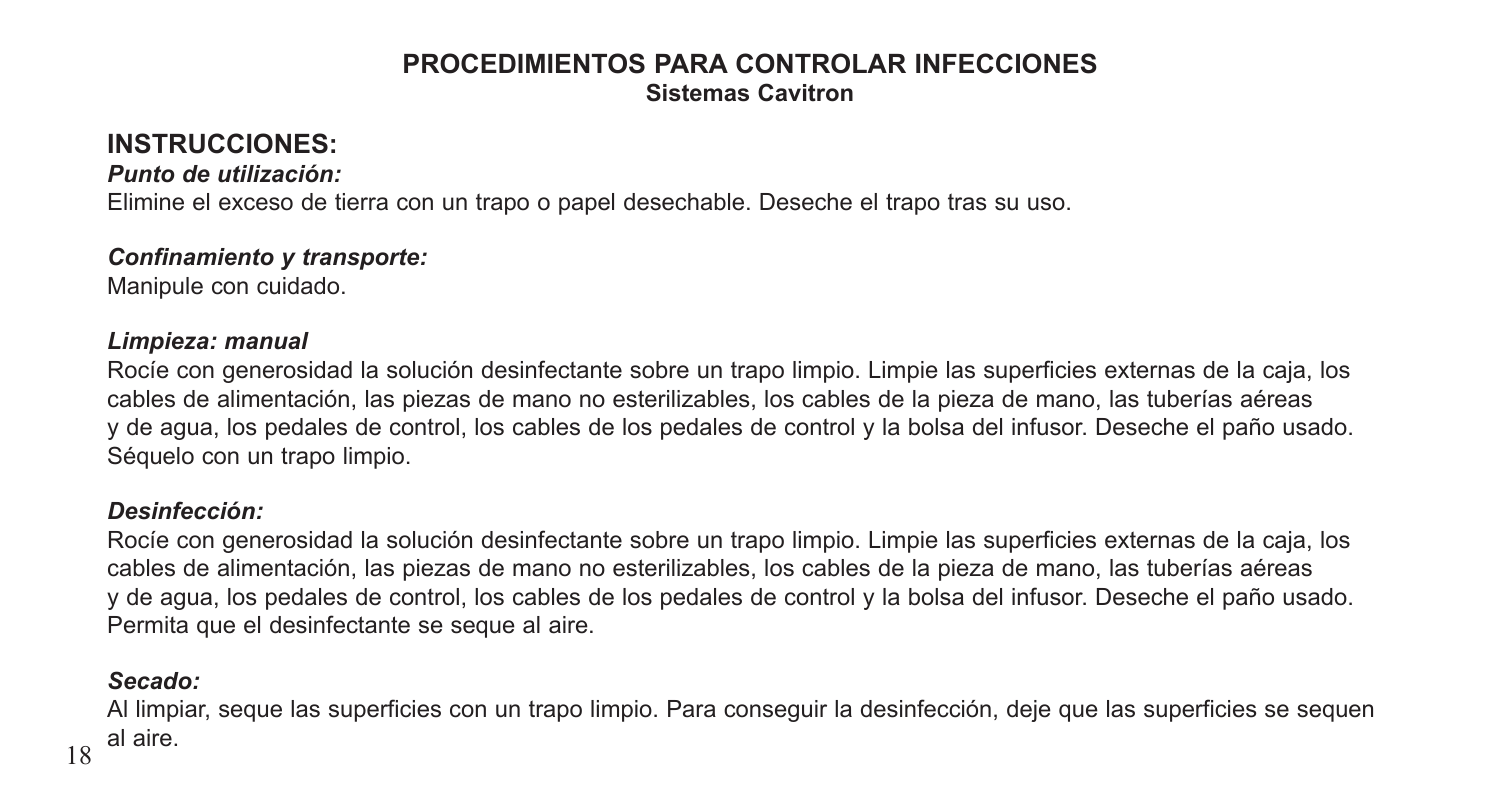### **PROCEDIMIENTOS PARA CONTROLAR INFECCIONES Sistemas Cavitron**

#### *Mantenimiento, inspección y evaluación:*

- Examine visualmente para asegurarse de que se ha eliminado toda la contaminación.
- Examine visualmente si los cables y los cables de alimentación presentan alguna parte rasgada.
- Examine visualmente si las arandelas del cable de la pieza de mano están desgastadas. Sustituya las arandelas desgastadas (consulte las instrucciones de uso del sistema correspondientes). Lubrique las arandelas con agua antes de empezar a usarlas.

### *Almacenamiento:*

No lo coloque sobre un radiador o cualquier otra fuente de calor (o en una posición cercana). El sistema es portátil, pero se debe manipular con cuidado.

## **PROCEDIMIENTOS PARA CONTROLAR INFECCIONES**

### **Piezas de mano Steri-Mate, Steri-Mate 360 y Jet-Mate, adaptadores de la pieza de mano y frascos de vidrio**

## **ADVERTENCIAS:**

- Los instrumentos no están esterilizados cuando se reciben, de modo que se deben esterilizar antes de su uso de acuerdo con las instrucciones siguientes.
- El colorante usado en las piezas de mano con empuñaduras blandas de Steri-Mate podría correrse durante la esterilización en autoclave. Esto no influirá en el rendimiento.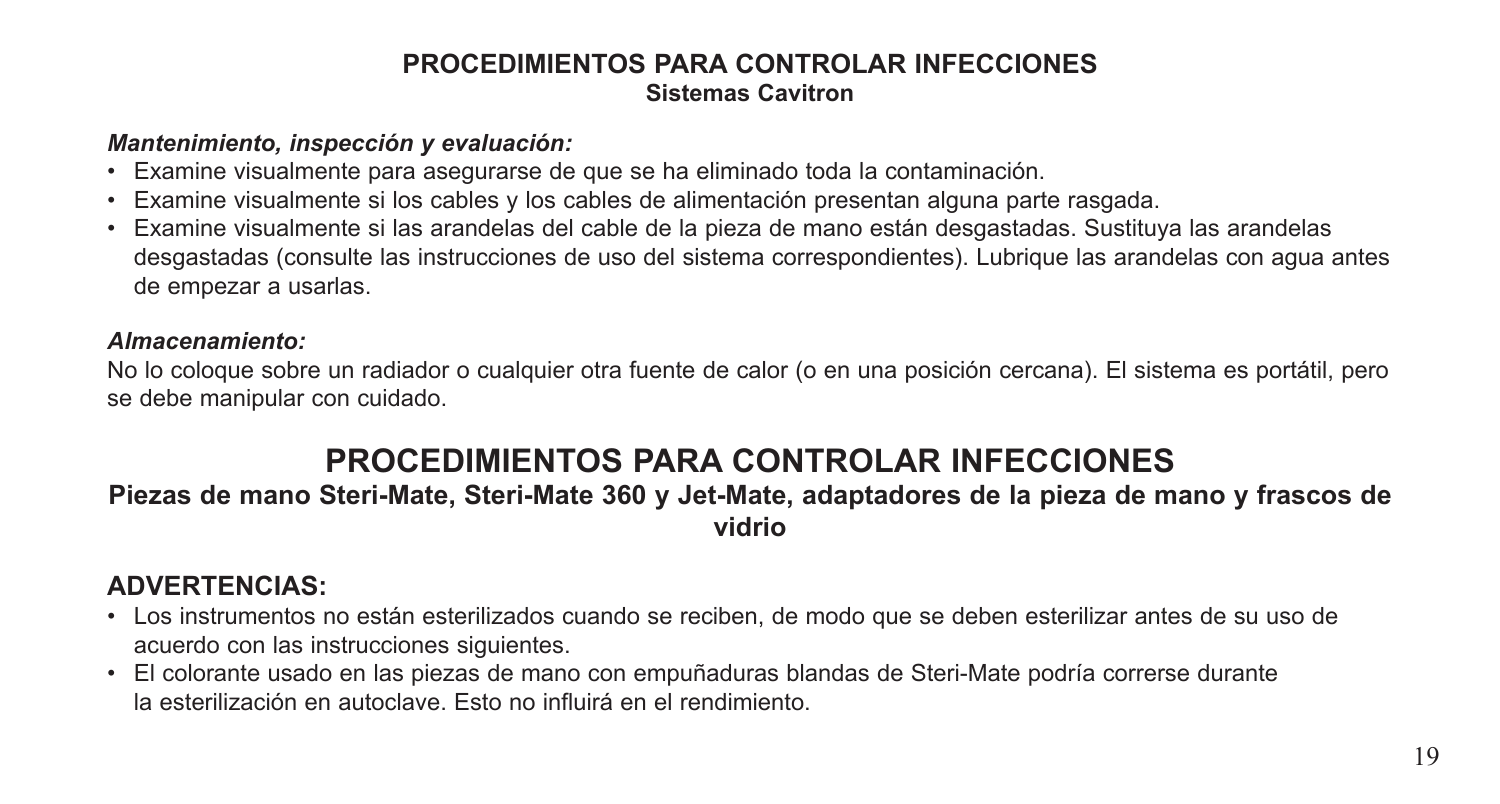### **Piezas de mano Steri-Mate, Steri-Mate 360 y Jet-Mate, adaptadores de la pieza de mano y frascos de vidrio**

• No desinfecte ni esterilice en autoclave la pieza de mano Steri-Mate ni el adaptador de la pieza de mano Steri-Mate si está montada.

## **LIMITACIONES EN EL PROCESAMIENTO:**

- La repetición de la limpieza y de los ciclos de esterilización en estos instrumentos tiene un efecto mínimo. Habitualmente el final de la vida útil viene determinado por el desgaste y los daños que se originan a causa del uso.
- No utilice desinfectantes químicos antes de la esterilización, ya que podrían ser la causa de un rápido deterioro.
- Los tapones de almacenamiento del frasco de vidrio no son esterilizables en autoclave con vapor.
- No se han evaluado ni validado la eficacia de métodos de agentes de lavado/desinfección automatizados, desinfección/esterilización con líquidos fríos, esterilización con vapor químico ni la esterilización con calor seco y, por tanto, no se recomienda su empleo.
- No sumerja las piezas de mano en el baño ultrasónico.

## **INSTRUCCIONES:**

### *Punto de utilización:*

Antes del procesamiento, retire la boquilla ultrasónica de la pieza de mano y desconecte la pieza de mano del cable del escarificador.

Elimine los restos de suciedad o residuos húmedos de la pieza de mano mediante un paño sin pelusa (tela desechable o papel absorbente) humedecido con agua. A continuación, seque la pieza de mano con un papel absorbente limpio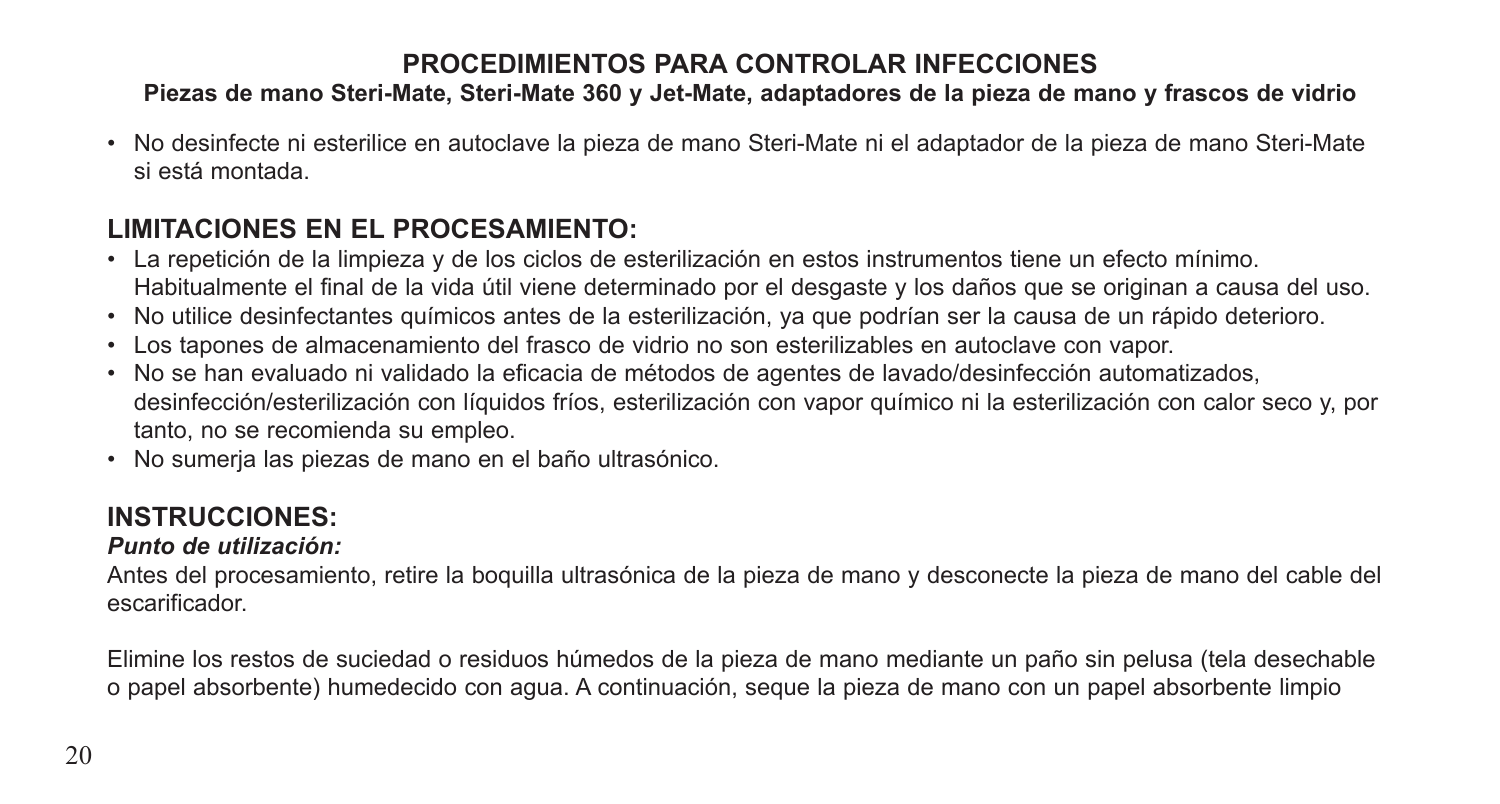### **Piezas de mano Steri-Mate, Steri-Mate 360 y Jet-Mate, adaptadores de la pieza de mano y frascos de vidrio**

o un paño desechable. Como alternativa, utilice una paño de limpieza desinfectante desechable (como VoloWipes™) para eliminar los residuos o la suciedad húmeda. No permita que se seque en el dispositivo ningún tipo de contaminación ni de residuo.

### *Confinamiento y transporte:*

Proteja los instrumentos de los daños. Los instrumentos se deben volver a procesar tan pronto como sea razonablemente práctico tras su uso. Si se dejan los instrumentos húmedos, pueden mancharse o sufrir corrosión.

#### *Limpieza: manual*

Siga las instrucciones del fabricante para limpieza con detergente y respete las tasas de concentración y los tiempos de contacto. Para eliminar la contaminación, limpie concienzudamente la pieza de mano con jabón y agua o con una solución de limpieza (como la solución ReSURGE®); ponga especial cuidado en los orificios/cánulas, ya que se pueden limpiar con un jeringa desechable rellenada con jabón y agua o la solución de limpieza (como ReSURGE®).

### *Enjuagado:*

Enjuague la pieza de mano con agua corriente (potable) tibia durante 30 segundos para eliminar el agente limpiador; se puede utilizar una jeringa desechable para enjuagar los orificios/cánulas.

### *Secado:*

Seque la pieza de mano con un paño sin pelusa y seco (tela desechable o papel absorbente). Compruebe que se ha eliminado toda la suciedad. Si no es así, repita el proceso de limpieza.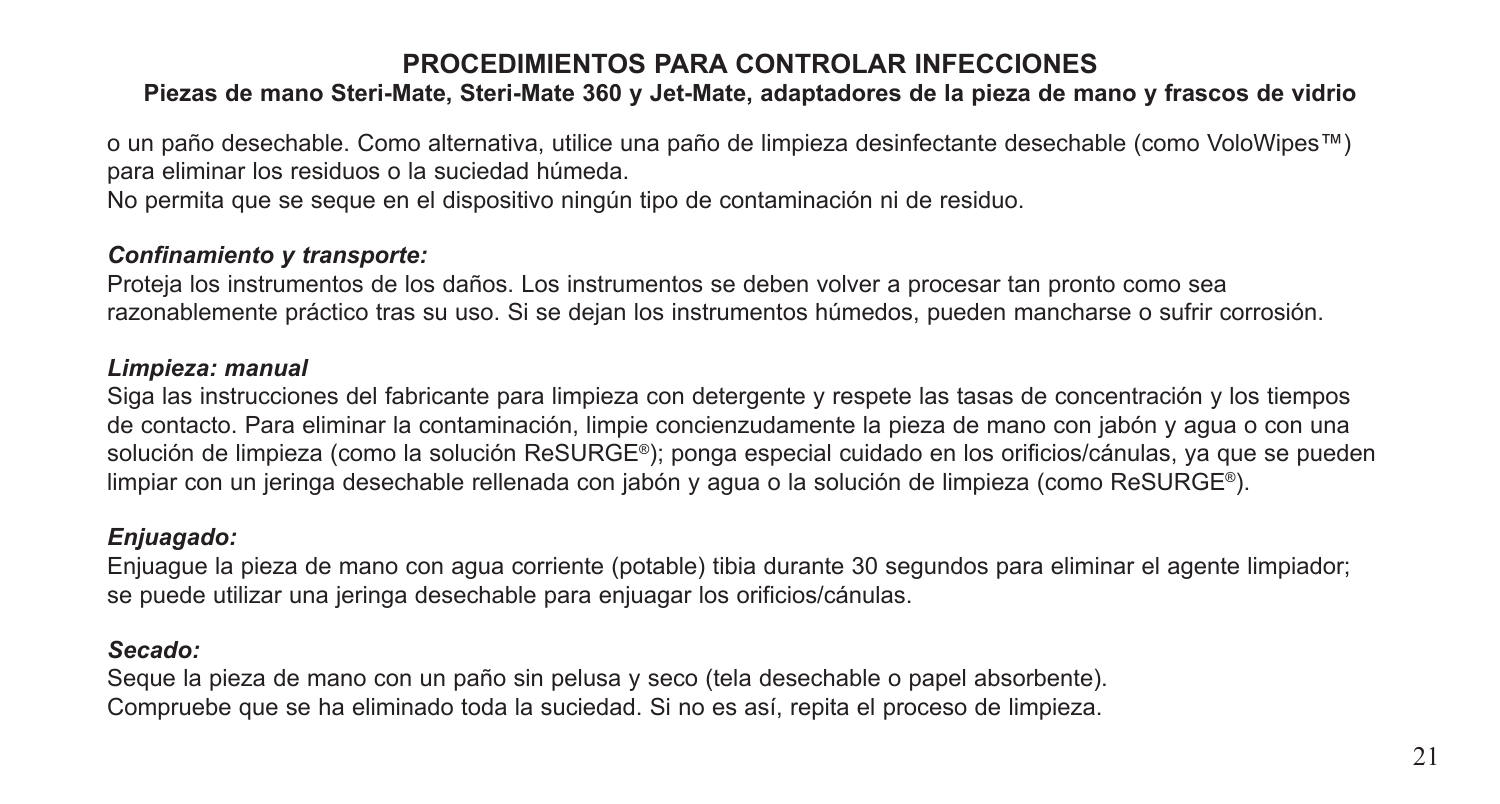### **Piezas de mano Steri-Mate, Steri-Mate 360 y Jet-Mate, adaptadores de la pieza de mano y frascos de vidrio**

### *Desinfección:*

Para desinfectar los tapones de almacenamiento, rocíe con generosidad un paño limpio con solución desinfectante y limpie los tapones concienzudamente. Deseche el paño usado. Permita que el desinfectante se seque al aire. Los tapones de almacenamiento no son esterilizables en autoclave con vapor.

No es necesaria la desinfección de las piezas de mano esterilizables, los adaptadores de la pieza de mano, los frascos de vidrio, los tapones de interfaz azul y los succionadores antes de la esterilización en autoclave con vapor.

#### *Envasado:*

Coloque el instrumento en una bolsa de esterilización con vapor de papel o de papel/plástico. Se pueden cargar los instrumentos en unas bandejas para instrumentos especiales.

#### *Esterilización:*

(Piezas de mano Steri-Mate/Steri-Mate 360/Jet-Mate, adaptadores de la pieza de mano, frascos de vidrio y tapones de interfaz azul con succionadores). Utilice únicamente autoclaves de vacío con vapor validadas. Coloque la pieza de mano con bolsa en el autoclave con vapor; cuando se utilice una bolsa de papel/plástico, el papel debe estar hacia arriba. Después de completar el calentamiento, póngala en funcionamiento a la temperatura de esterilización y el tiempo de ciclo indicados en la siguiente gráfica: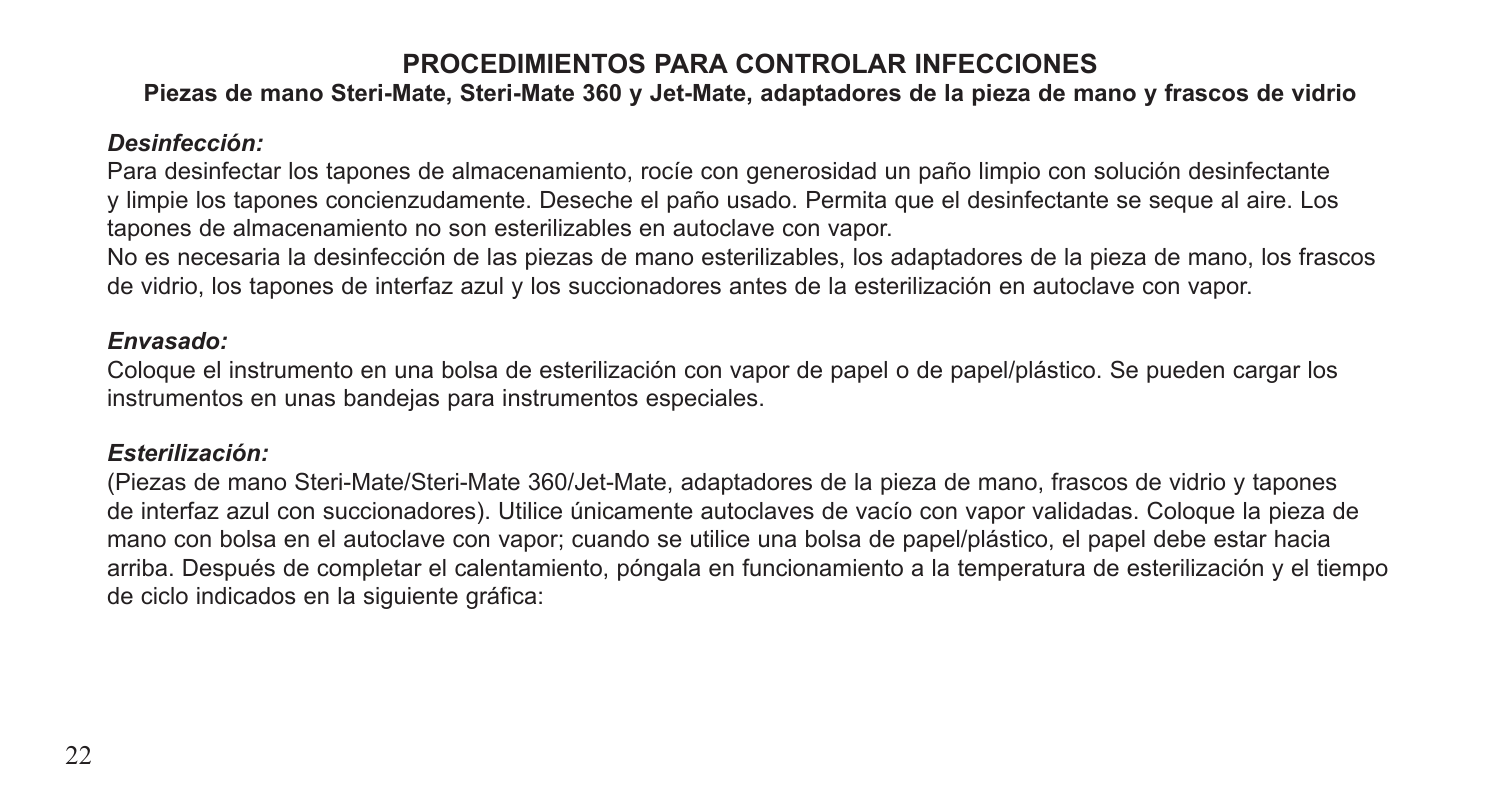**Piezas de mano Steri-Mate, Steri-Mate 360 y Jet-Mate, adaptadores de la pieza de mano y frascos de vidrio**

| <b>ELEMENTOS</b>                                                                                                                                                         | <b>TEMPERATURA</b><br>DE ESTERILIZACIÓN | <b>TIEMPO DEL CICLO</b><br>DE ESTERILIZACIÓN |
|--------------------------------------------------------------------------------------------------------------------------------------------------------------------------|-----------------------------------------|----------------------------------------------|
| • Pieza de mano Jet-Mate<br>· Pieza de mano Steri-Mate negra<br>• Adaptadores de la pieza de mano<br>• Frascos de vidrio<br>• Tapones de interfaz azul con succionadores | 270 °F/132 °C                           | 3 minutos                                    |
| Pieza de mano Steri-Mate gris                                                                                                                                            | 273 °F/134 °C                           | 4 minutos                                    |
| Pieza de mano Steri-Mate 360°                                                                                                                                            | 270 °F/132 °C                           | 10 minutos                                   |

Método alternativo: coloque los instrumentos sin bolsa en el autoclave con vapor. Después de completar el calentamiento, póngalo en funcionamiento a una temperatura de esterilización y el tiempo de ciclo indicados en la gráfica anterior. Los instrumentos se deben usar de inmediato.

### *Secado:*

Para secar, utilice el ciclo de secado del autoclave. Defina el ciclo para 20-30 minutos.

### *Mantenimiento, inspección y evaluación:*

- Examine visualmente para asegurarse de que se ha eliminado toda la contaminación.
- Compruebe cualquier posible distorsión, daño o desgaste. Deseche los instrumentos dañados, desgastados o corroídos.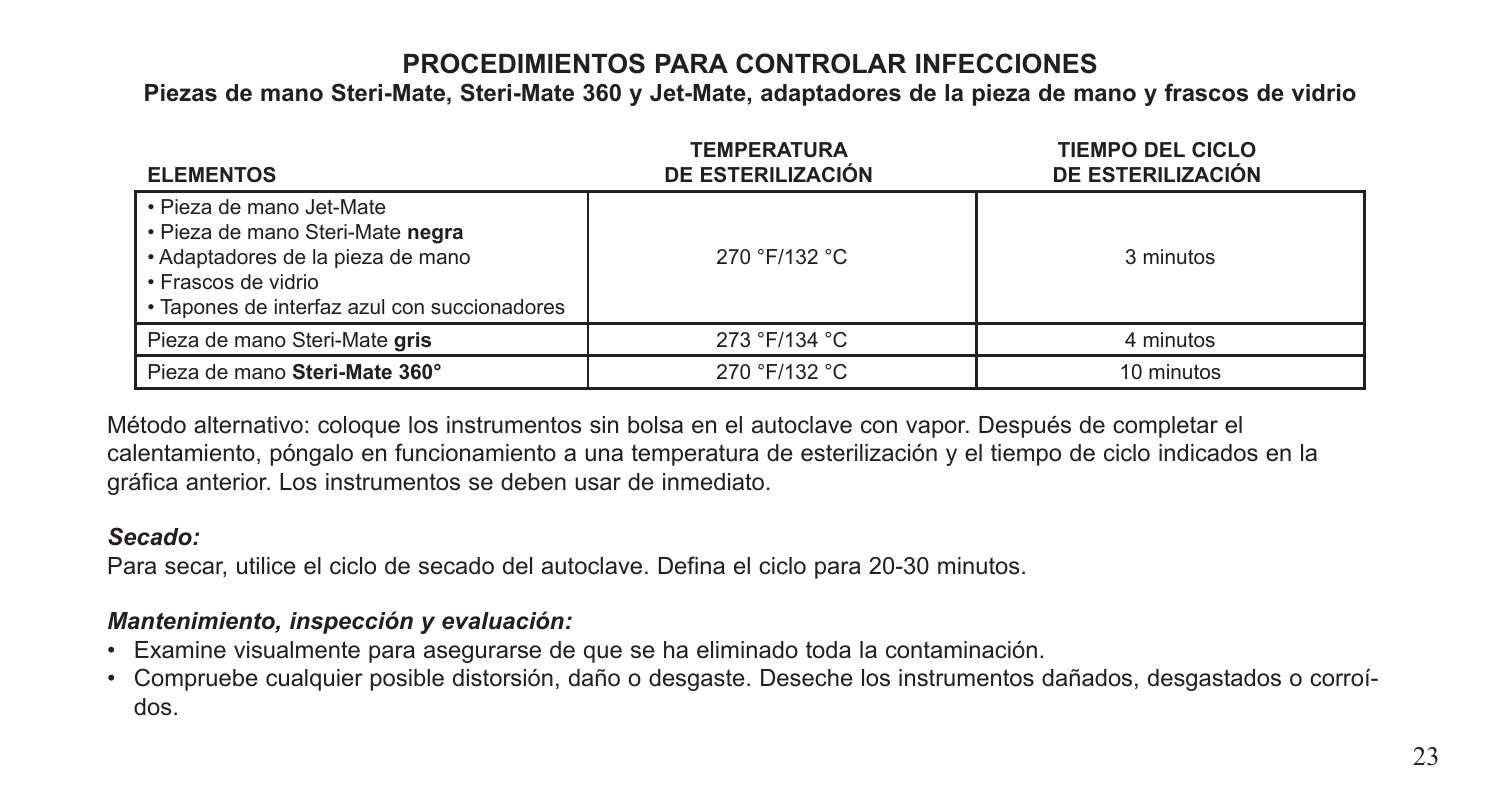### **Piezas de mano Steri-Mate, Steri-Mate 360 y Jet-Mate, adaptadores de la pieza de mano y frascos de vidrio**

- Examine las arandelas de la pieza de mano, el adaptador de la pieza de mano y el cable de la pieza de mano en busca de partes desgastadas o dañadas. Reemplácelas si es necesario.
- Asegúrese de que todas las arandelas están colocadas correctamente.

### *Almacenamiento:*

Para conservar la esterilidad, los instrumentos deben guardarse en bolsa hasta que sea necesario su uso, así como almacenarlos en un entorno seco y limpio.

### **CONTACTO DEL FABRICANTE:**

En Estados Unidos, póngase en contacto con el servicio de asistencia técnico al cliente de DENTSPLY en el número de teléfono 800-989-8826. Para zonas fuera de Estados Unidos, póngase en contacto con el representante local de DENTSPLY.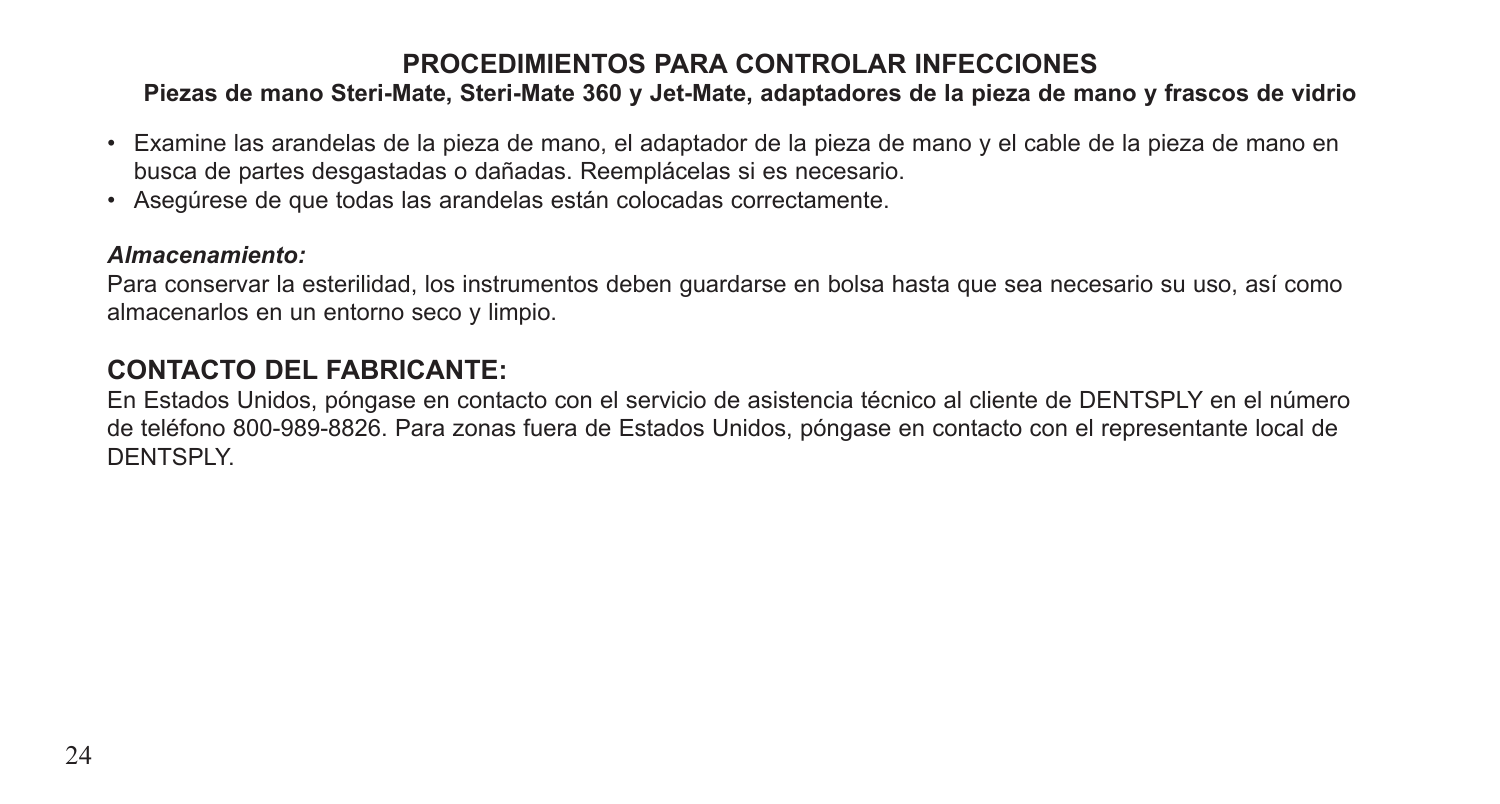Die Anweisungen in dieser Informationsbroschüre sind als Ergänzung zu den allgemeinen Richtlinien für die Reduzierung potenzieller Kreuzkontamination gedacht, die bei der Verwendung von Cavitron®-Ultraschall-Zahnsteinentfernungsgeräten und/oder Luftpolitur-Systemen, Spendersystemen, sterilisierbaren Cavitron-Handstücken oder Sammelbehältern während zahnmedizinischer Routinebehandlungen auftreten können. Falls eine Aufsichtsbehörde diesen Informationen nicht zustimmt, haben die Anforderungen dieser Behörde Vorrang.

Die Verfahren zur Infektionskontrolle bei Cavitron-Ultraschall-Einsatzstücken oder Luftpoliturdüsen und -einsatzstücken finden Sie in den Anweisungen, die dem jeweiligen Instrument beiliegen.

## **VERFAHREN ZUR INFEKTIONSKONTROLLE Cavitron-Systeme**

### **WARNHINWEISE:**

- Die Gehäuse, Stromkabel, nicht sterilisierbaren Handstücke, Handstückkabel, Fußschalter sowie Fußschalterkabel der Cavitron-Geräte und die Infusionsbeutel der sterilen Lavage-Kits sind nicht sterilisierbar, können aber gemäß den unten aufgeführten Verfahren und Empfehlungen desinfiziert werden.
- Verwenden Sie Desinfektionsmittel auf Wasserbasis, in das die Komponenten nicht eingetaucht werden müssen. Desinfektionslösungen auf Alkoholbasis können schädlich sein und zu Verfärbungen der Kunststoffteile führen.

## **EINSCHRÄNKUNGEN BEI DER VORGEHENSWEISE:**

- Sprühen Sie Desinfektionsmittel nie direkt auf die Oberflächen des Geräts.
- Verwenden Sie niemals Desinfektionsmittel auf sterilisierbaren Handstücken. Lesen Sie die Sterilisationsverfahren für sterilisierbare Handstücke.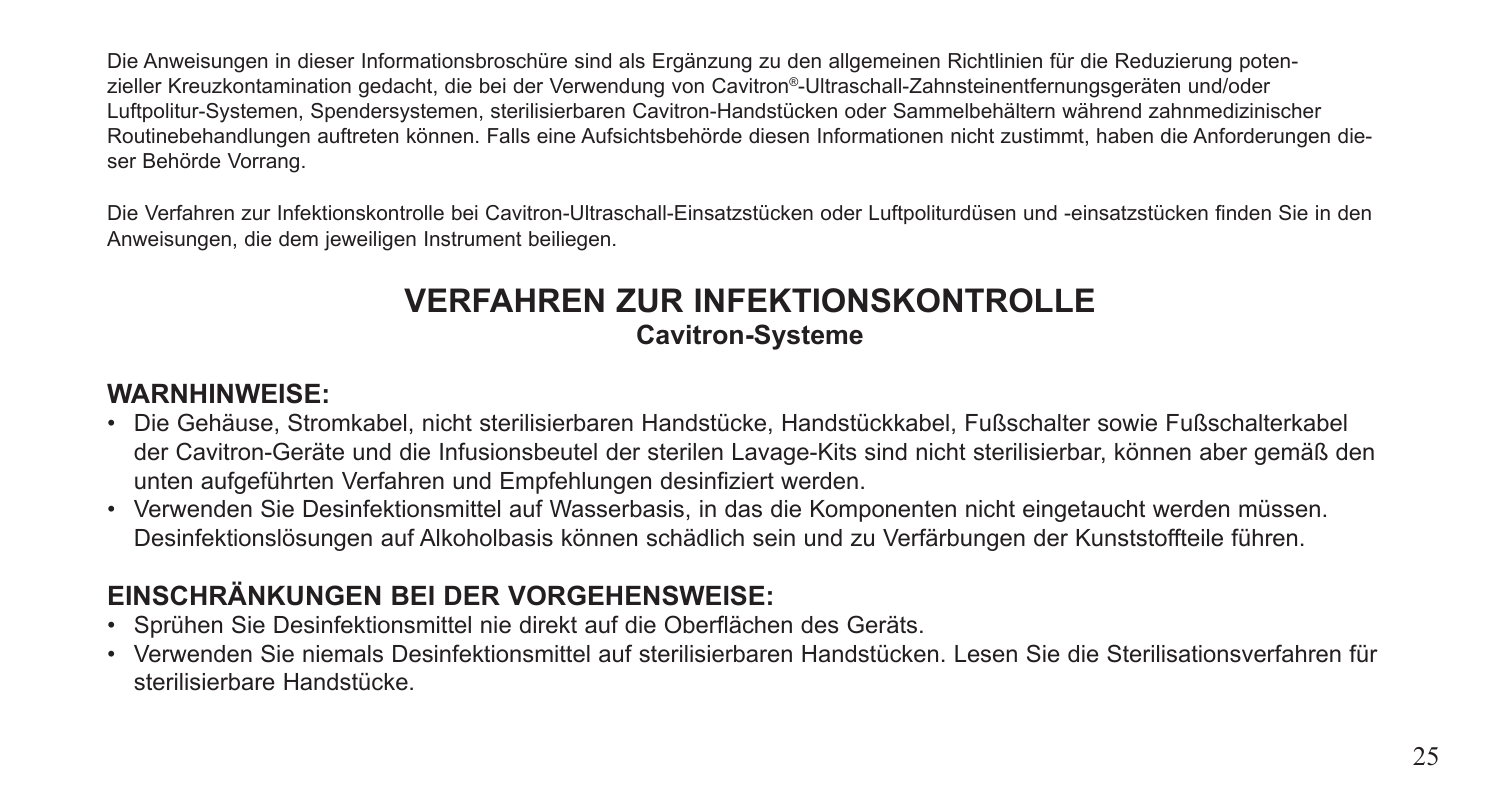### **VERFAHREN ZUR INFEKTIONSKONTROLLE Cavitron-Systeme**

### **ANWEISUNGEN:**

#### *Anwendung:*

Entfernen Sie überschüssige Substanzen mit einem Einweg- oder Papiertuch. Entsorgen Sie anschließend das benutzte Tuch.

#### *Sicherheit und Transport:*

Behandeln Sie das System vorsichtig.

#### *Reinigung: manuell*

Sprühen Sie reichlich Desinfektionsmittel auf ein sauberes Tuch. Wischen Sie die äußeren Oberflächen des Gehäuses, die Stromkabel, die nicht sterilisierbaren Handstücke, die Handstückkabel, die Luft- und Wasserleitungen, den Fußschalter, die Fußschalterkabel sowie den Infusionsbeutel ab. Entsorgen Sie anschließend das benutzte Tuch. Wischen Sie die Teile mit einem sauberen Tuch trocken.

#### *Desinfektion:*

Sprühen Sie reichlich Desinfektionsmittel auf ein sauberes Tuch. Wischen Sie die äußeren Oberflächen des Gehäuses, die Stromkabel, die nicht sterilisierbaren Handstücke, die Handstückkabel, die Luft- und Wasserleitungen, den Fußschalter, die Fußschalterkabel sowie den Infusionsbeutel ab. Entsorgen Sie anschließend das benutzte Tuch. Lassen Sie das Desinfektionsmittel an der Luft trocknen.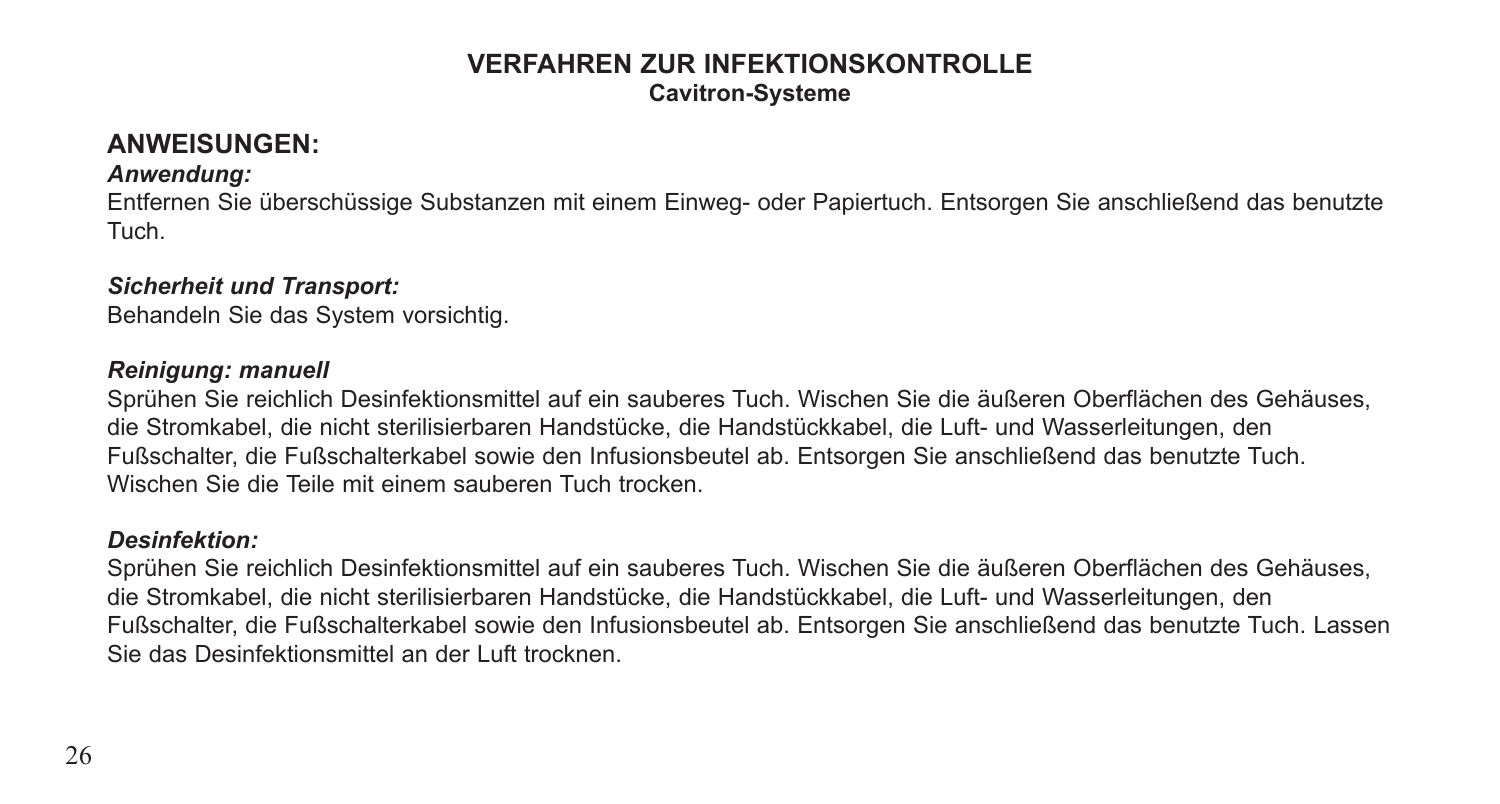### **VERFAHREN ZUR INFEKTIONSKONTROLLE Cavitron-Systeme**

#### *Trocknung:*

Wischen Sie beim Reinigen die Oberflächen mit einem sauberen Tuch trocken. Um eine Desinfektionswirkung zu erzielen, müssen Sie die Oberflächen an der Luft trocknen lassen.

### *Wartung, Überprüfung und Test:*

- Führen Sie eine Sichtprüfung durch, um sicherzustellen, dass alle Verschmutzungen entfernt sind.
- Führen Sie eine Sichtprüfung aller Kabel und des Stromkabels auf Risse durch.
- Führen Sie eine Sichtprüfung der O-Ringe für das Handstückkabel auf Verschleiß durch. Ersetzen Sie abgenutzte O-Ringe (siehe die entsprechende Gebrauchsanweisung des Geräts). Befeuchten Sie den O-Ring vor der Verwendung mit Wasser.

### *Aufbewahrung:*

Platzieren Sie das Gerät nicht auf oder in der Nähe eines Heizkörpers oder einer anderen Wärmequelle. Gehen Sie mit dem tragbaren Gerät äußerst vorsichtig vor.

## **VERFAHREN ZUR INFEKTIONSKONTROLLE**

### **Steri-Mate-, Steri-Mate 360- & Jet-Mate-Handstücke, Handstückadapter und Sammelbehälter**

## **WARNHINWEISE:**

• Die Instrumente sind bei der Auslieferung nicht steril und müssen vor dem Gebrauch gemäß den folgenden Anweisungen sterilisiert werden.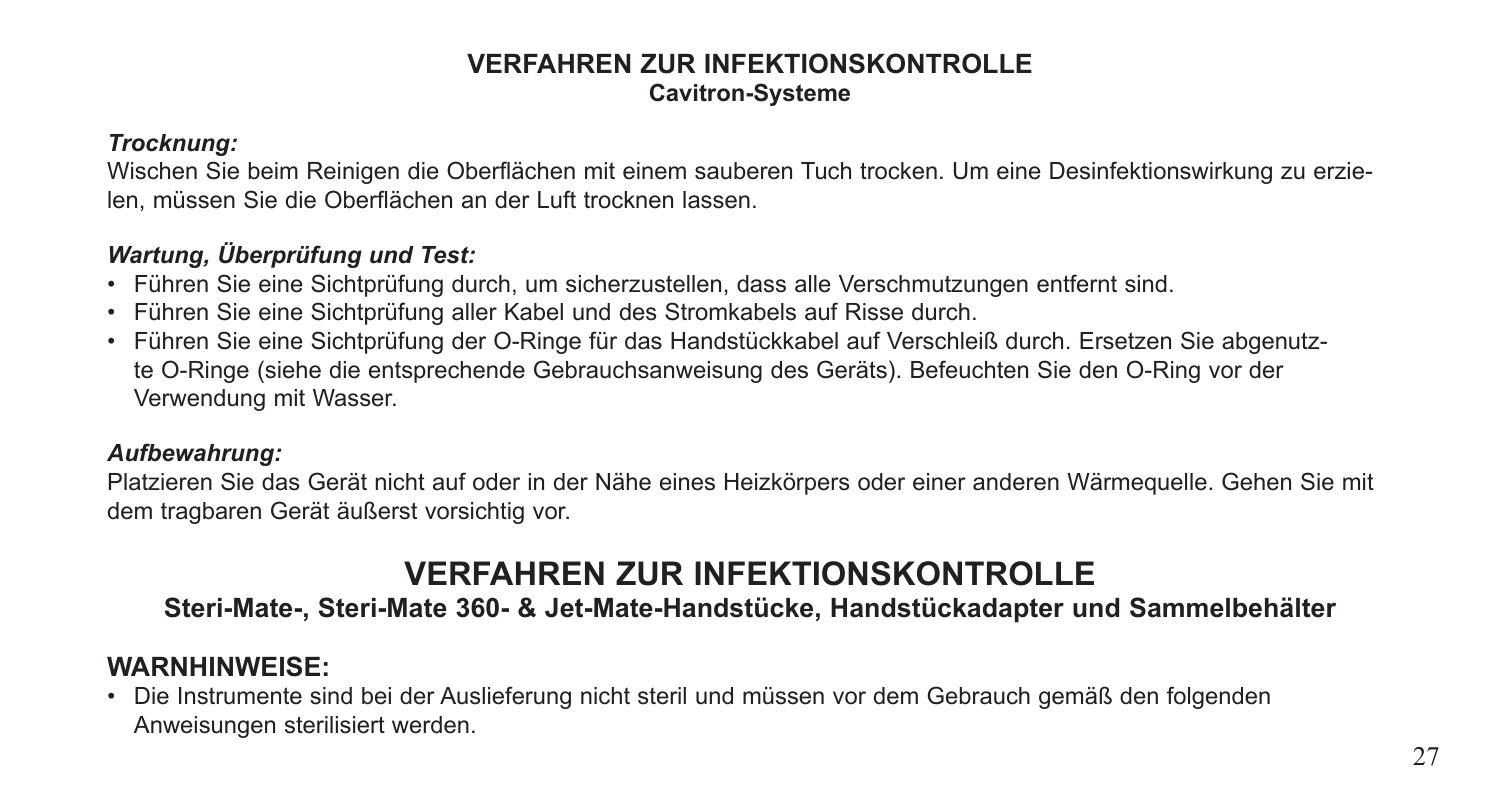### **Steri-Mate-, Steri-Mate 360- & Jet-Mate-Handstücke, Handstückadapter und Sammelbehälter**

- Die Farbstoffe, die bei den weichen Griffen der Steri-Mate-Handstücke verwendet werden, können bei der Autoklavierung ausbluten. Dadurch wird die Leistung nicht beeinträchtigt.
- Desinfizieren oder autoklavieren Sie Steri-Mate-Handstücke oder Steri-Mate-Handstückadapter nicht im zusammengesetzten Zustand.

## **EINSCHRÄNKUNGEN BEI DER VORGEHENSWEISE:**

- Wiederholte Reinigungs- und Sterilisationszyklen beeinträchtigen diese Instrumente nur minimal. Das Ende der Gebrauchsdauer wird in der Regel durch gebrauchsbedingte Verschleißerscheinungen und Schäden verursacht.
- Verwenden Sie vor der Sterilisation keine chemischen Desinfektionsmittel. Andernfalls können am Material schneller Verschleißerscheinungen auftreten.
- Die Aufbewahrungskappen der Sammelbehälter können nicht mittels Dampf sterilisiert (d. h. autoklaviert) werden.
- Wasch-Desinfektionsautomaten sowie Verfahren zur Desinfektion/Sterilisation mit einer kalten Lösung, zur chemischen Dampfsterilisation sowie Heißluftsterilisation wurden noch nicht getestet oder auf Wirksamkeit überprüft und werden daher nicht empfohlen.
- Tauchen Sie Handstücke nicht in ein Ultraschallbad.

## **ANWEISUNGEN:**

### *Anwendung:*

Entfernen Sie als ersten Schritt das Ultraschall-Einsatzstück vom Handstück und trennen Sie das Handstück vom Kabel des Zahnsteinentfernungsgeräts.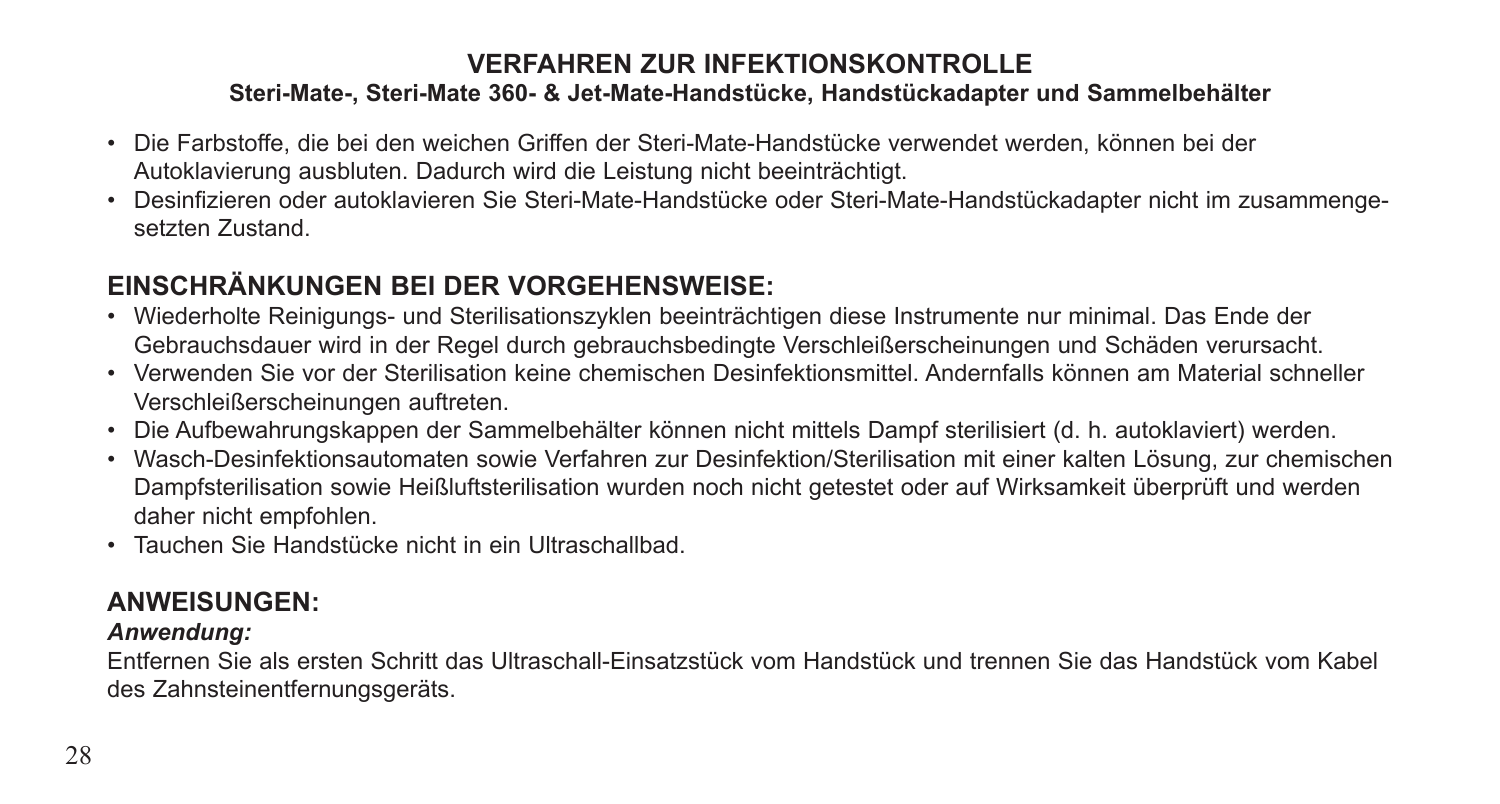#### **Steri-Mate-, Steri-Mate 360- & Jet-Mate-Handstücke, Handstückadapter und Sammelbehälter**

Entfernen Sie alle feuchten Rückstände/Ablagerungen auf dem Handstück mit einem fusselfreien Tuch (Einweg- oder Papiertuch), das Sie mit Wasser angefeuchtet haben. Trocknen Sie dann das Handstück mit einem neuen trockenen Papier- oder Einwegtuch. Verwenden Sie alternativ ein Einweg-Desinfektionstuch (z. B. VoloWipes™), um feuchte Rückstände/Ablagerungen zu entfernen.

Vermeiden Sie, dass Ablagerungen oder andere Verschmutzungen am Gerät antrocknen.

#### *Sicherheit und Transport:*

Schützen Sie die Instrumente vor Schäden. Die Instrumente sollten schnellstmöglich nach dem Gebrauch wieder aufbereitet werden. Instrumente, die über längere Zeit nicht getrocknet werden, können fleckig werden oder korrodieren.

### *Reinigung: manuell*

Befolgen Sie hinsichtlich der Reinigungsmittel die Anweisungen des Herstellers und beachten Sie die Konzentrationsverhältnisse sowie Kontaktzeiten. Um Verschmutzungen zu entfernen, wischen Sie das Handstück sorgfältig mit Wasser und Seife oder einer Reinigungslösung (z. B. einer ReSURGE®-Lösung) ab. Achten Sie besonders auf Öffnungen/Kanülen. Sie können mit einer Einwegspritze gefüllt mit Wasser und Seife oder Reinigungslösung (z. B. ReSURGE®) gereinigt werden.

### *Spülung:*

Spülen Sie das Handstück 30 Sekunden unter lauwarmem fließendem Trinkwasser ab, um das Reinigungsmittel zu entfernen. Die Öffnungen/Kanülen können mit einer Einwegspritze durchgespült werden.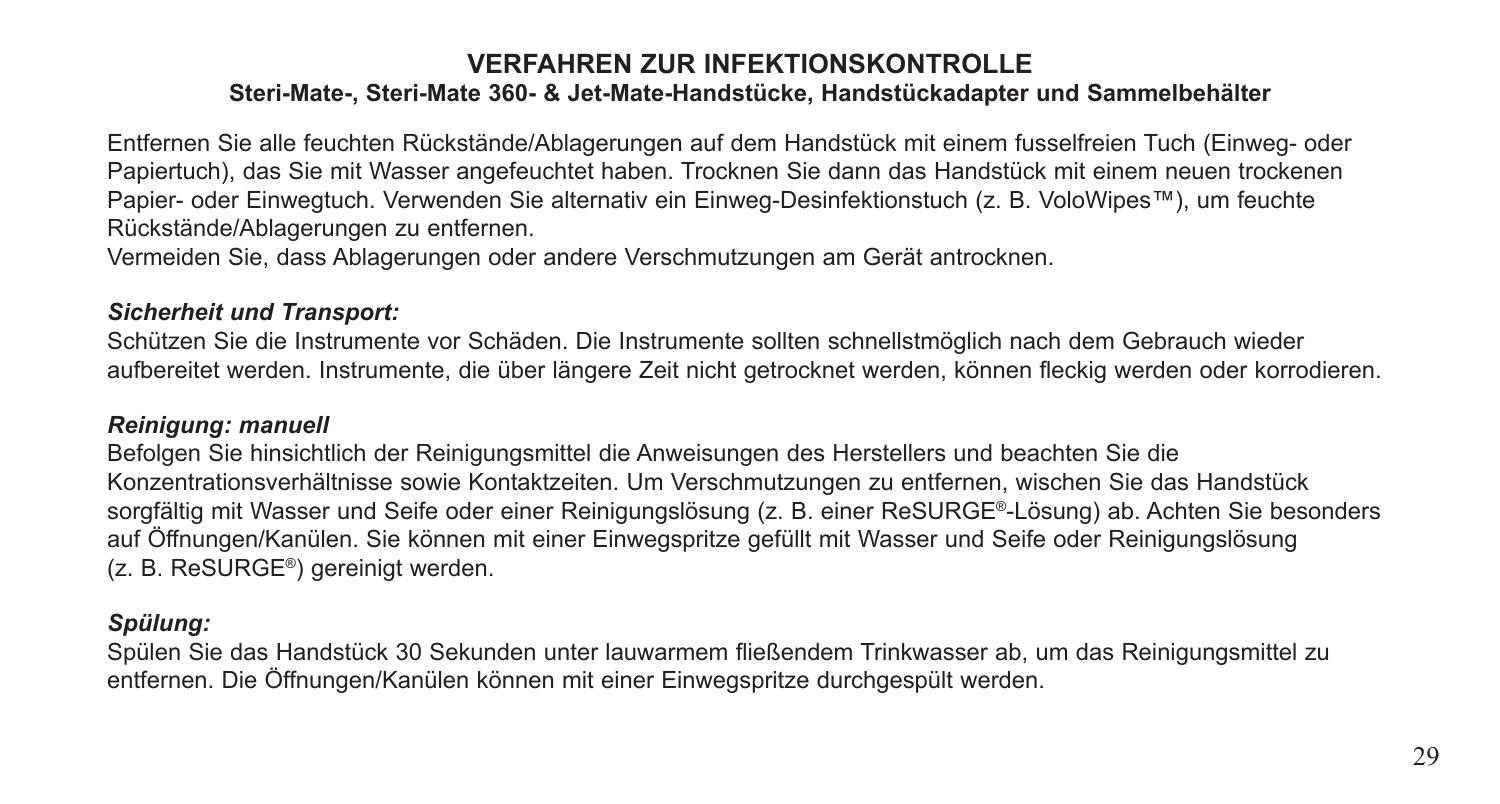### **Steri-Mate-, Steri-Mate 360- & Jet-Mate-Handstücke, Handstückadapter und Sammelbehälter**

### *Trocknung:*

Trocknen Sie das Handstück mit einem trockenen, fusselfreien Tuch (Einweg- oder Papiertuch). Prüfen Sie, ob alle Verschmutzungen entfernt sind. Wiederholen Sie andernfalls das Reinigungsverfahren.

### *Desinfektion:*

Zum Reinigen der Aufbewahrungskappen sprühen Sie reichlich Desinfektionsmittel auf ein sauberes Tuch und wischen die Kappen gründlich ab. Entsorgen Sie anschließend das benutzte Tuch. Lassen Sie das Desinfektionsmittel an der Luft trocknen. Die Aufbewahrungskappen können nicht mittels Dampf sterilisiert (d. h. autoklaviert) werden. Vor der Dampfsterilisation (d. h. Autoklavierung) müssen die sterilisierbaren Handstücke, Handstückadapter, Sammelbehälter, blauen Anschlusskappen und Saugröhrchen nicht desinfiziert werden.

### *Packanweisung:*

Geben Sie die Instrumente in einen Dampfsterilisationsbeutel aus Papier oder Papier/Plastik. Die Instrumente können in die vorgesehenen Instrumentenfächer gelegt werden.

### *Sterilisation:*

(Steri-Mate-/Steri-Mate 360-/Jet-Mate-Handstücke, Handstückadapter, Sammelbehälter und blaue Anschlusskappen mit Saugröhrchen). Verwenden Sie nur validierte Dampf-Vakuum-Autoklaven. Legen Sie das in einem Beutel verpackte Handstück in den Dampfautoklav. Wenn Sie einen Papier/Plastik-Beutel verwenden, muss die Papierseite nach oben zeigen. Stellen Sie den Autoklav so ein, dass er nach der Aufwärmphase mit der in der nachfolgenden Tabelle aufgeführten Sterilisationstemperatur und Zykluszeit betrieben wird: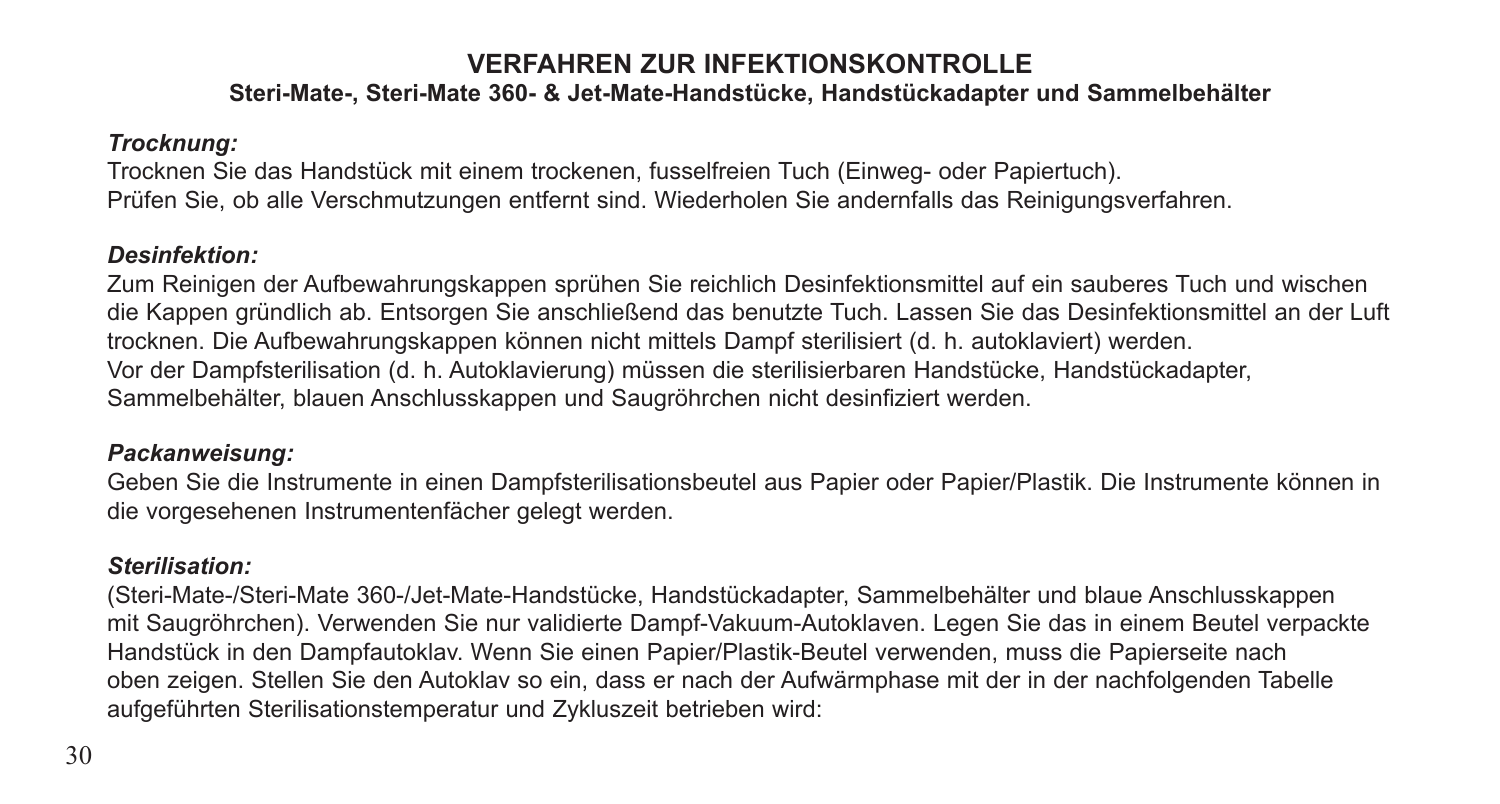**Steri-Mate-, Steri-Mate 360- & Jet-Mate-Handstücke, Handstückadapter und Sammelbehälter**

| <b>ELEMENTE</b>                                                                                                                                | <b>STERILISATIONSTEMPERATUR</b> | <b>ZYKLUSZEIT DER STERILISATION</b> |
|------------------------------------------------------------------------------------------------------------------------------------------------|---------------------------------|-------------------------------------|
| • Jet-Mate-Handstück<br>• Schwarzes Steri-Mate-Handstück<br>• Handstückadapter<br>• Sammelbehälter<br>• Blaue Anschlusskappen mit Saugröhrchen | 132 °C/270 °F                   | 3 Minuten                           |
| Graues Steri-Mate-Handstück                                                                                                                    | 134 °C/273 °F                   | 4 Minuten                           |
| Steri-Mate 360°-Handstück                                                                                                                      | 132 °C/270 °F                   | 10 Minuten                          |

Alternatives Verfahren: Legen Sie die Instrumente direkt (nicht in einem Beutel) in den Dampfautoklav. Stellen Sie den Autoklav so ein, dass er nach der Aufwärmphase mit der in der Tabelle oben aufgeführten Sterilisationstemperatur und Zykluszeit betrieben wird: Die Instrumente sollten dann sofort wieder verwendet werden.

### *Trocknung:*

Nutzen Sie zum Trocknen der Instrumente den Trockenzyklus des Autoklavs. Stellen Sie den Zyklus auf 20 bis 30 Minuten ein.

### *Wartung, Überprüfung und Test:*

- Führen Sie eine Sichtprüfung durch, um sicherzustellen, dass alle Verschmutzungen entfernt sind.
- Prüfen Sie auf Verformungen, Schäden und Verschleißerscheinungen. Entsorgen Sie beschädigte, abgenutzte oder korrodierte Instrumente.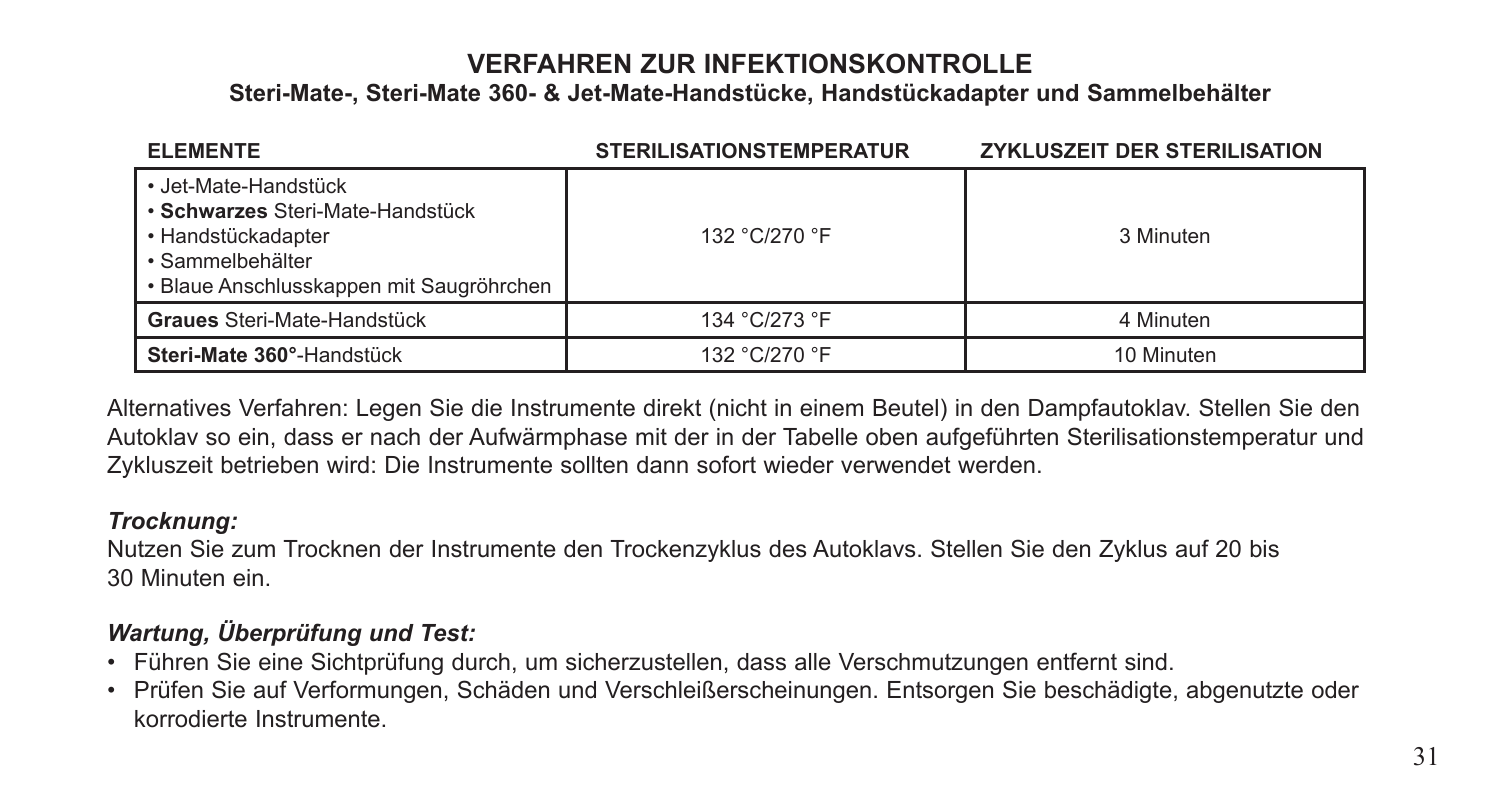### **Steri-Mate-, Steri-Mate 360- & Jet-Mate-Handstücke, Handstückadapter und Sammelbehälter**

- Überprüfen Sie die O-Ringe am Handstück, Handstückadapter und Handstückkabel auf Schäden oder Verschleißerscheinungen. Ersetzen Sie die Teile bei Bedarf.
- Stellen Sie sicher, dass sich alle O-Ringe in der richtigen Position befinden.

### *Aufbewahrung:*

Um die Sterilität aufrechtzuerhalten, sollten Instrumente bis zu ihrer Verwendung im Beutel belassen und an einem trockenen und sauberen Ort gelagert werden.

## **KONTAKT ZUM HERSTELLER:**

Wenden Sie sich in den USA bitte an den DENTSPLY-Kundendienst und die technische Unterstützung: 1-800-989-8826. Außerhalb der USA wenden Sie sich bitte an den zuständigen DENTSPLY-Vertreter.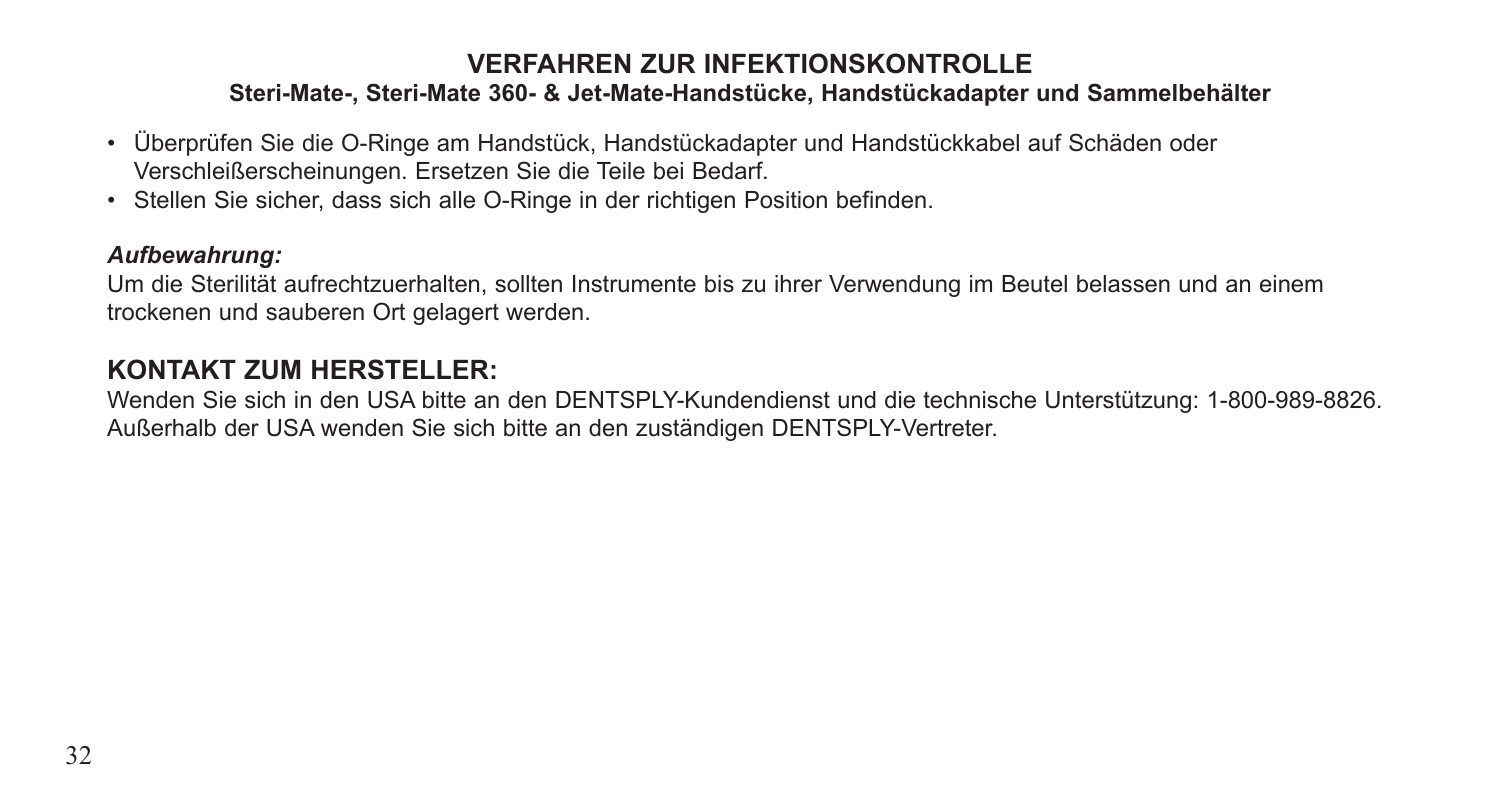L'obiettivo delle informazioni fornite nel presente opuscolo è integrare le linee guida generali pubblicate per ridurre il potenziale di contaminazione incrociata durante l'utilizzo dei sistemi di ablazione a ultrasuoni e/o di lucidatura a getto d'aria Cavitron®, dei sistemi di erogazione, dei manipoli sterilizzabili Cavitron o dei flaconi serbatoio durante le cure odontoiatriche routinarie. Qualora le indicazioni fornite da qualsiasi agenzia regolatoria dovessero risultare in contrasto con le presenti informazioni, saranno le prime a prevalere.

Per le procedure di controllo delle infezioni relative agli inserti a ultrasuoni o agli ugelli e agli inserti di lucidatura a getto d'aria Cavitron, fare riferimento alle procedure fornite con ciascuno strumento.

## **PROCEDURE PER IL CONTROLLO DELLE INFEZIONI Sistemi Cavitron**

## **AVVERTENZE:**

- Gli armadi dei sistemi Cavitron, i cavi di alimentazione, i manipoli non sterilizzabili, i cavi dei manipoli, i comandi a pedale, i cavi dei comandi a pedale e la sacca di infusione del kit di lavaggio sterile non sono sterilizzabili, tuttavia possono essere disinfettati seguendo le procedure e le raccomandazioni indicate in basso.
- Utilizzare soluzioni disinfettanti del tipo non a immersione a base di acqua. Le soluzioni disinfettanti a base di alcol possono essere dannose e possono decolorare il materiale plastico.

## **LIMITAZIONI DI TRATTAMENTO:**

- Non spruzzare soluzioni disinfettanti direttamente sulle superfici del sistema.
- Non utilizzare soluzioni disinfettanti sui manipoli sterilizzabili. Consultare le procedure di sterilizzazione relative ai manipoli sterilizzabili.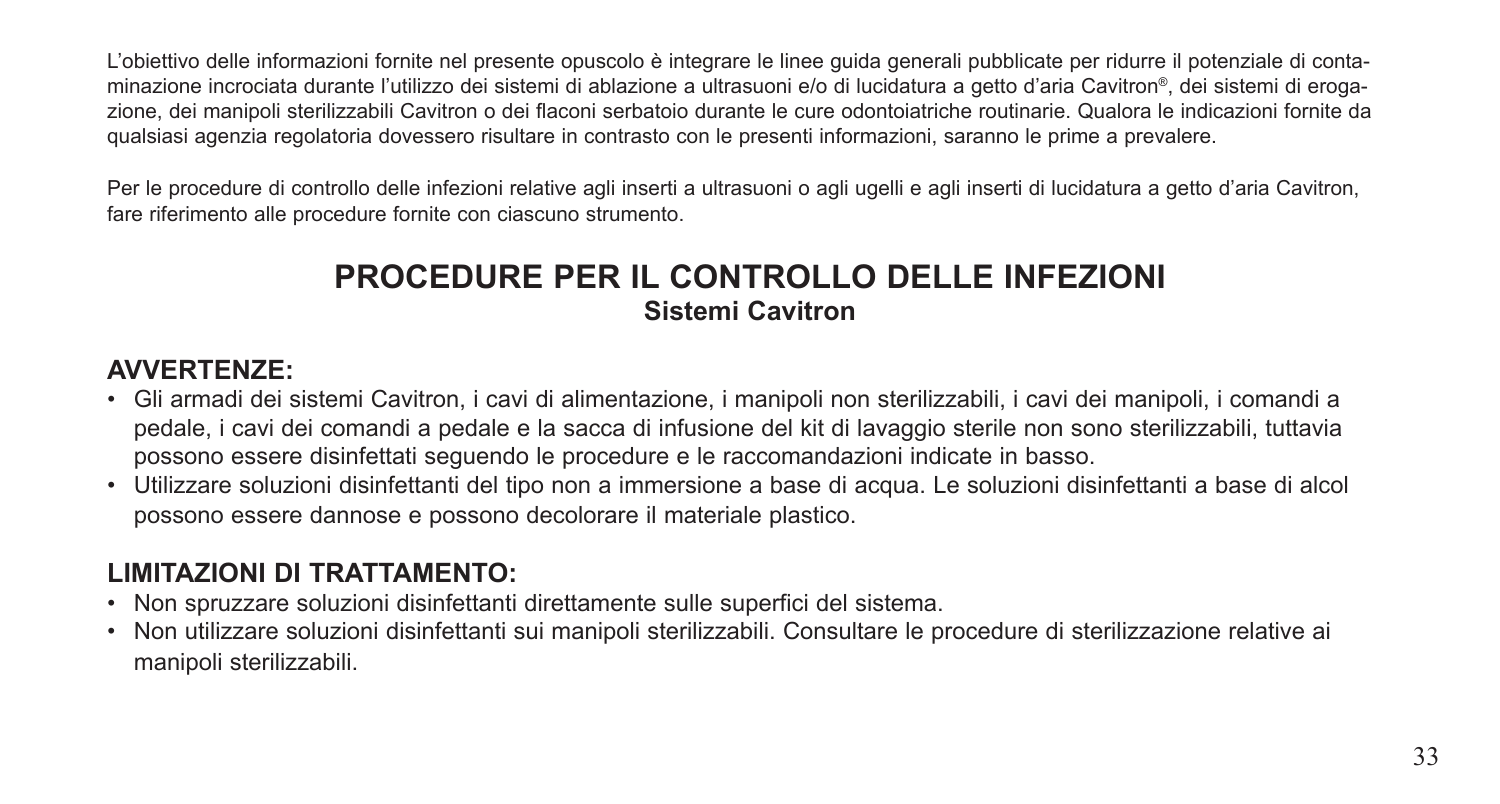### **PROCEDURE PER IL CONTROLLO DELLE INFEZIONI Sistemi Cavitron**

## **ISTRUZIONI:**

*Punto di utilizzo:* 

Rimuovere lo sporco in eccesso con un panno o della carta monouso. Eliminare il panno dopo l'uso.

#### *Contenimento e trasporto:*

Maneggiare con cura.

### *Pulizia: manuale*

Spruzzare abbondante soluzione disinfettante su un panno pulito. Pulire le superfici esterne dell'armadio, i cavi di alimentazione, i manipoli non sterilizzabili, i cavi dei manipoli, i tubi di aria e acqua, il comando a pedale, i cavi dei comandi a pedale e la sacca di infusione. Eliminare il panno dopo l'uso. Asciugare con un panno pulito.

### *Disinfezione:*

Spruzzare abbondante soluzione disinfettante su un panno pulito. Pulire le superfici esterne dell'armadio, i cavi di alimentazione, i manipoli non sterilizzabili, i cavi dei manipoli, i tubi di aria e acqua, il comando a pedale, i cavi dei comandi a pedale e la sacca di infusione. Eliminare il panno dopo l'uso. Lasciare asciugare il disinfettante all'aria.

### *Asciugatura:*

Durante la pulizia, asciugare le superfici con un panno pulito. Per consentire la disinfezione, lasciare asciugare le superfici all'aria.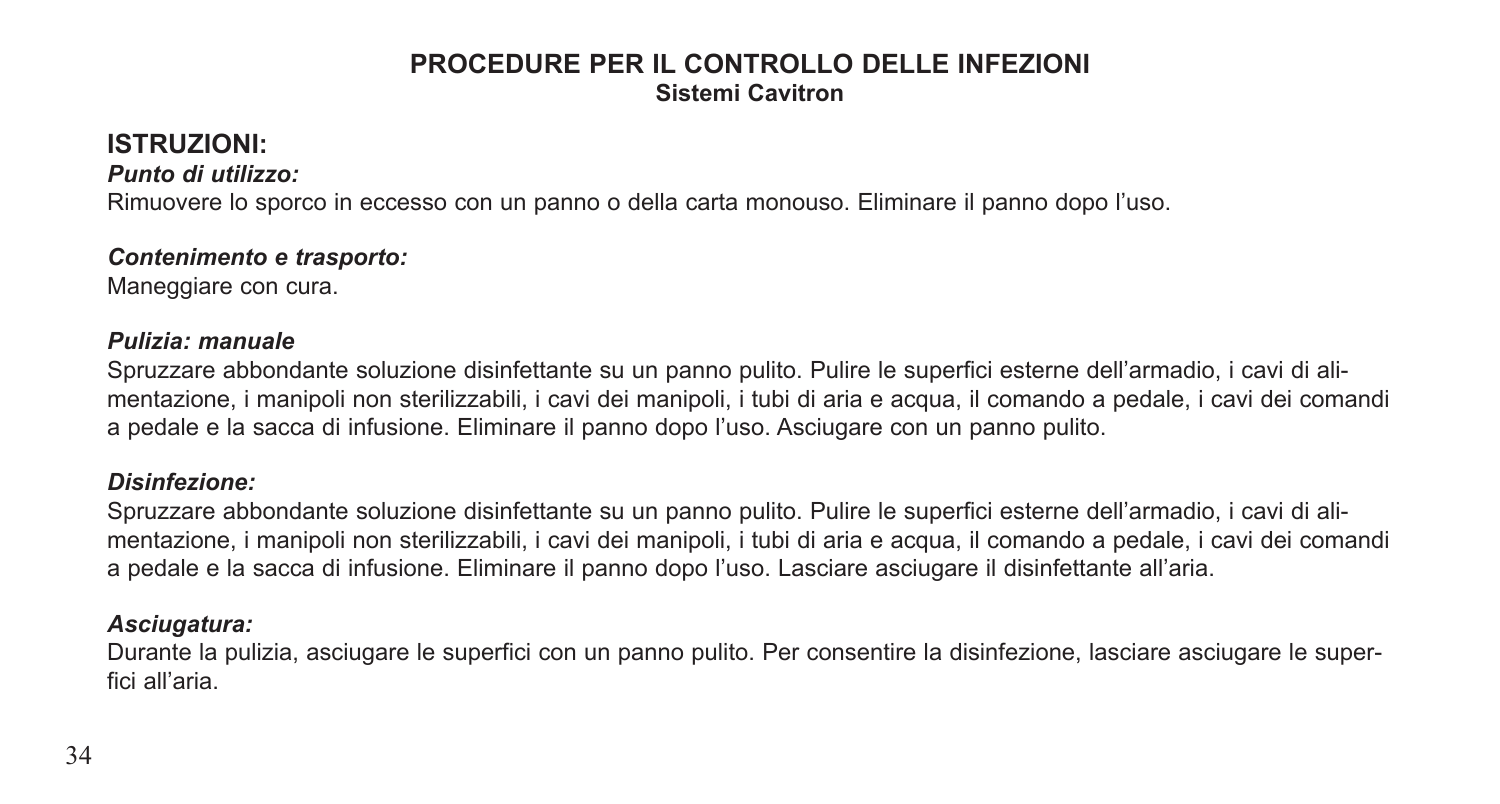### **PROCEDURE PER IL CONTROLLO DELLE INFEZIONI Sistemi Cavitron**

#### *Manutenzione, ispezione e collaudo:*

- Ispezionare visivamente per assicurare la rimozione di ogni contaminazione.
- Ispezionare visivamente tutti i cavi, compresi i cavi di alimentazione, per individuare eventuali rotture.
- Ispezionare visivamente gli o-ring dei cavi dei manipoli per individuare eventuale usura. Sostituire gli o-ring usurati (fare riferimento alle Direttive d'uso applicabili del sistema). Lubrificare gli o-ring con acqua prima dell'uso.

### *Immagazzinamento:*

Non riporre sopra o accanto a un radiatore o altre fonti di calore. Il sistema è portatile ma deve essere maneggiato con cura.

## **PROCEDURE PER IL CONTROLLO DELLE INFEZIONI Manipoli Steri-Mate, Steri-Mate 360 e Jet-Mate, adattatori per manipoli e flaconi serbatoio**

## **AVVERTENZE:**

- Al momento della consegna, gli strumenti non sono sterili, pertanto devono essere sterilizzati prima dell'uso, in base alle seguenti istruzioni.
- Il colorante utilizzato sui manipoli Steri-Mate con impugnature morbide potrebbe colare in autoclave. Ciò non avrà ripercussioni sulle prestazioni.
- Una volta montati, non disinfettare né sterilizzare in autoclave il manipolo Steri-Mate o l'adattatore del manipolo Steri-Mate.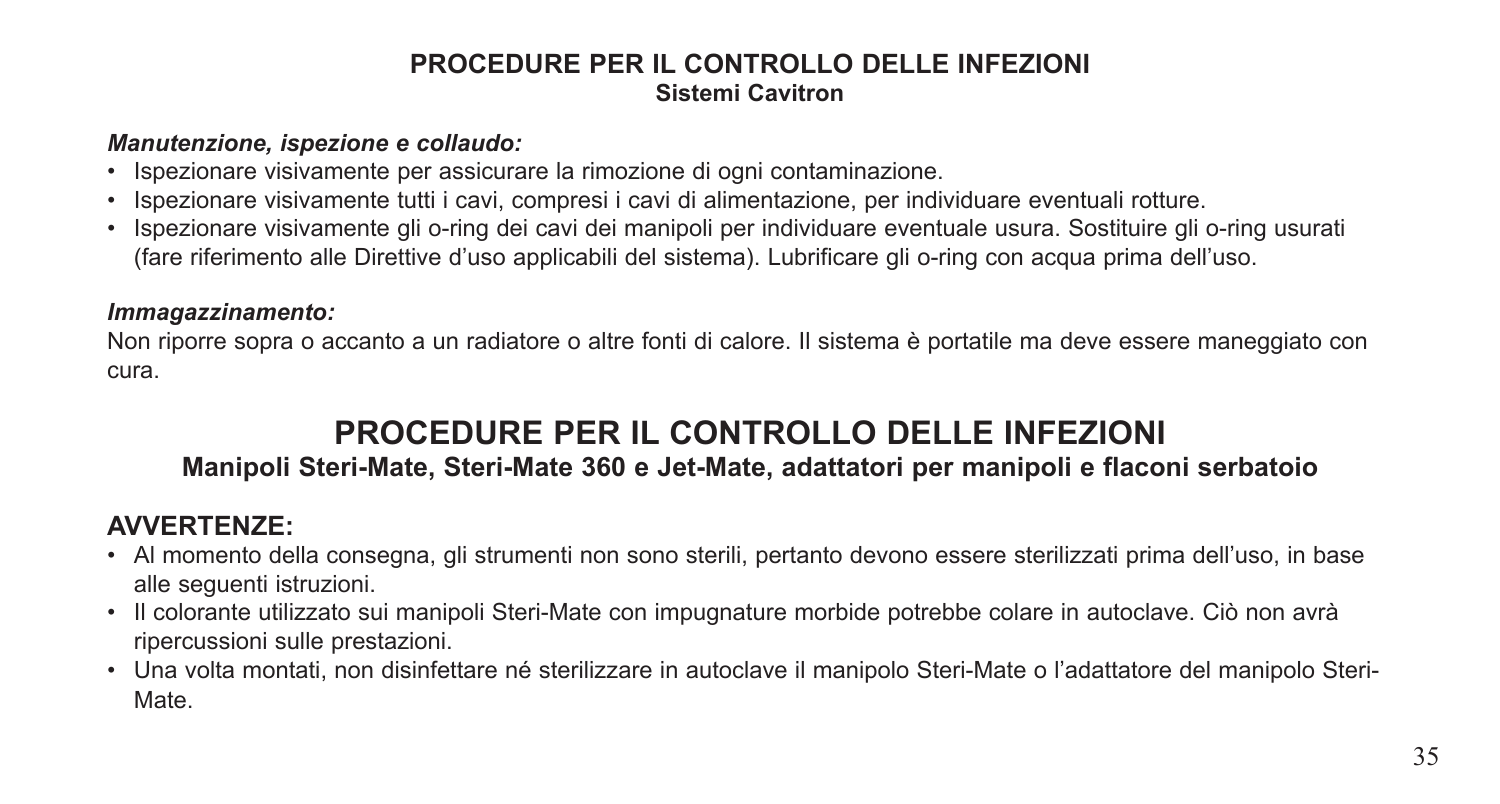### **LIMITAZIONI DI TRATTAMENTO:**

- Cicli ripetuti di pulizia e sterilizzazione hanno un impatto minimo su questi strumenti. Di norma, il fine vita viene determinato dall'usura e dai danni dovuti all'uso.
- Non utilizzare disinfettanti chimici prima della sterilizzazione, onde evitare un rapido deterioramento dei materiali.
- I tappi di stoccaggio dei flaconi serbatoio non possono essere sterilizzati in autoclave a vapore.
- La disinfezione automatica mediante lavaggio, la sterilizzazione/disinfezione liquida a freddo, la sterilizzazione a vapori chimici e la sterilizzazione a caldo e a secco sono metodi non testati e non convalidati in termini di efficacia, pertanto il loro utilizzo non è raccomandato.
- Non immergere i manipoli in un bagno a ultrasuoni.

### **ISTRUZIONI:**

### *Punto di utilizzo:*

Prima del trattamento, rimuovere l'inserto a ultrasuoni dal manipolo e scollegare il manipolo dal cavo dell'ablatore.

Rimuovere qualsiasi residuo o traccia di umidità sul manipolo utilizzando un panno privo di filacci (panno monouso o panno di carta) inumidito con acqua. Asciugare quindi il manipolo con un panno di carta asciutto o un panno monouso. In alternativa, utilizzare un panno di pulizia disinfettante monouso (come VoloWipes™) per rimuovere i residui e le tracce di umidità.

Non lasciare che dei residui o qualsiasi forma di contaminazione si asciughino sul dispositivo.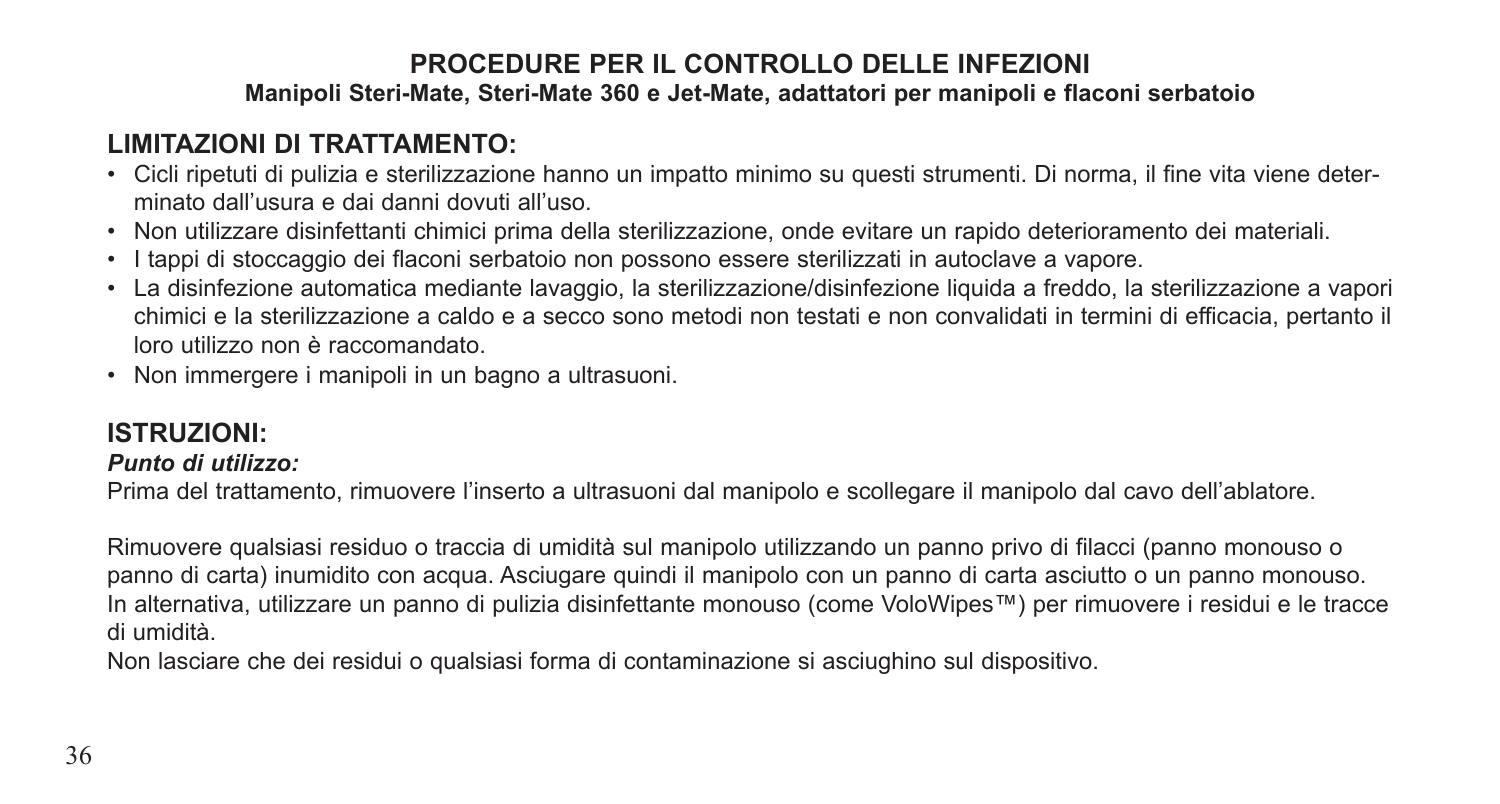### *Contenimento e trasporto:*

Proteggere gli strumenti dai danni. Il trattamento sugli strumenti deve essere ripetuto non appena ritenuto ragionevolmente pratico dopo l'utilizzo. Gli strumenti lasciati umidi possono essere soggetti a macchie o corrosione.

#### *Pulizia: manuale*

Seguire le istruzioni del produttore per il detergente, osservando i tassi di concentrazione e i tempi di contatto. Per rimuovere accuratamente la contaminazione, pulire il manipolo utilizzando acqua e sapone o una soluzione detergente (come la soluzione ReSURGE®); prestare particolare attenzione ai fori e alle cannule, tenendo presente che possono essere puliti utilizzando una siringa monouso riempita di acqua e sapone o una soluzione detergente (come ReSURGE®).

#### *Risciacquo:*

Risciacquare il manipolo utilizzando acqua corrente tiepida (potabile) per 30 secondi, al fine di rimuovere l'agente detergente; per risciacquare i fori o le cannule è possibile utilizzare una siringa monouso.

### *Asciugatura:*

Asciugare il manipolo utilizzando un panno asciutto e privo di filacci (panno o carta monouso). Controllare che tutti i residui siano stati rimossi. In caso contrario, ripetere il processo di pulizia.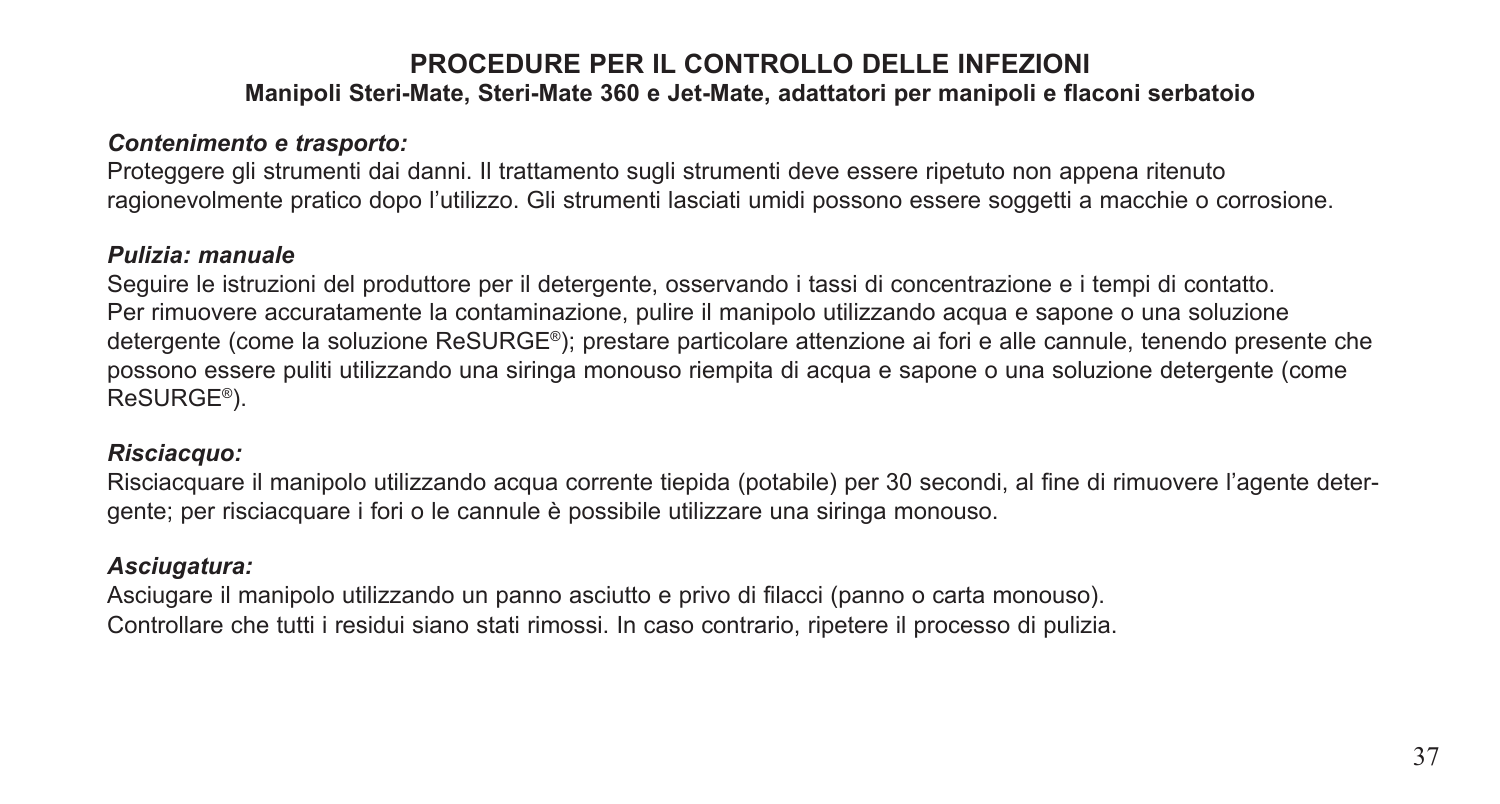#### *Disinfezione:*

Per disinfettare i tappi di stoccaggio, spruzzare abbondantemente una soluzione disinfettante su un panno pulito, quindi pulire i tappi in modo approfondito. Eliminare il panno dopo l'uso. Lasciare asciugare il disinfettante all'aria. I tappi di stoccaggio non possono essere sterilizzati in autoclave a vapore.

La disinfezione dei manipoli sterilizzabili, degli adattatori dei manipoli, dei flaconi serbatoio, dei tappi di interfaccia blu e dei tubi di gocciolamento non è necessaria prima della sterilizzazione in autoclave a vapore.

#### *Confezionamento:*

Collocare lo strumento in una bustina di sterilizzazione a vapore di carta o di carta/plastica. Gli strumenti possono essere caricati in vassoi per strumenti dedicati.

#### *Sterilizzazione:*

(Manipoli Steri-Mate/Steri-Mate 360/Jet-Mate, adattatori dei manipoli, flaconi serbatoio e tappi di interfaccia blu con tubi di gocciolamento). Utilizzare solo autoclavi a vuoto a vapore convalidate. Collocare il manipolo inserito in busta nell'autoclave a vapore, con la carta rivolta verso l'alto in caso di utilizzo di una bustina in carta/plastica. Al termine del riscaldamento, azionare rispettando la temperatura di sterilizzazione e i tempi di ciclo indicati nella tabella in basso: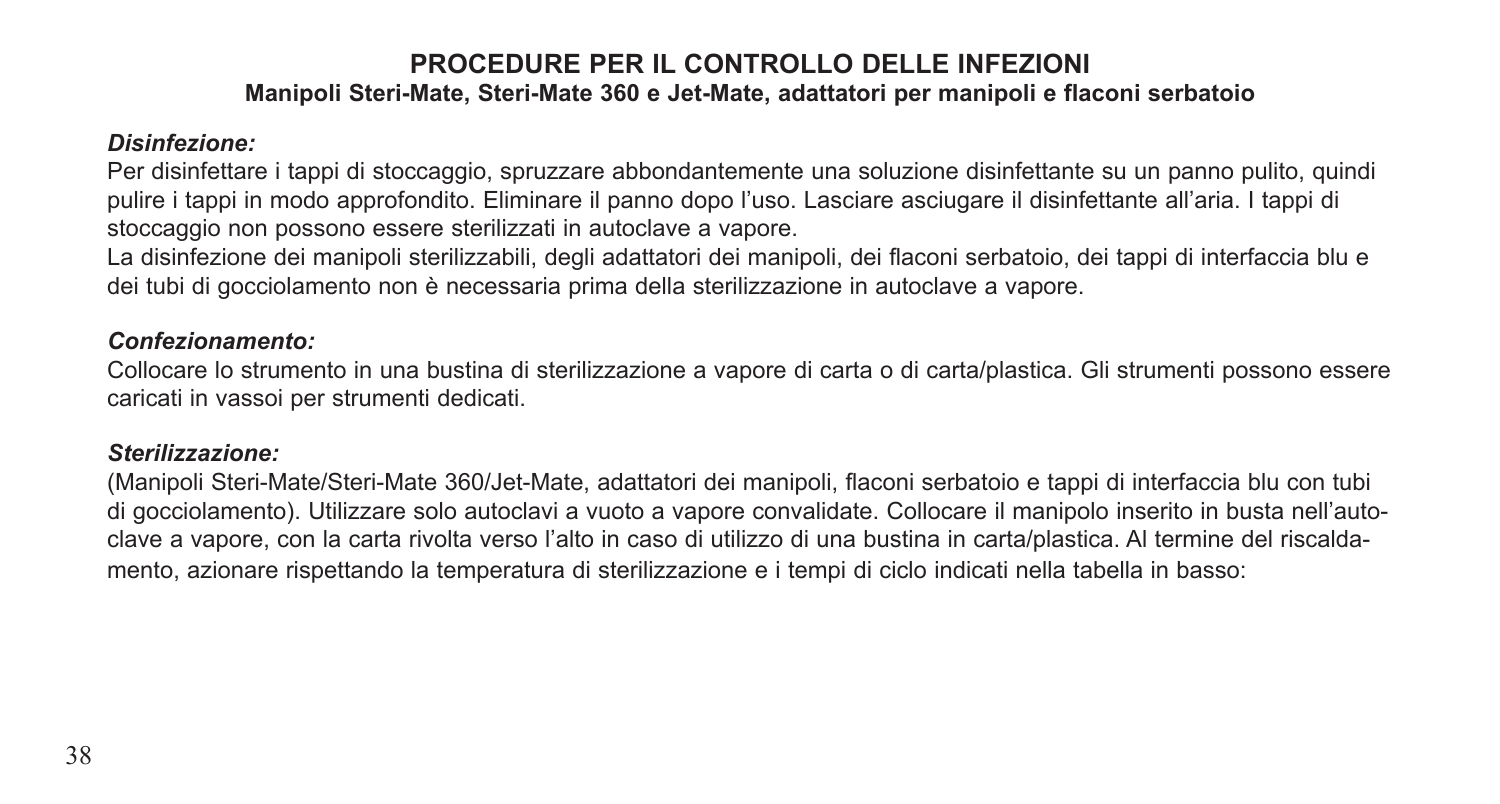| <b>ELEMENTI</b>                                                                                                                                              | TEMPERATURA DI STERILIZZAZIONE | <b>TEMPO DI CICLO DI STERILIZZAZIONE</b> |
|--------------------------------------------------------------------------------------------------------------------------------------------------------------|--------------------------------|------------------------------------------|
| • Manipolo Jet-Mate<br>. Manipolo nero Steri-Mate<br>• Adattatori manipolo<br>• Flaconi serbatoio<br>· Tappi di interfaccia blu con tubi di<br>gocciolamento | 132 °C                         | 3 minuti                                 |
| Manipolo grigio Steri-Mate                                                                                                                                   | 134 $\degree$ C                | 4 minuti                                 |
| Manipolo Steri-Mate 360°                                                                                                                                     | 132 °C                         | 10 minuti                                |

Metodo alternativo: collocare gli strumenti senza busta nell'autoclave a vapore. Al termine del riscaldamento, azionare rispettando la temperatura di sterilizzazione e i tempi di ciclo indicati nella tabella in alto. Utilizzare gli strumenti immediatamente.

#### *Asciugatura:*

Per asciugare, ricorrere al ciclo di asciugatura dell'autoclave. Impostare un ciclo di 20-30 minuti.

### *Manutenzione, ispezione e collaudo:*

- Ispezionare visivamente per assicurare la rimozione di ogni contaminazione.
- Verificare l'assenza di distorsioni, danni e usura. Eliminare gli strumenti danneggiati, usurati o corrosi.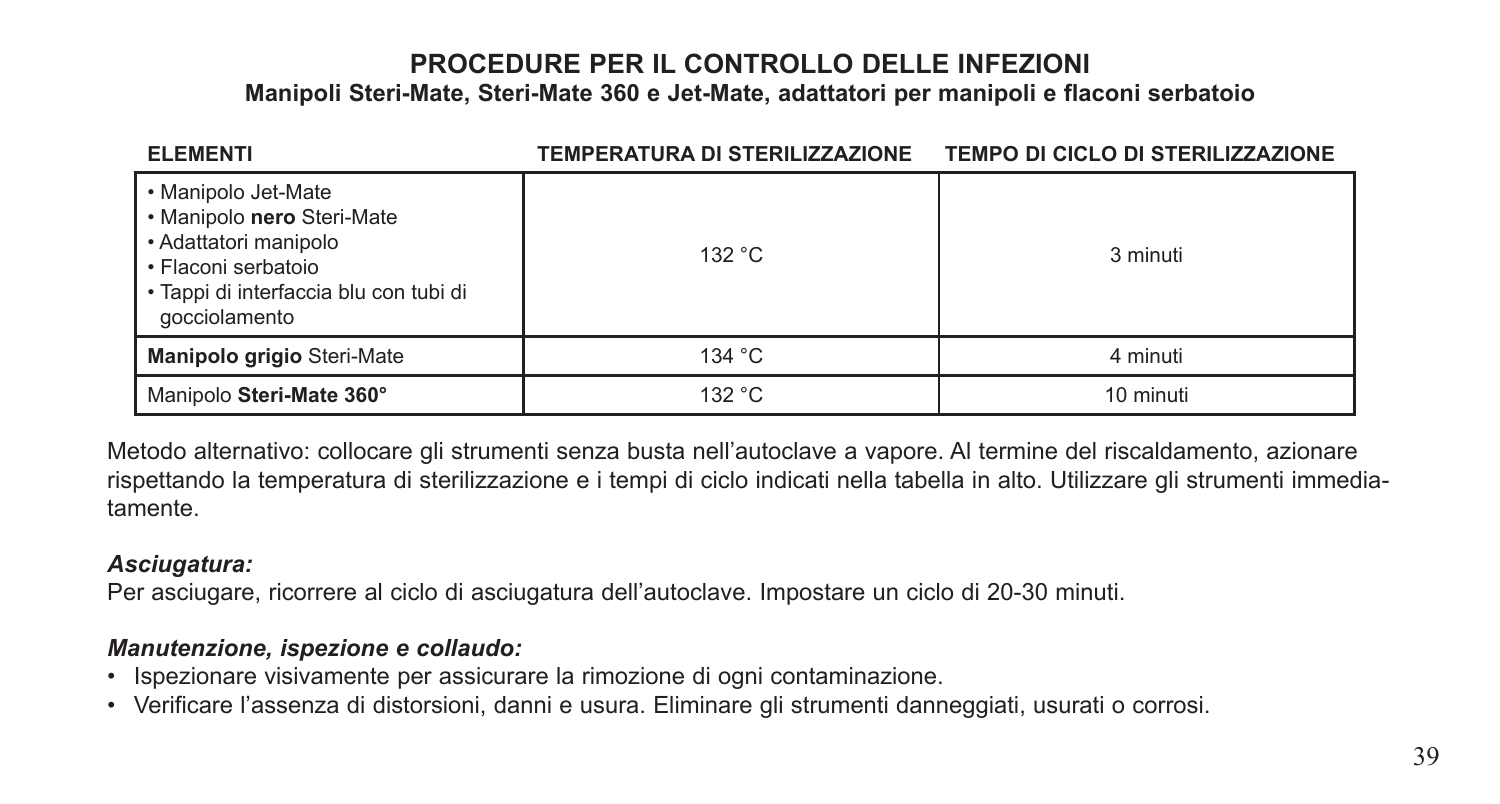- Ispezionare gli o-ring posti sul manipolo, sull'adattatore del manipolo e sul cavo del manipolo per individuare eventuali danni o usura. Sostituire se necessario.
- Assicurarsi che tutti gli o-ring siano in posizione.

#### *Immagazzinamento:*

Per conservare la sterilità, gli strumenti devono rimanere nella busta fino al loro utilizzo e devono essere conservati in un ambiente asciutto e pulito.

### **CONTATTO PRODUTTORE:**

Negli Stati Uniti, contattare il supporto tecnico del servizio clienti DENTSPLY al numero 800-989-8826. Per le zone fuori dagli Stati Uniti rivolgersi al rappresentante locale DENTSPLY.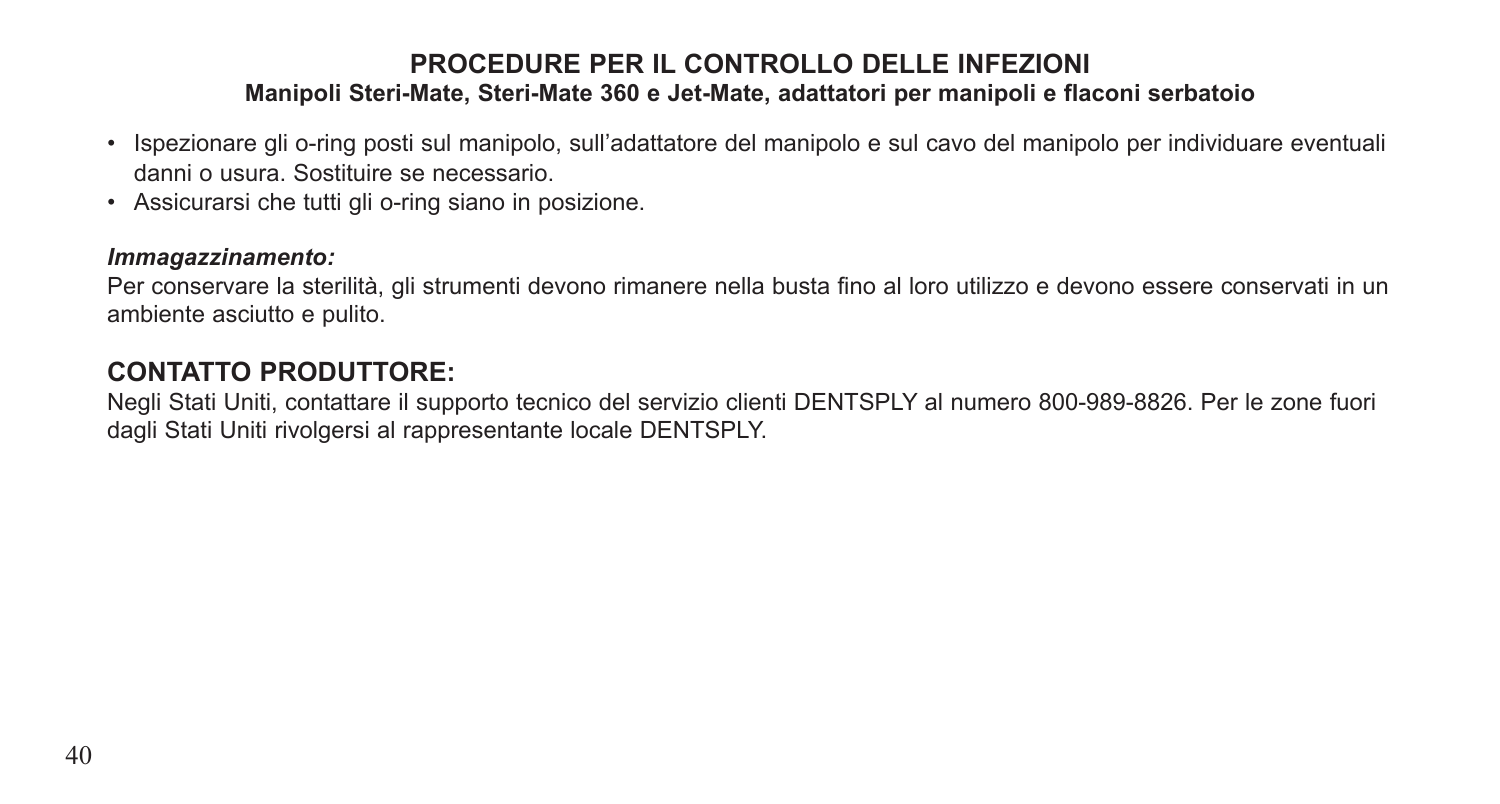Приведенная в этой брошюре информация дополняет опубликованные общие указания по снижению риска перекрестного заражения при использовании ультразвуковых систем для удаления зубного камня Cavitron® и (или) пневматических систем для полировки, системы дозирования, стерилизуемых наконечников Cavitron, емкостей во время обычного стоматологического обслуживания. Если требования какого-либо регулирующего органа будут противоречить этой информации, приоритет имеют требования регулирующего органа.

Для получения информации о процедурах инфекционного контроля, относящихся к ультразвуковым вставкам Cavitron или насадкам и вставкам пневматической системы для полировки, см. процедуры в документации, прилагаемой к каждому прибору.

## **ПРОЦЕДУРЫ ИНФЕКЦИОННОГО КОНТРОЛЯ Системы Cavitron**

## **ПРЕДУПРЕЖДЕНИЯ**

- Корпусы, шнуры питания, нестерилизуемые наконечники, кабели наконечников, педали, кабели педалей, мешок устройства нагнетания стерильного комплекта для орошения (Sterile Lavage Kit) системы Cavitron не подлежат стерилизации. Их можно дезинфицировать, используя приведенные ниже процедуры и рекомендации.
- Используйте дезинфицирующие растворы на водной основе, не требующие погружения. Спиртовые дезинфицирующие растворы могут представлять опасность и изменять окраску пластиковых деталей.

## **ОГРАНИЧЕНИЯ НА ОБРАБОТКУ**

- Не распыляйте дезинфицирующие растворы на поверхности системы.
- Не наносите дезинфицирующие растворы на стерилизуемые наконечники. См. процедуры стерилизации стерилизуемых наконечников.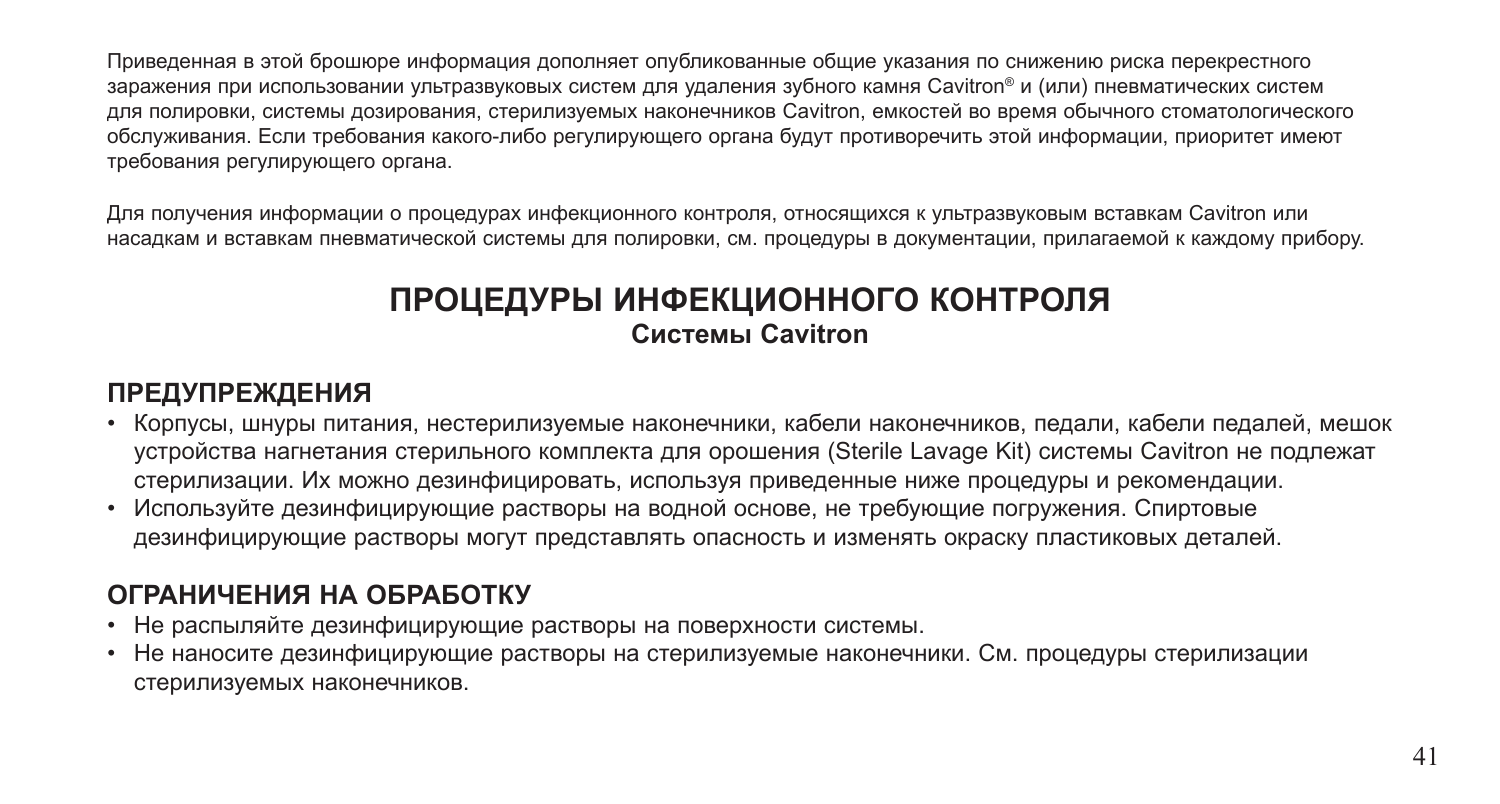### **ПРОЦЕДУРЫ ИНФЕКЦИОННОГО КОНТРОЛЯ Системы Cavitron**

### **ИНСТРУКЦИИ**

#### *Место использования*

Удалите значительные загрязнения одноразовыми тканевыми или бумажными салфетками. Выбросьте салфетки после использования.

#### *Упаковка и транспортировка*

Обращайтесь с осторожностью.

#### *Очистка: вручную*

Обильно распылите дезинфицирующий раствор на чистую ткань. Протрите внешние поверхности корпуса, шнуров питания, нестерилизуемых наконечников, кабелей наконечников, линий подачи воздуха и воды, педалей, кабелей педалей, мешка устройства нагнетания. Выбросьте использованную ткань. Вытрите поверхности насухо чистой тканью.

### *Дезинфекция*

Обильно распылите дезинфицирующий раствор на чистую ткань. Протрите внешние поверхности корпуса, шнуров питания, нестерилизуемых наконечников, кабелей наконечников, линий подачи воздуха и воды, педалей, кабелей педалей, мешка устройства нагнетания. Выбросьте использованную ткань. Дождитесь высыхания дезинфицирующего раствора.

### *Сушка*

При очистке вытрите поверхности насухо чистой тканью. Для дезинфекции дождитесь высыхания поверхностей.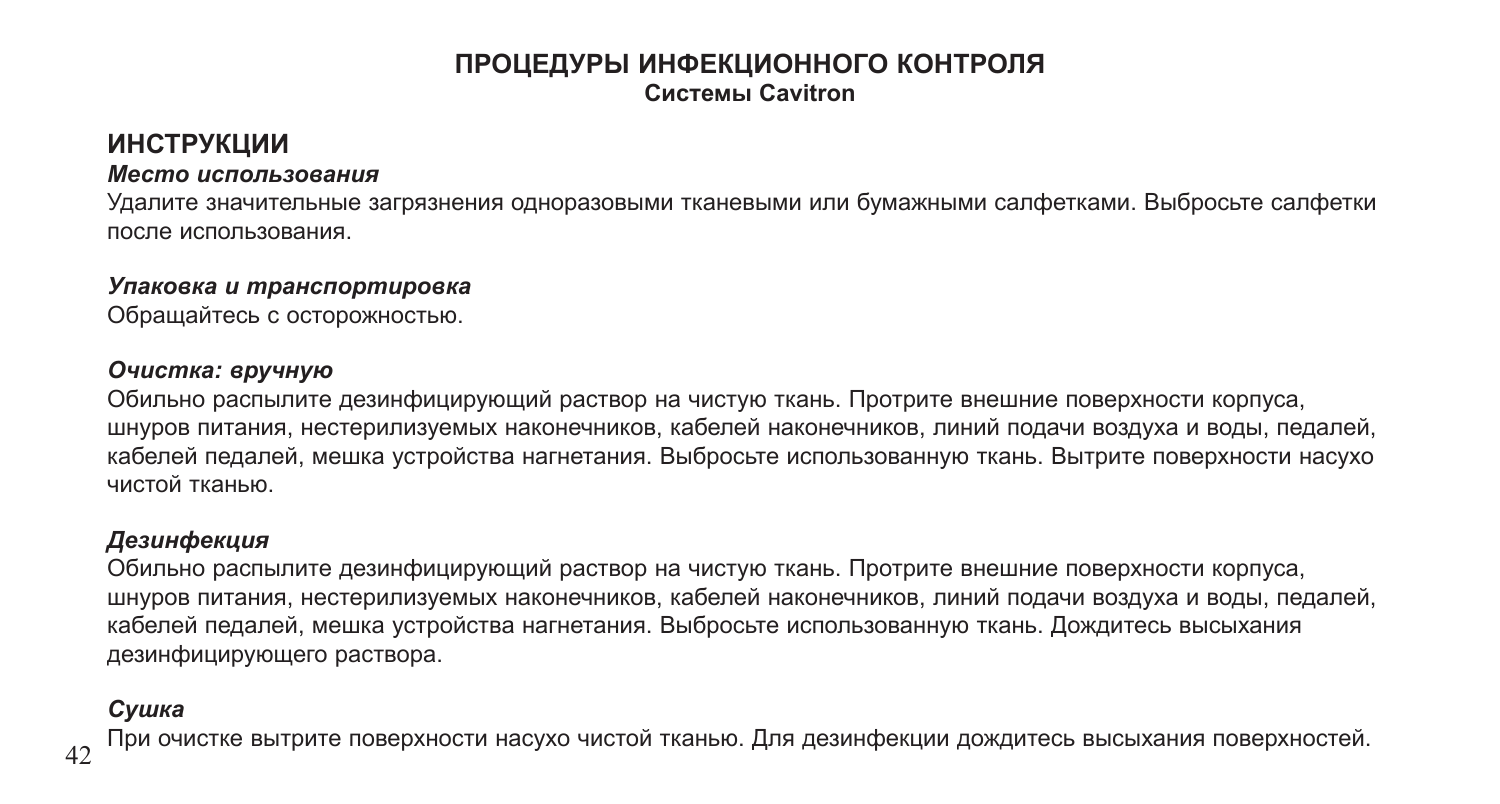### **ПРОЦЕДУРЫ ИНФЕКЦИОННОГО КОНТРОЛЯ Системы Cavitron**

#### *Техобслуживание, контроль, испытания*

- Визуально проверьте удаление всех загрязнений.
- Визуально проверьте все кабели и шнуры питания на отсутствие порезов.
- Визуально проверьте уплотнительные кольца кабеля наконечников на отсутствие износа. Замените изношенные уплотнительные кольца (см. соответствующую инструкцию по эксплуатации системы). Перед использованием смочите уплотнительные кольца водой.

### *Хранение*

Не кладите на радиатор или другой источник тепла или рядом с ним. Система является переносной, однако с ней необходимо обращаться с осторожностью.

## **ПРОЦЕДУРЫ ИНФЕКЦИОННОГО КОНТРОЛЯ**

### **Наконечники Steri-Mate, Steri-Mate 360 и Jet-Mate, переходники наконечников, емкости**

## **ПРЕДУПРЕЖДЕНИЯ**

- При получении приборы нестерильны. Стерилизуйте их перед использованием, следуя приведенным ниже инструкциям.
- Красители, использованные для наконечников с мягкими держателями Steri-Mate, могут потускнеть при автоклавировании. Это не повлияет на работу.
- Не дезинфицируйте и не автоклавируйте собранный наконечник Steri-Mate или переходник наконечника Steri-Mate.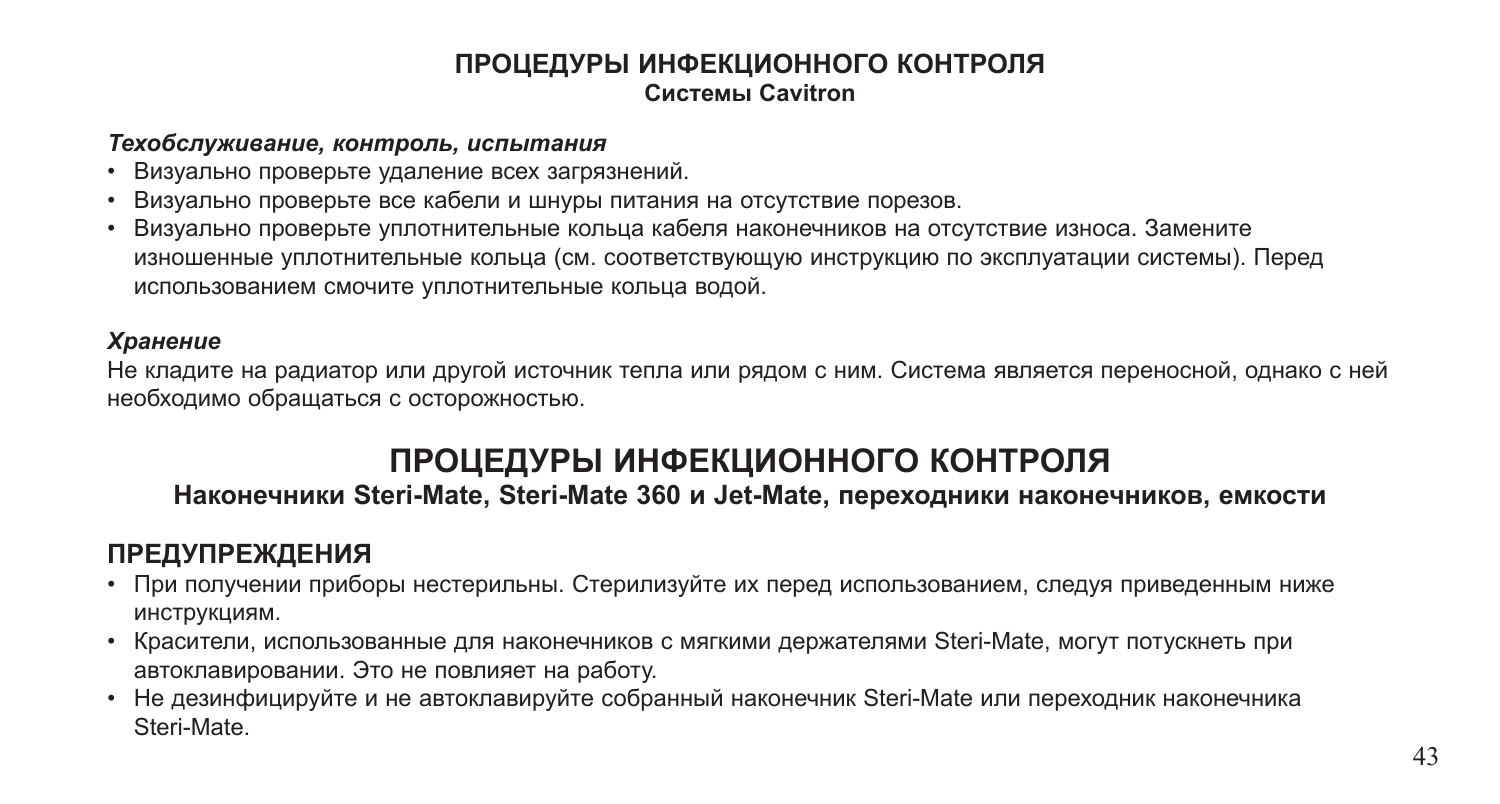### **Наконечники Steri-Mate, Steri-Mate 360 и Jet-Mate, переходники наконечников, емкости**

## **ОГРАНИЧЕНИЯ НА ОБРАБОТКУ**

- Повторная очистка и циклы стерилизации оказывают минимальное воздействие на эти приборы. Окончание срока службы обычно определяется износом и повреждениями в процессе эксплуатации.
- Не используйте химические дезинфицирующие средства перед стерилизацией. Это может привести к быстрому ухудшению состояния материалов.
- Крышки для хранения емкостей не следует стерилизовать в автоклаве.
- Способы дезинфекции/стерилизации холодной жидкостью, стерилизации парами химикатов, стерилизации сухим жаром, применения автоматических моюще-дезинфицирующих машин не были протестированы или проверены на эффективность и не рекомендуются к использованию.
- Не погружайте наконечники в ультразвуковую ванну.

## **ИНСТРУКЦИИ**

### *Место использования*

Перед обработкой извлеките ультразвуковую вставку из наконечника и отсоедините наконечник от кабеля системы для удаления зубного камня.

Удалите влагу, мусор, налет с наконечника безворсовой салфеткой (тканевой салфеткой или бумажным полотенцем), смоченной водой. Вытрите насухо наконечник чистым бумажным полотенцем или тканевой салфеткой. Для удаления влаги, мусора, налета можно также использовать утилизируемые дезинфицирующие салфетки (например, VoloWipes™).

Не допускайте засыхания налета или любых других загрязнений на приборе.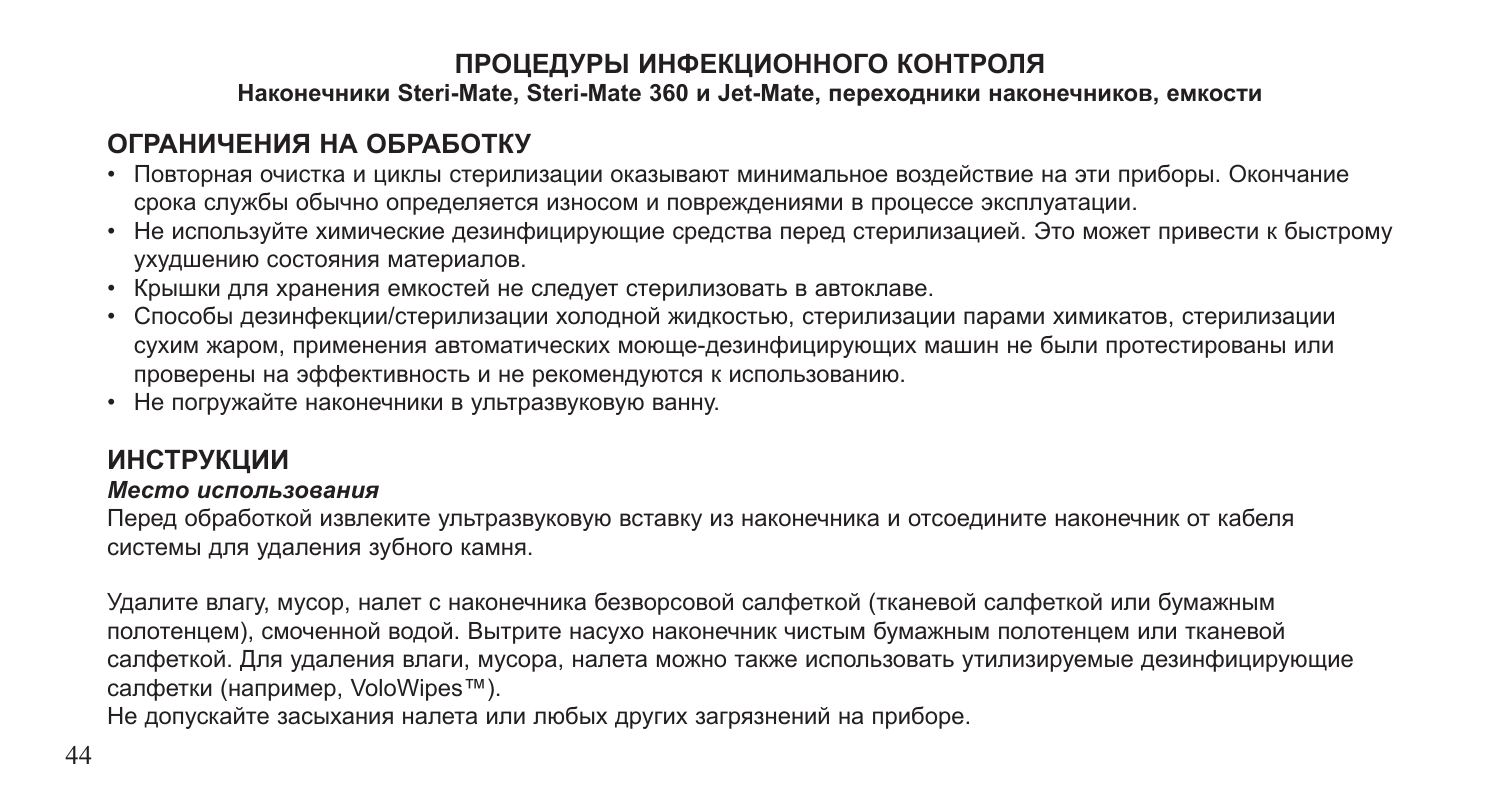### **ПРОЦЕДУРЫ ИНФЕКЦИОННОГО КОНТРОЛЯ Наконечники Steri-Mate, Steri-Mate 360 и Jet-Mate, переходники наконечников, емкости**

#### *Упаковка и транспортировка*

Защитите приборы от повреждений. Приборы следует как можно быстрее обрабатывать после использования. Если приборы будут оставлены влажными на длительное время, на них могут появиться пятна или ржавчина.

#### *Очистка: вручную*

Следуйте инструкциям производителя по выбору очищающего средства, соблюдая концентрации и время воздействия. Чтобы удалить загрязнения, тщательно протрите наконечник мыльным раствором или чистящим раствором (например, ReSURGE®). Уделите особое внимание очистке отверстий и трубок. Для этого можно использовать одноразовый шприц, заполненный мыльным раствором или чистящим раствором (например, ReSURGE®).

#### *Ополаскивание*

Ополосните наконечник умеренно теплой проточной питьевой водой в течение 30 секунд, чтобы удалить чистящее средство. Для ополаскивания отверстий и трубок можно использовать одноразовый шприц.

#### *Сушка*

Вытрите наконечник насухо безворсовой салфеткой (тканевой салфеткой или бумажным полотенцем). Убедитесь в том, что все загрязнения удалены. В случае обнаружения загрязнений повторите процесс очистки.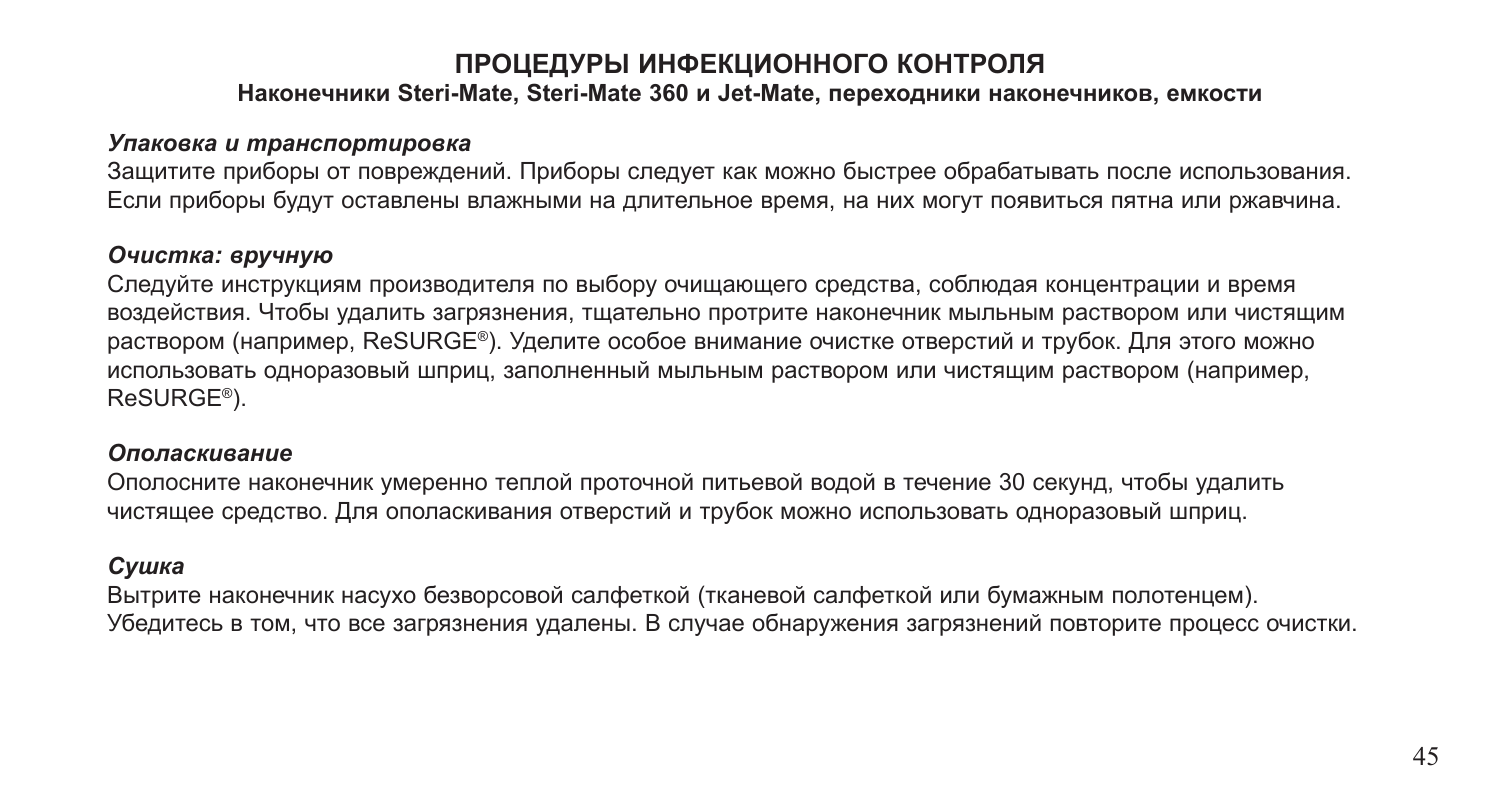### **Наконечники Steri-Mate, Steri-Mate 360 и Jet-Mate, переходники наконечников, емкости**

### *Дезинфекция*

Для дезинфекции крышек для хранения обильно распылите дезинфицирующий раствор на чистую ткань и тщательно протрите крышки. Выбросьте использованную ткань. Дождитесь высыхания дезинфицирующего раствора. Крышки для хранения не следует стерилизовать в автоклаве.

Перед стерилизацией стерилизуемых наконечников, переходников наконечников, емкостей, синих крышек для подключения и трубок подачи в автоклаве не требуется проводить дезинфекцию.

#### *Упаковка*

Положите прибор в бумажный или бумажно-пластиковый пакет для стерилизации паром. Приборы можно положить в специальные лотки для приборов.

#### *Стерилизация*

(наконечники Steri-Mate/Steri-Mate 360/Jet-Mate, переходники наконечников, емкости, синие крышки для подключения с трубками подачи) Используйте только утвержденные вакуумные автоклавы. При использовании бумажно-пластиковых пакетов положите помещенный в пакет наконечник в автоклав так, чтобы бумажная сторона пакета была направлена вверх. После завершения прогрева установите температуру и время цикла стерилизации, указанные в таблице ниже.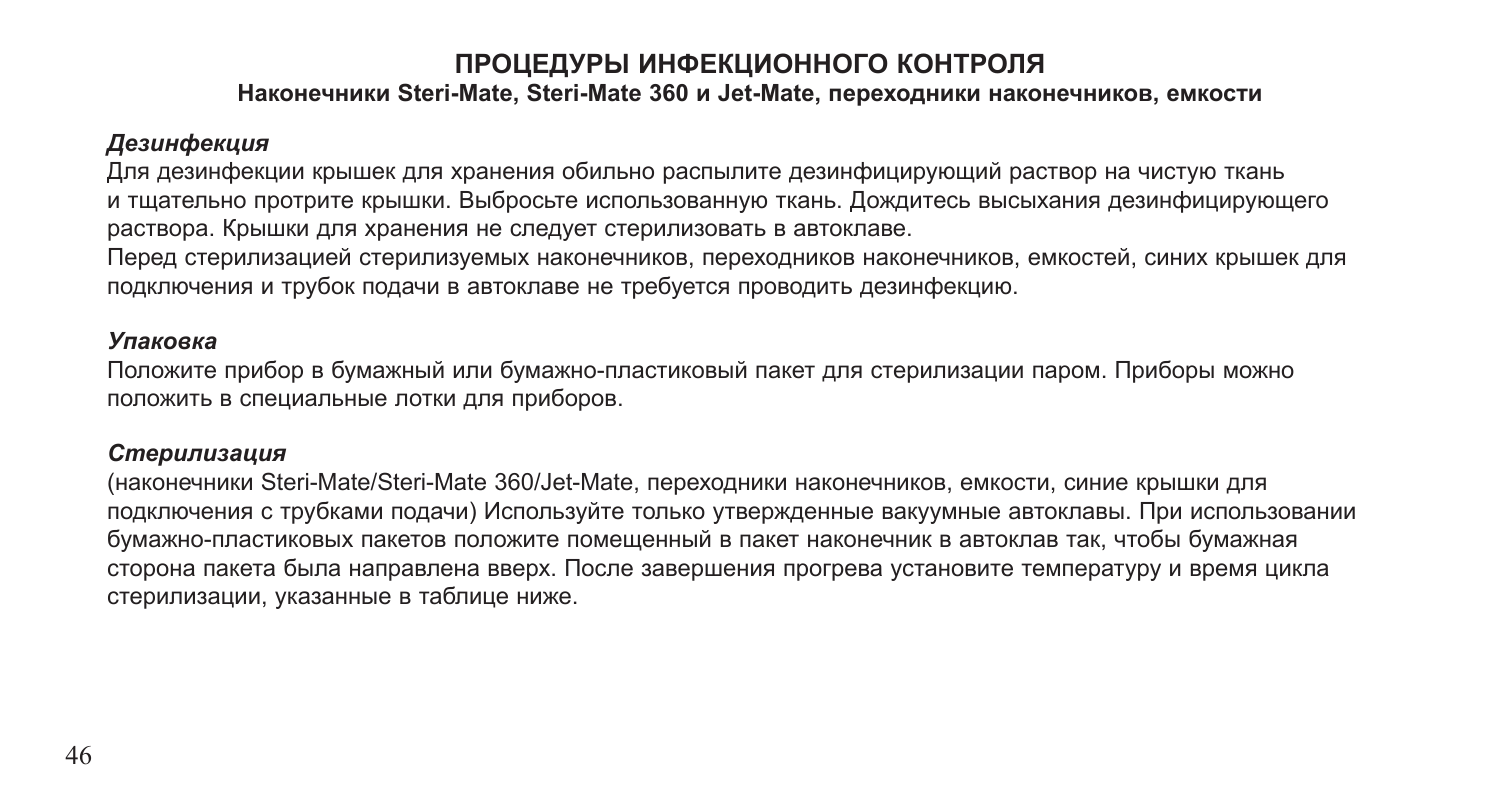### **Наконечники Steri-Mate, Steri-Mate 360 и Jet-Mate, переходники наконечников, емкости**

| <b>ИЗДЕЛИЯ</b>                                                                                                                                              | ТЕМПЕРАТУРА СТЕРИЛИЗАЦИИ | ВРЕМЯ ЦИКЛА СТЕРИЛИЗАЦИИ |
|-------------------------------------------------------------------------------------------------------------------------------------------------------------|--------------------------|--------------------------|
| • Наконечники Jet-Mate<br>• Черные наконечники Steri-Mate<br>• Переходники наконечников<br>• Емкости<br>• Синие крышки для подключения с трубками<br>подачи | 270°F/132°C              | 3 мин.                   |
| Серые наконечники Steri-Mate                                                                                                                                | 273°F/134°C              | 4 мин.                   |
| Наконечники Steri-Mate 360°                                                                                                                                 | 270°F/132°C              | 10 мин.                  |

Альтернативный метод: положите приборы без пакетов в автоклав. После завершения прогрева установите температуру и время цикла стерилизации, указанные в таблице выше. Приборы следует использовать сразу после стерилизации.

### *Сушка*

Для сушки приборов используйте цикл сушки автоклава. Установите длительность цикла 20–30 минут.

### *Техобслуживание, контроль, испытания*

- Визуально проверьте удаление всех загрязнений.
- Убедитесь в отсутствии деформаций, повреждений, износа. Утилизируйте поврежденные, изношенные, подверженные действию коррозии приборы.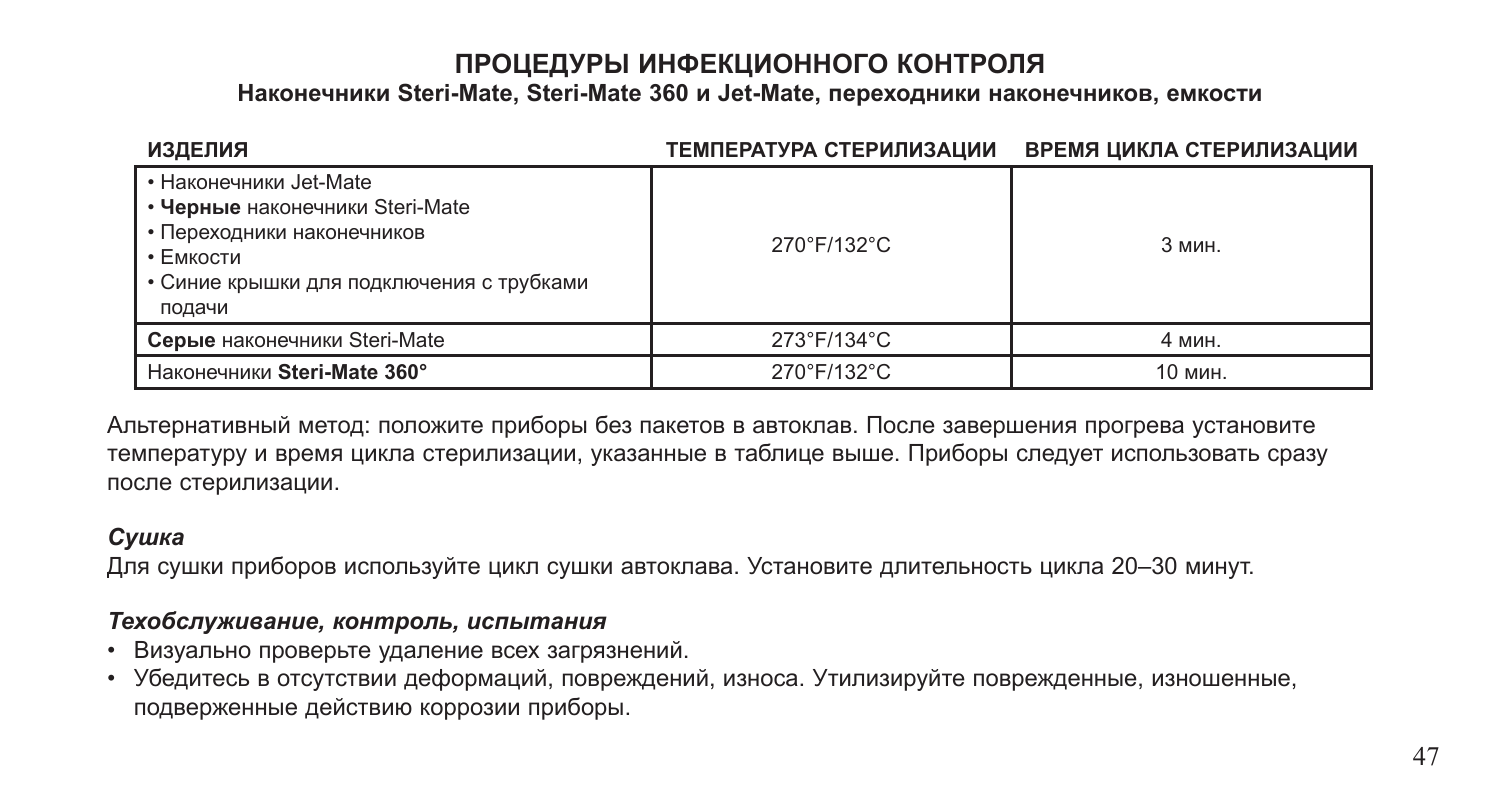### **Наконечники Steri-Mate, Steri-Mate 360 и Jet-Mate, переходники наконечников, емкости**

- Осмотрите уплотнительные кольца на наконечнике, переходнике наконечника, кабеле наконечника на отсутствие повреждений или износа. При необходимости выполните замену.
- Убедитесь в установке всех уплотнительных колец.

#### *Хранение*

Чтобы сохранить стерильность, приборы следует хранить в пакетах в чистом сухом месте до момента использования.

### **КОНТАКТНАЯ ИНФОРМАЦИЯ ПРОИЗВОДИТЕЛЯ**

В США обратитесь в службу технической поддержки клиентов DENTSPLY по телефону 800-989-8826. В других странах обратитесь к местному представителю DENTSPLY.